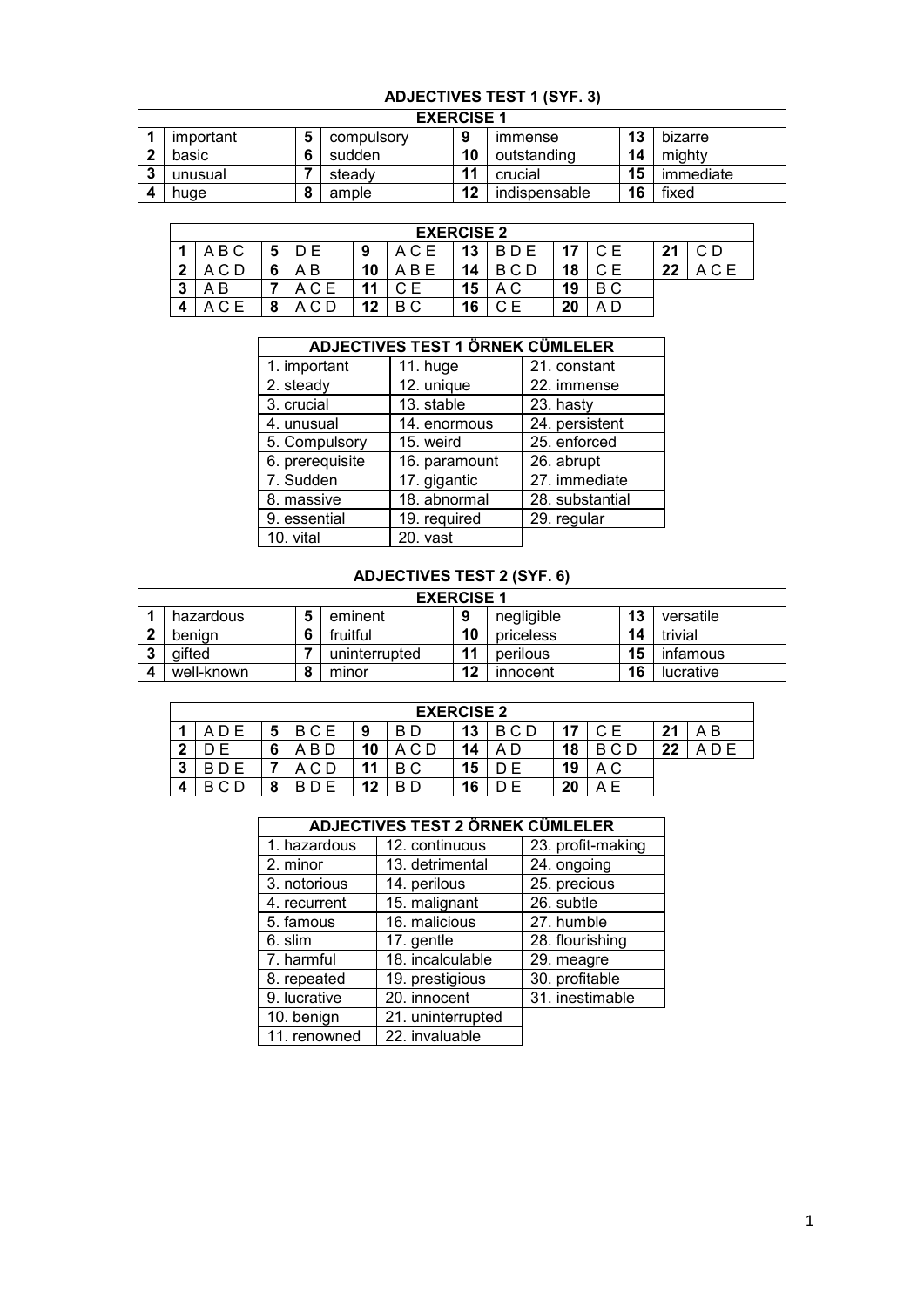#### **ADJECTIVES TEST 3 (SYF. 10)**

|        | <b>EXERCISE 1</b> |  |             |    |            |    |             |  |  |  |
|--------|-------------------|--|-------------|----|------------|----|-------------|--|--|--|
|        | prosperous        |  | adverse     | ο  | meticulous | 13 | diverse     |  |  |  |
|        | instant           |  | profound    | 10 | temporary  | 14 | uniaue      |  |  |  |
| n<br>w | various           |  | objective   | 11 | rich       | 15 | detrimental |  |  |  |
|        | latest            |  | indifferent | 12 | rapid      | 16 | neutral     |  |  |  |

|   | <b>EXERCISE 2</b> |   |       |    |     |    |            |     |     |    |    |
|---|-------------------|---|-------|----|-----|----|------------|-----|-----|----|----|
|   |                   | 5 | A B E | 9  | B D | 13 | <b>BDE</b> |     |     | 21 | ΑB |
| າ |                   | 6 |       | 10 | BCE | 14 |            | -19 |     | 22 |    |
| ິ | ACD               |   | C D   | 44 | B C | 15 | BЕ         | 19  |     |    |    |
|   | R F               | o | ΑF    | 12 |     | 16 | F<br>B.    | 20  | C F |    |    |

|               | <b>ADJECTIVES TEST 3 ÖRNEK CÜMLELER</b> |                  |  |  |  |  |  |  |  |  |
|---------------|-----------------------------------------|------------------|--|--|--|--|--|--|--|--|
| 1. various    | 10. unresponsive                        | 19. destructive  |  |  |  |  |  |  |  |  |
| 2. Disposable | 11. interim                             | 20. meticulous   |  |  |  |  |  |  |  |  |
| 3. neutral    | 12. assorted                            | 21. unbiased     |  |  |  |  |  |  |  |  |
| 4. diverse    | 13. well-off                            | 22. blooming     |  |  |  |  |  |  |  |  |
| 5. attentive  | 14. miscellaneous                       | 23. unprejudiced |  |  |  |  |  |  |  |  |
| 6. swift      | 15. indifferent                         | 24. damaging     |  |  |  |  |  |  |  |  |
| 7. rich       | 16. affluent                            | 25. temporary    |  |  |  |  |  |  |  |  |
| 8. momentary  | 17. unparalleled                        | 26. adverse      |  |  |  |  |  |  |  |  |
| 9. instant    | 18. rapid                               | 27. cautious     |  |  |  |  |  |  |  |  |

## **ADJECTIVES TEST 4 (SYF. 13)**

| <b>EXERCISE 1</b> |              |   |            |    |            |    |            |  |  |
|-------------------|--------------|---|------------|----|------------|----|------------|--|--|
|                   | clear        |   | modest     | 9  | fearful    | 13 | unique     |  |  |
| ◠                 | inhospitable |   | original   | 10 | dangerous  | 14 | obvious    |  |  |
| ≏                 | random       |   | biased     | 11 | humble     | 15 | aggressive |  |  |
|                   | impoverished | o | reasonable | 12 | accidental | 16 | logical    |  |  |

|         | <b>EXERCISE 2</b> |        |            |    |     |    |           |    |     |    |          |
|---------|-------------------|--------|------------|----|-----|----|-----------|----|-----|----|----------|
|         | B E               | 5      | <b>BCE</b> |    | ΑB  | 13 | .C E<br>A |    | B D | 21 | B C D    |
| C<br>ــ |                   | 6      | ACE        | 10 | ΑB  | 14 | B D       | 18 | AΕ  | 22 | C D<br>В |
| 3       | ACE               |        | R          | 11 | BCE | 15 | CЕ        | 19 | AΕ  |    |          |
| 4       | ВC                | О<br>О | B F        | 12 | R D | 16 | CЕ        | 20 |     |    |          |

|                 | <b>ADJECTIVES TEST 4 ÖRNEK CÜMLELER</b> |                  |  |  |  |  |
|-----------------|-----------------------------------------|------------------|--|--|--|--|
| 1. practical    | 9. rational                             | 17. incidental   |  |  |  |  |
| 2. concerned    | 10. biased                              | 18. biased       |  |  |  |  |
| 3. inhospitable | 11. poor                                | 19. humble       |  |  |  |  |
| 4. explicit     | $\overline{12}$ . evident               | 20. actual       |  |  |  |  |
| 5. belligerent  | 13. haphazard                           | 21. apprehensive |  |  |  |  |
| 6. sensible     | 14. transparent                         | 22. real         |  |  |  |  |
| 7. partial      | 15. acceptable                          | 23. perilous     |  |  |  |  |
| 8. arbitrary    | 16. partial                             | 24. prejudiced   |  |  |  |  |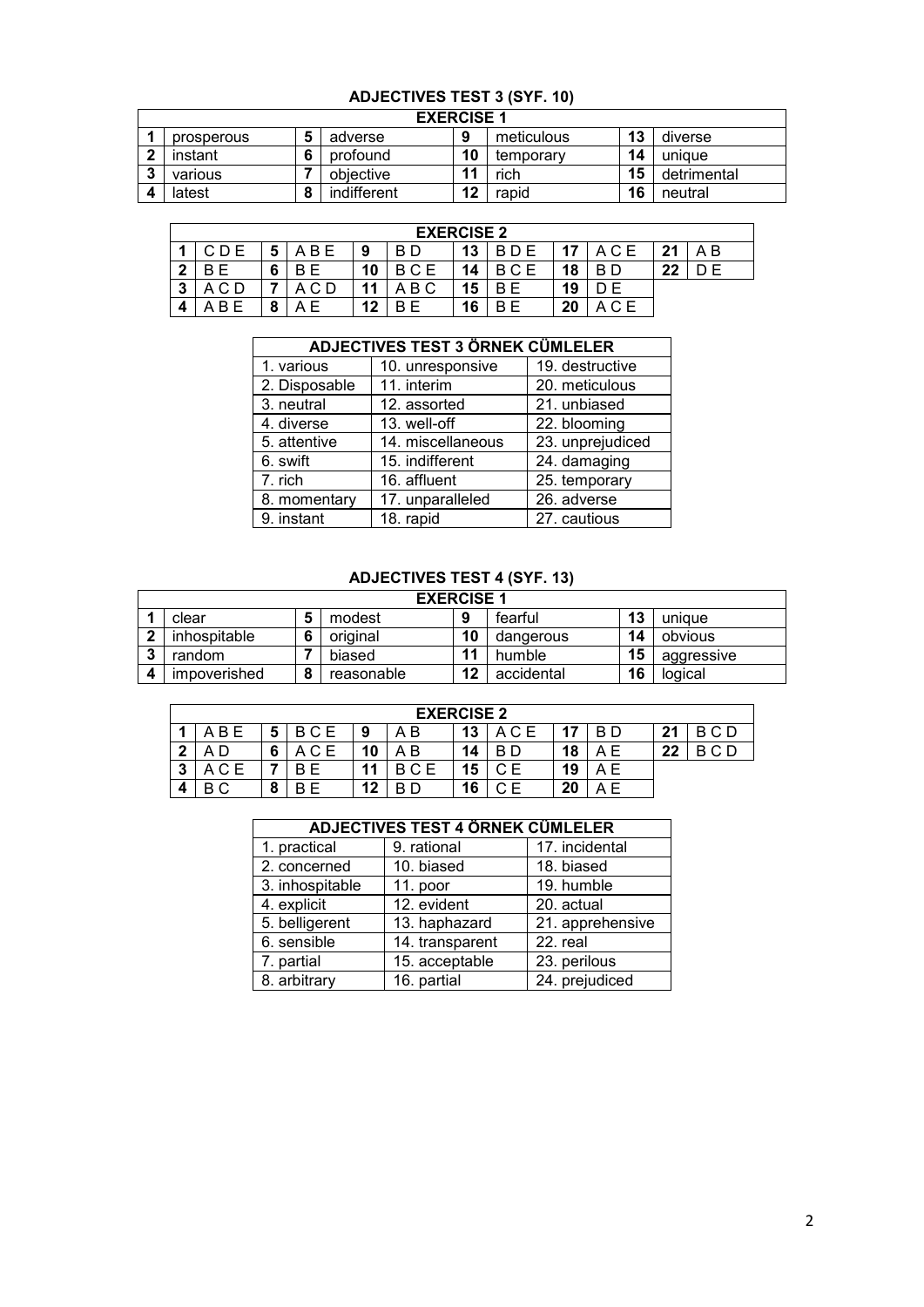#### **ADJECTIVES TEST 5 (SYF. 16)**

|   | <b>EXERCISE 1</b> |   |               |    |               |    |         |  |  |  |  |
|---|-------------------|---|---------------|----|---------------|----|---------|--|--|--|--|
|   | vague             | Ð | illegitimate  | 9  | keen on/to    | 13 | fertile |  |  |  |  |
|   | demanding         |   | vulnerable to | 10 | comprehensive | 14 | solid   |  |  |  |  |
| ◠ | productive        |   | public        | 11 | implicit      | 15 | invalid |  |  |  |  |
|   | valid             |   | mutual        | 12 | challenging   | 16 | fragile |  |  |  |  |

|         | <b>EXERCISE 2</b> |                          |       |    |       |    |            |    |          |     |           |
|---------|-------------------|--------------------------|-------|----|-------|----|------------|----|----------|-----|-----------|
|         | BCD               | Ð                        | A B E | 9  | B E   | 13 | ◡◡         | 17 | B<br>D E | -94 |           |
| ◠       | A C E             | 6                        | B D   | 10 | A C E | 14 |            | 18 | E        | 22  | -B D<br>А |
| າ<br>٠J | ΒE                |                          | -B D  | 11 | В     | 15 | A C D      | 19 | D E      |     |           |
|         |                   | $\bullet$<br>$\mathbf o$ | B D   | 12 | B D   | 16 | <b>BDF</b> | 20 | BCE      |     |           |

|                 | <b>ADJECTIVES TEST 5 ÖRNEK CÜMLELER</b> |                   |
|-----------------|-----------------------------------------|-------------------|
| 1. mutual       | 11. implicit                            | 21. public        |
| 2. arable       | 12. tricky                              | 22. keen          |
| 3. difficult    | 13. vulnerable                          | 23. delicate      |
| 4. collective   | 14. opaque                              | 24. Shared        |
| 5. obscure      | 15. legitimate                          | 25. null          |
| 6. eager        | 16. combined                            | 26. unanimous     |
| 7. common       | 17. demanding                           | 27. sophisticated |
| 8. hollow       | 18. thorough                            | 28. avid          |
| 9. prolific     | 19. prone                               | 29. fragile       |
| 10. susceptible | 20. lush                                | 30. willing       |

## **ADJECTIVES TEST 6 (SYF. 19)**

|              | <b>EXERCISE 1</b> |           |            |    |             |    |            |  |  |  |  |
|--------------|-------------------|-----------|------------|----|-------------|----|------------|--|--|--|--|
|              | defenseless       |           | lack of    | 9  | influential | 13 | inherited  |  |  |  |  |
| $\mathbf{r}$ | unintended        | 6         | dependable | 10 | primitive   | 14 | mental     |  |  |  |  |
| 3            | innate            |           | arave      | 11 | sensitive   | 15 | inadequate |  |  |  |  |
|              | cognitive         | $\bullet$ | overdue    | 12 | adverse     | 16 | reliable   |  |  |  |  |

|         | <b>EXERCISE 2</b> |        |     |    |     |    |       |    |        |          |    |
|---------|-------------------|--------|-----|----|-----|----|-------|----|--------|----------|----|
|         | A B C             | Ð      | CDE | 9  |     | 13 | ABCD  |    | A B    | -94      | AΓ |
| າ       |                   | 6      |     | 10 | ΑC  | 14 |       | 18 |        | クク<br>LL | ΑB |
| ,<br>٠J |                   |        |     | 44 |     | 15 | A B C | 19 | D E    |          |    |
| 4       |                   | ິ<br>a | ≘⊓≏ | 12 | BCE | 16 |       | 20 | Е<br>А |          |    |

|                   | <b>ADJECTIVES TEST 6 ÖRNEK CÜMLELER</b> |                   |                |  |  |  |  |  |  |  |  |
|-------------------|-----------------------------------------|-------------------|----------------|--|--|--|--|--|--|--|--|
| 1. open           | 9. adverse                              | 17. psychological | 25. unintended |  |  |  |  |  |  |  |  |
| 2. early          | 10. redundant                           | 18. primeval      | 26. dire       |  |  |  |  |  |  |  |  |
| 3. sparse         | 11. inborn                              | 19. cognitive     | 27. inherent   |  |  |  |  |  |  |  |  |
| 4. out-of-fashion | 12. hereditary                          | 20. native        | 28. inherited  |  |  |  |  |  |  |  |  |
| 5. sensitive      | 13. scarce                              | 21. strong        | 29. expired    |  |  |  |  |  |  |  |  |
| 6. vigorous       | 14. obsolete                            | 22. dependable    | 30. primal     |  |  |  |  |  |  |  |  |
| 7. desperate      | 15. earliest                            | 23. out-of-date   | 31. primitive  |  |  |  |  |  |  |  |  |
| 8. absent         | 16. overdue                             | 24. sporadic      | 32. weighty    |  |  |  |  |  |  |  |  |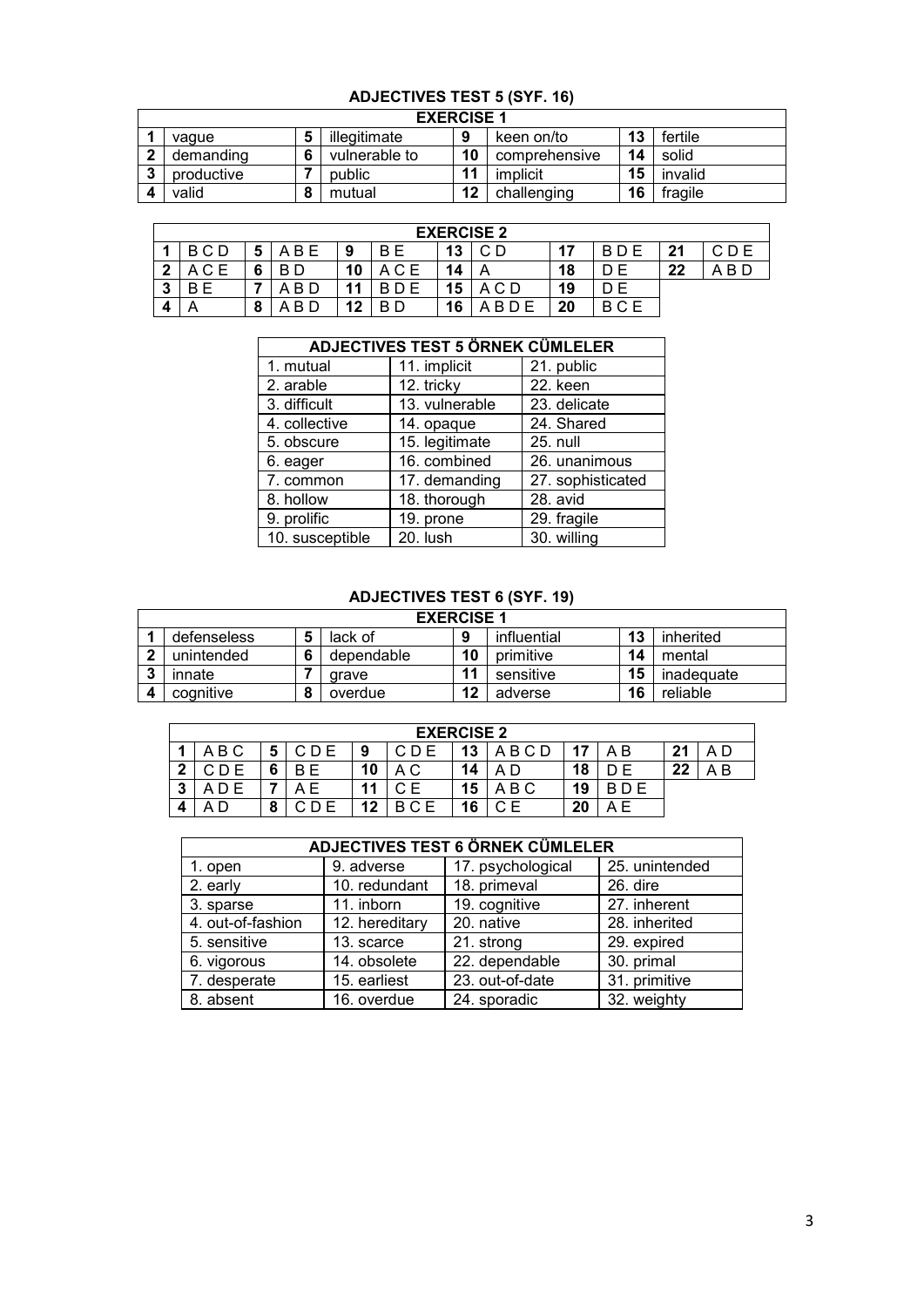# **ADJECTIVES TEST 7 (SYF. 22)**

|   | <b>EXERCISE 1</b>      |   |             |    |           |    |               |  |  |  |  |
|---|------------------------|---|-------------|----|-----------|----|---------------|--|--|--|--|
|   | tangible               |   | compelling  | 9  | amusing   | 13 | proper        |  |  |  |  |
| c | noble                  |   | arid        | 10 | perpetual | 14 | inappropriate |  |  |  |  |
| n | appropriate            |   | inefficient | 11 | concrete  | 15 | conclusive    |  |  |  |  |
|   | <i><b>Improper</b></i> | o | distinctive | 12 | roval     | 16 | barren        |  |  |  |  |

|        | <b>EXERCISE 2</b> |   |       |    |    |    |       |     |     |    |     |
|--------|-------------------|---|-------|----|----|----|-------|-----|-----|----|-----|
|        | ABF               | o |       | 9  | CЕ | 13 | A C E | -47 | A B | 21 | A B |
| າ      |                   | 6 | ВC    | 10 | ВC | 14 |       | 18  |     | 22 | B C |
| າ<br>ν | AВ                |   | A B E |    |    | 15 | D     | 19  | BCE |    |     |
|        |                   | a | B C   | 12 |    | 16 |       | 20  |     |    |     |

|                | ADJECTIVES TEST 7 ÖRNEK CÜMLELER |                  |
|----------------|----------------------------------|------------------|
| 1. solid       | 11. unsuitable                   | 21. tangible     |
| 2. idle        | 12. improper                     | 22. unlimited    |
| 3. appropriate | 13. austere                      | 23. humorous     |
| 4. individual  | 14. unconventional               | 24. conclusive   |
| 5. pointless   | 15. stern                        | 25. eternal      |
| 6. convincing  | 16. boundless                    | 26. futile       |
| 7. noble       | 17. compelling                   | 27. in vain      |
| 8. rigid       | 18. concrete                     | 28. persuasive   |
| 9. arid        | 19. dry                          | 29. satisfactory |
| 10. fun        | 20. regal                        | 30. infertile    |

#### **ADJECTIVES TEST 8 (SYF. 25)**

|           | <b>EXERCISE 1</b> |   |               |    |          |    |              |  |  |  |  |
|-----------|-------------------|---|---------------|----|----------|----|--------------|--|--|--|--|
|           | mutual            |   | fictional     | 9  | physical | 13 | primary      |  |  |  |  |
|           | sufficient        | 6 | invincible    | 10 | unstable | 14 | virtual      |  |  |  |  |
| $\bullet$ | reluctant         |   | main          | 11 | ioint    | 15 | satisfactory |  |  |  |  |
|           | main              |   | disappointing | 12 | adequate | 16 | volatile     |  |  |  |  |

|   | <b>EXERCISE 2</b> |   |           |    |                   |    |            |    |     |    |          |
|---|-------------------|---|-----------|----|-------------------|----|------------|----|-----|----|----------|
|   | CЕ                | 5 | -B D<br>А | 9  | <b>BCE</b>        | 13 | . C E<br>A |    | ΑB  | 21 | C D<br>В |
| ◠ |                   |   |           | 10 | B<br>$\mathbf{v}$ | 14 | B<br>C D   | 18 | B D | 22 | R F      |
| ν |                   |   |           | 44 |                   | 15 | B<br>А     | 19 |     |    |          |
| Δ |                   | п | C D       | 12 | B D               | 16 | D          | 20 | BCE |    |          |

|                 | ADJECTIVES TEST 8 ORNER COMLELER |                 |  |  |  |  |  |  |  |  |  |
|-----------------|----------------------------------|-----------------|--|--|--|--|--|--|--|--|--|
| 1. changeable   | 11. physical                     | 21. mainstream  |  |  |  |  |  |  |  |  |  |
| 2. irritating   | 12. fabricated                   | 22. distressing |  |  |  |  |  |  |  |  |  |
| 3. fictional    | $13.$ main                       | 23. volatile    |  |  |  |  |  |  |  |  |  |
| 4. reciprocal   | 14. bilateral                    | 24. unreal      |  |  |  |  |  |  |  |  |  |
| 5. premier      | 15. initial                      | 25. somatic     |  |  |  |  |  |  |  |  |  |
| 6. fictitious   | 16. primary                      | 26. corporal    |  |  |  |  |  |  |  |  |  |
| 7. variable     | 17. inadequate                   | 27. fluctuating |  |  |  |  |  |  |  |  |  |
| 8. preparatory  | 18. unsteady                     | 28. fundamental |  |  |  |  |  |  |  |  |  |
| 9. satisfactory | 19. preliminary                  |                 |  |  |  |  |  |  |  |  |  |
| 10. virtual     | 20. illusory                     |                 |  |  |  |  |  |  |  |  |  |

## **ADJECTIVES TEST 8 ÖRNEK CÜMLELER**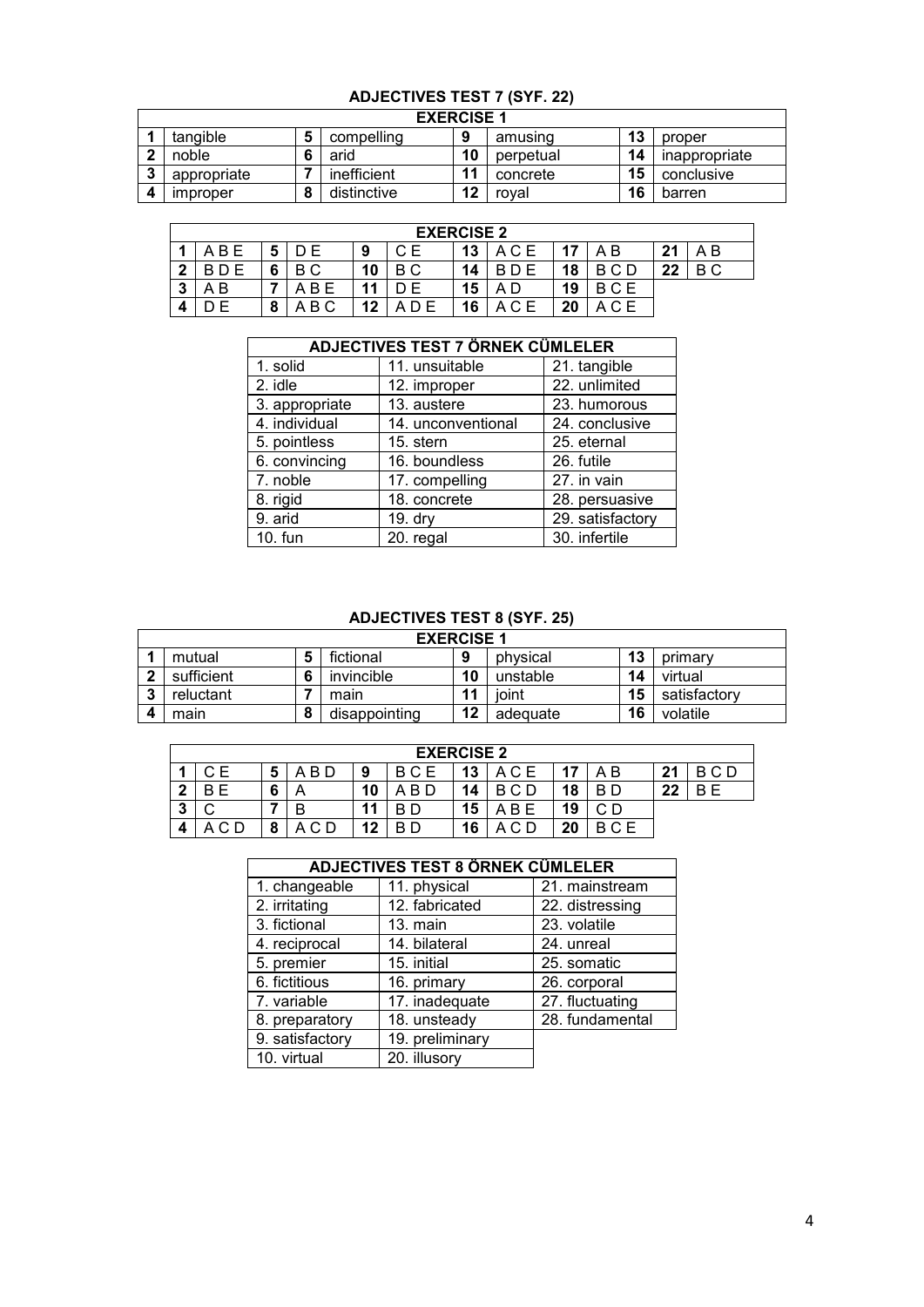#### **ADJECTIVES TEST 9 (SYF. 28)**

| <b>EXERCISE 1</b> |  |             |    |            |    |              |  |  |  |
|-------------------|--|-------------|----|------------|----|--------------|--|--|--|
| wicked            |  | traditional | a  | commercial | 13 | promising    |  |  |  |
| intelligent       |  | creative    | 10 | effective  | 14 | conventional |  |  |  |
| attractive        |  | subjective  | 11 | terrible   | 15 | pure         |  |  |  |
| absurd            |  | simple      | 12 | wise       | 16 | scornful     |  |  |  |

|        | <b>EXERCISE 2</b> |        |           |    |          |    |        |    |     |    |                       |
|--------|-------------------|--------|-----------|----|----------|----|--------|----|-----|----|-----------------------|
|        | B.                | O      | D E       | 9  | B E      | 13 |        |    | B D | 21 | A E                   |
| າ<br>▴ |                   | c<br>O | ∩⊏        | 10 | B        | 14 | R      | 18 |     | 22 | $\Delta$ $\cap$<br>⌒◡ |
| 3      |                   |        |           | 11 | . F<br>А | 15 | C<br>В | 19 | R D |    |                       |
| A      | B                 | o<br>o | <b>BF</b> | 12 | . В<br>А | 16 |        | 20 |     |    |                       |

|               | <b>ADJECTIVES TEST 9 ÖRNEK CÜMLELER</b> |                   |
|---------------|-----------------------------------------|-------------------|
| 1. habitual   | 10. horrible                            | 19. uncomplicated |
| 2. attractive | 11. satirical                           | 20. appealing     |
| 3. commercial | 12. imaginative                         | 21. subjective    |
| 4. tempting   | 13. personal                            | 22. foolish       |
| 5. effectual  | 14. disgusting                          | 23. traditional   |
| 6. plain      | 15. biased                              | 24. innovative    |
| 7. mocking    | 16. simple                              | 25. conventional  |
| 8. usual      | 17. evil                                |                   |
| 9. pure       | 18. monetary                            |                   |

## **ADJECTIVES TEST 10 (SYF. 31)**

|   | <b>EXERCISE 1</b> |  |             |    |           |    |             |  |  |  |
|---|-------------------|--|-------------|----|-----------|----|-------------|--|--|--|
|   | earlier           |  | inclined    | 9  | acute     | 13 | hesitant    |  |  |  |
|   | beneficial        |  | unavoidable | 10 | uncertain | 14 | terrestrial |  |  |  |
| ≏ | natural           |  | conclusive  | 11 | tormer    | 15 | final       |  |  |  |
|   | extraterrestrial  |  | exceptional | 12 | fruitful  | 16 | inevitable  |  |  |  |

|        | <b>EXERCISE 2</b> |   |   |    |       |    |        |    |       |    |     |
|--------|-------------------|---|---|----|-------|----|--------|----|-------|----|-----|
|        | B.<br>А           | 5 |   | 9  | A B C | 13 | ADE    | 17 | R D F | 21 | ABE |
| າ      | -B D              | c |   | 10 | BCD   | 14 | B C    | 18 | B D   | 22 |     |
| າ<br>P |                   |   |   |    | C E   | 15 | в<br>D | 19 | A B E |    |     |
| Δ      |                   |   | B |    |       | 16 | F<br>B | 20 | ABE   |    |     |

| <b>ADJECTIVES TEST 10 ÖRNEK CÜMLELER</b> |                      |                   |  |  |  |  |  |  |  |  |
|------------------------------------------|----------------------|-------------------|--|--|--|--|--|--|--|--|
| 1. prior                                 | $9.$ apt             | 17. ultimate      |  |  |  |  |  |  |  |  |
| 2. celestial                             | 10. heavenly         | 18. dubious       |  |  |  |  |  |  |  |  |
| 3. beneficial                            | 11. earlier          | 19. terrestrial   |  |  |  |  |  |  |  |  |
| 4. preceding                             | 12. extraterrestrial | 20. extraordinary |  |  |  |  |  |  |  |  |
| 5. in doubt                              | 13. inescapable      | 21. acute         |  |  |  |  |  |  |  |  |
| 6. inevitable                            | 14. unavoidable      | 22. earthly       |  |  |  |  |  |  |  |  |
| 7. uncertain                             | 15. exceptional      | 23. final         |  |  |  |  |  |  |  |  |
| 8. unmixed                               | 16. suspicious       | 24. eventual      |  |  |  |  |  |  |  |  |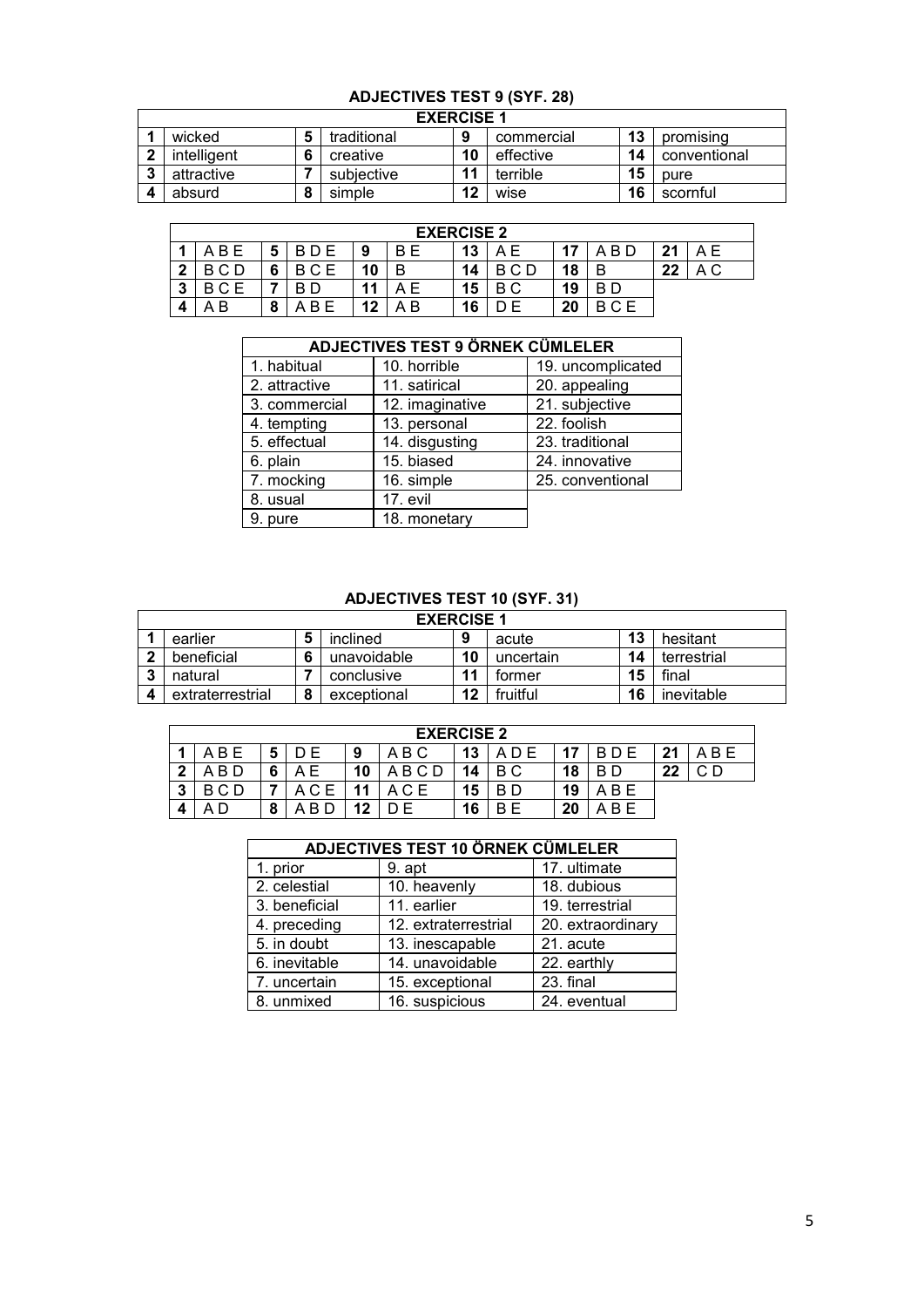# **ADJECTIVES TEST 11 (SYF. 34)**

|   | <b>EXERCISE 1</b> |   |            |    |             |    |              |  |  |
|---|-------------------|---|------------|----|-------------|----|--------------|--|--|
|   | common            |   | similar    | 9  | long-term   | 13 | potential    |  |  |
| ◠ | anxious           | c | probable   | 10 | destructive | 14 | vibrant      |  |  |
|   | dedicated         |   | vivid      | 11 | prevalent   | 15 | lona         |  |  |
|   | identical         | o | incredible | 12 | heated      | 16 | catastrophic |  |  |

|        | <b>EXERCISE 2</b> |   |   |    |          |          |        |    |       |    |  |
|--------|-------------------|---|---|----|----------|----------|--------|----|-------|----|--|
|        | B C D             | Э |   | 9  | B D E    | 12<br>10 | B D    |    | A B D | 21 |  |
| ົ      |                   |   |   | 10 | ΑC       | 14       | B<br>A | 18 |       | 22 |  |
| ≏<br>P |                   |   | Е |    |          | 15       | CЕ     | 19 | A D F |    |  |
| 4      | ВC                | u |   | 12 | ۰E.<br>А | 16       | A C    | 20 | R F   |    |  |

| <b>ADJECTIVES TEST 11</b><br>ÖRNEK CÜMLELER |                |  |  |  |  |  |  |  |
|---------------------------------------------|----------------|--|--|--|--|--|--|--|
| 1. common                                   | 10. vibrant    |  |  |  |  |  |  |  |
| 2. prolonged                                | 11. lengthy    |  |  |  |  |  |  |  |
| 3. catastrophic                             | 12. agitated   |  |  |  |  |  |  |  |
| 4. heated                                   | 13. universal  |  |  |  |  |  |  |  |
| 5. commonplace                              | 14. likely     |  |  |  |  |  |  |  |
| 6. tall                                     | 15. possible   |  |  |  |  |  |  |  |
| 7. prevalent                                | 16. suspicious |  |  |  |  |  |  |  |
| 8. equivalent                               | 17. luminous   |  |  |  |  |  |  |  |
| 9. widespread                               | 18. committed  |  |  |  |  |  |  |  |

#### **ADJECTIVES TEST 12 (SYF. 37)**

|           | <b>EXERCISE 1</b> |  |              |                      |             |    |           |  |  |  |
|-----------|-------------------|--|--------------|----------------------|-------------|----|-----------|--|--|--|
|           | harmonious        |  | existing     | 9                    | existing    | 13 | durable   |  |  |  |
|           | cheap             |  | timelv       | 10                   | coordinated | 14 | vacant    |  |  |  |
| $\bullet$ | ostentatious      |  | overwhelming | $\ddot{\phantom{1}}$ | affordable  | 15 | countless |  |  |  |
|           | immediate         |  | durable      | 12                   | lasting     | 16 | uraent    |  |  |  |

|        | <b>EXERCISE 2</b> |   |     |    |     |    |        |    |     |    |     |
|--------|-------------------|---|-----|----|-----|----|--------|----|-----|----|-----|
|        | B E               | Ð | ВC  | 9  | B D | 13 | B<br>E | די | ∩ ∩ | 21 | B E |
| າ      |                   | 6 | ВC  | 10 | E   | 14 |        | 18 |     | 22 | ВC  |
| ,<br>P |                   |   |     | 11 | A E | 15 | B D    | 19 | R F |    |     |
| 4      | ⇒D.               | a | D E | 12 | C F | 16 | E      | 20 | △⌒F |    |     |

# **ADJECTIVES TEST 12 ÖRNEK CÜMLELER**

 $\overline{\phantom{a}}$ 

| 1. obstructive  | 10. coordinated  | 19. affordable        |
|-----------------|------------------|-----------------------|
| 2. mismatched   | 11. Affordable   | 20. in alignment with |
| 3. long-lasting | 12. undermining  | 21. discounted        |
| 4. compatible   | 13. timely       | 22. durable           |
| 5. reasonable   | 14. inexpensive  | 23. traditional       |
| 6. at odds with | 15. In line with | 24. hampering         |
| 7. existing     | 16. ostentatious | 25. Immediate         |
| 8. punctual     | 17. available    | 26. open              |
| 9. overwhelming | 18. cheap        |                       |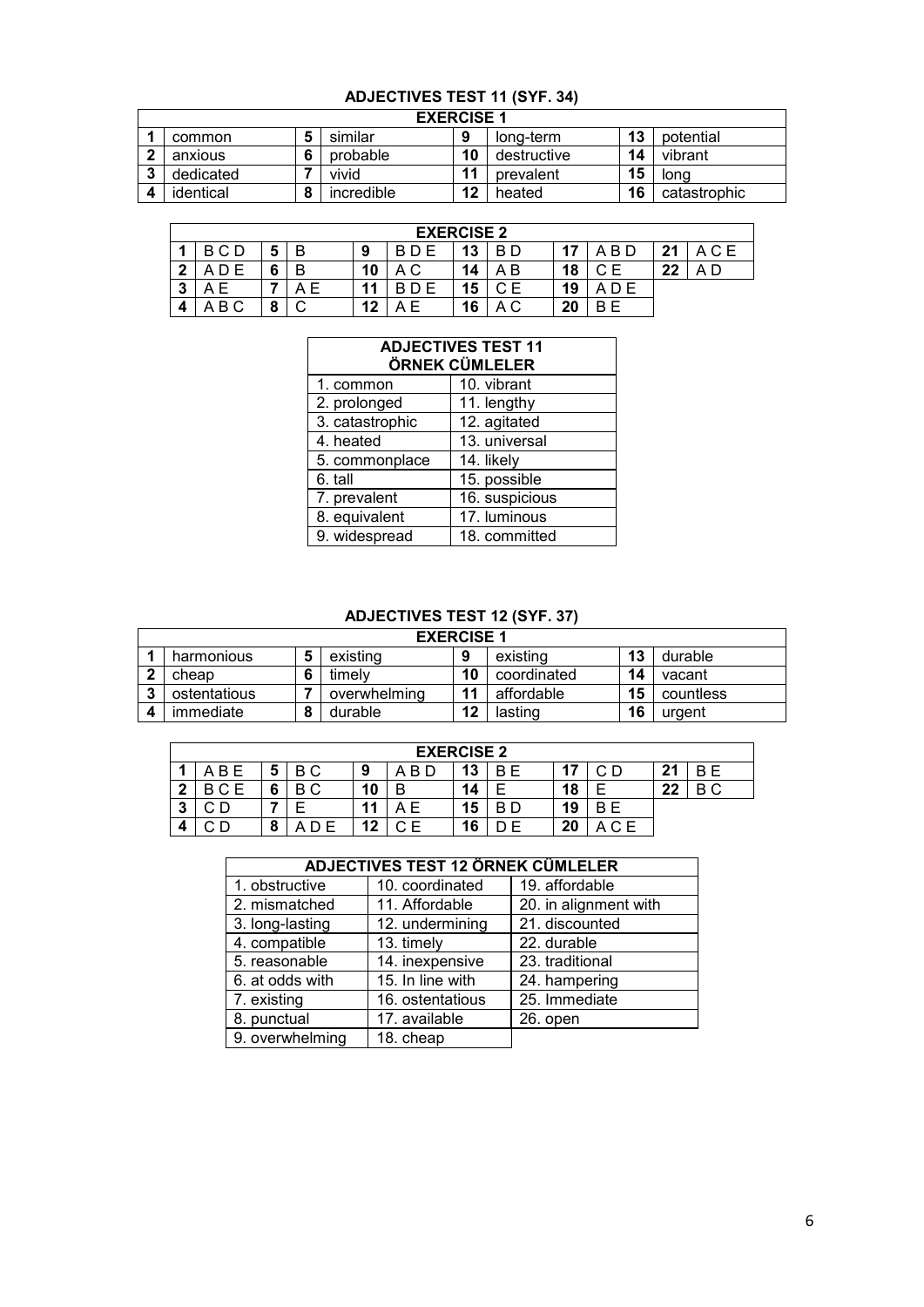|                   | ADJECTIVES TEST 13 (STF. 40) |   |            |    |            |    |             |  |  |  |
|-------------------|------------------------------|---|------------|----|------------|----|-------------|--|--|--|
| <b>EXERCISE 1</b> |                              |   |            |    |            |    |             |  |  |  |
|                   | increasing                   | 5 | aggressive | 9  | legal      | 13 | significant |  |  |  |
|                   | falling                      | 6 | equal      | 10 | mortal     | 14 | belligerent |  |  |  |
| ≏                 | improbable                   |   | relevant   | 11 | escalating | 15 | illegal     |  |  |  |
|                   | remarkable                   | 8 | irrelevant | 12 | decreasing | 16 | noteworthy  |  |  |  |

# **ADJECTIVES TEST 13 (SYF. 40)**

|   | <b>EXERCISE 2</b> |   |        |    |  |    |     |    |     |    |          |
|---|-------------------|---|--------|----|--|----|-----|----|-----|----|----------|
|   |                   | 5 | ВC     | 9  |  | 13 | B E | 17 |     | 21 | B C      |
| ◠ | A C               | 6 | B<br>А | 10 |  | 14 | Е   | 18 | ВC  | 22 | B<br>D E |
| 3 |                   |   | F      | '1 |  | 15 | ΑE  | 19 | B D |    |          |
| 4 | A C               | 8 | B      | 2ا |  | 16 | B D | 20 |     |    |          |

|                | <b>ADJECTIVES TEST 13 ÖRNEK CÜMLELER</b> |                |
|----------------|------------------------------------------|----------------|
| 1. increasing  | 10. angry                                | 19. equivalent |
| $2.$ as to     | 11. relevant                             | 20. concerning |
| 3. immortal    | 12. irrelevant                           | 21. soaring    |
| 4. even        | 13. ascending                            | 22. descending |
| 5. mortal      | 14. improbable                           | 23. shrinking  |
| 6. rising      | 15. escalating                           | 24. legitimate |
| 7. diminishing | 16. mounting                             | 25. synonymous |
| 8. growing     | 17. diminishing                          | 26. related    |
| 9. remarkable  | 18. expanding                            |                |

#### **ADJECTIVES TEST 14 (SYF. 43)**

| <b>EXERCISE 1</b> |   |               |    |             |    |               |  |  |  |  |
|-------------------|---|---------------|----|-------------|----|---------------|--|--|--|--|
| disappointed      |   | far           |    | modest      | 13 | bothered by   |  |  |  |  |
| disappointing     |   | close         | 10 | insane      | 14 | <b>IOVOUS</b> |  |  |  |  |
| annoved           |   | controversial | 11 | equivocal   | 15 | remote        |  |  |  |  |
| iubilant          | о | extravagant   | 12 | frustrating | 16 | near          |  |  |  |  |

|   | <b>EXERCISE 2</b> |   |      |    |     |    |       |    |       |         |     |
|---|-------------------|---|------|----|-----|----|-------|----|-------|---------|-----|
|   | BCD               | o | ABDE | 9  | ABC | 13 | A D E | 17 | ABC   | 21      | A B |
| າ | A B C             | ◠ | ABCD |    |     | 14 |       | 18 | A B C | າາ<br>" | B F |
| ິ |                   |   | ABE  | 11 | ABC | 15 |       | 19 | ACD   |         |     |
|   |                   | 8 | BCE  | 12 | B C | 16 |       | 20 | C E   |         |     |

|                  | <b>ADJECTIVES TEST 14 ÖRNEK CÜMLELER</b> |                  |
|------------------|------------------------------------------|------------------|
| 1. disappointing | 9. mad                                   | 17. quiet        |
| 2. controversial | 10. equivocal                            | 18. humble       |
| 3. fanatical     | 11. joyous                               | 19. inaccessible |
| 4. frustrating   | 12. remote                               | 20. vibrant      |
| 5. questionable  | 13. disheartening                        | 21. insane       |
| 6. disheartened  | 14. distant                              | 22. disputed     |
| 7. faraway       | 15. irritated                            | 23. akin         |
| 8. extravagant   | 16. offended                             | 24. isolated     |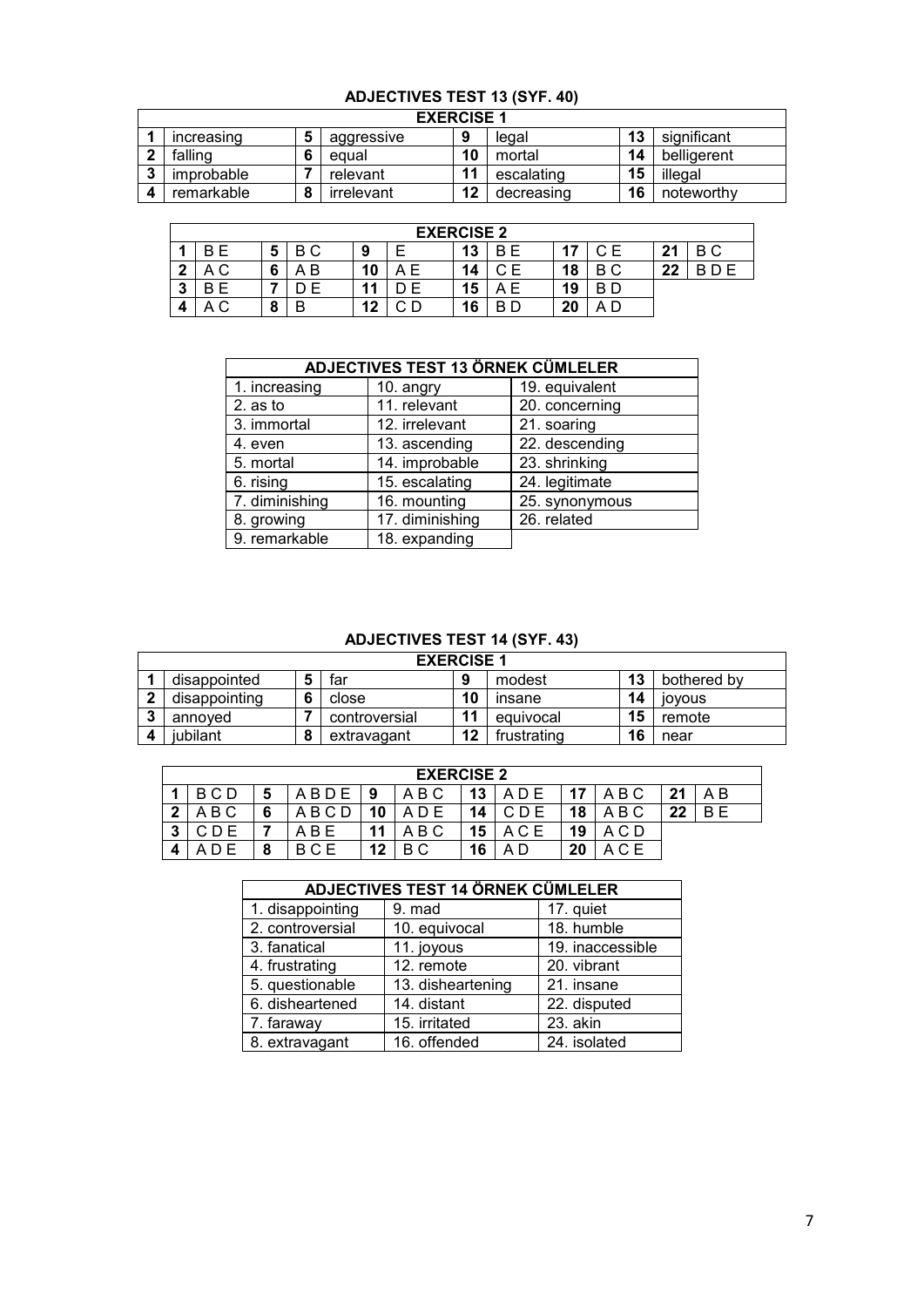# **ADJECTIVES TEST 15 (SYF. 46)**

| <b>EXERCISE 1</b> |  |            |    |               |    |             |  |  |  |
|-------------------|--|------------|----|---------------|----|-------------|--|--|--|
| insistent         |  | authentic  | 9  | equipped with | 13 | pessimistic |  |  |  |
| unfamiliar        |  | rebellious | 10 | decent        | 14 | unique      |  |  |  |
| optimistic        |  | narrow     | 11 | determined    | 15 | disobedient |  |  |  |
| aloomy            |  | qualified  | 12 | exotic        | 16 | civilized   |  |  |  |

|   | <b>EXERCISE 2</b> |   |       |    |          |    |     |    |       |    |     |
|---|-------------------|---|-------|----|----------|----|-----|----|-------|----|-----|
|   | B D               | 5 | BCE   | 9  | B C<br>А | 13 | BCE | 17 | R     | 21 | B D |
| າ | B E<br>Δ          |   |       | 10 | BCE      | 14 |     | 18 | B C D | 22 | ABE |
| ິ |                   |   | ВC    | 11 | BCD      | 15 | R   | 19 |       |    |     |
|   | B E<br>Λ          | o | A B D | 12 | CЕ       | 16 |     | 20 | B E   |    |     |

|                      | <b>ADJECTIVES TEST 15 ÖRNEK CÜMLELER</b> |               |
|----------------------|------------------------------------------|---------------|
| 1. insistent         | 9. entitled                              | 17. civilized |
| 2. candid            | 10. honest                               | $18. \cos y$  |
| 3. equipped          | 11. stubborn                             | 19. skilled   |
| 4. persistent        | 12. obstinate                            | 20. slim      |
| 5. defiant           | 13. disobedient                          | 21. insurgent |
| 6. extra-terrestrial | 14. unfamiliar                           | 22. narrow    |
| 7. frank             | 15. unique                               |               |
| 8. determined        | 16. original                             |               |

## **ADJECTIVES TEST 16 (SYF. 49)**

| <b>EXERCISE 1</b> |             |           |                 |          |             |    |                 |  |  |
|-------------------|-------------|-----------|-----------------|----------|-------------|----|-----------------|--|--|
|                   | cruel       |           | puzzling        | $\Omega$ | thoughtless | 13 | elastic         |  |  |
|                   | steep       |           | on the brink of | 10       | sharp       | 14 | complex         |  |  |
| ∍                 | flexible    |           | gradual         | 11       | brutal      | 15 | perplexing      |  |  |
|                   | complicated | $\bullet$ | ambitious       | 12       | broke       | 16 | on the verge of |  |  |

|   | <b>EXERCISE 2</b> |   |       |    |       |    |       |    |     |    |     |
|---|-------------------|---|-------|----|-------|----|-------|----|-----|----|-----|
|   | ABE               | 5 | BDE   | 9  | BCD   | 13 | C D E | 17 |     | 21 | BCE |
| ີ |                   | 6 | A B C | 10 | ABE   | 14 | D E   | 18 | СD  | 22 |     |
| 3 | A B C             |   |       |    | A B D | 15 | B D   | 19 | ABC |    |     |
| Д |                   |   | R F   | 12 | B F   | 16 | A C   | 20 | R F |    |     |

|                    | <b>ADJECTIVES TEST 16 ÖRNEK CÜMLELER</b> |                    |  |  |  |  |  |  |  |  |  |
|--------------------|------------------------------------------|--------------------|--|--|--|--|--|--|--|--|--|
| 1. cruel           | 10. merciless                            | 19. complex        |  |  |  |  |  |  |  |  |  |
| 2. complicated     | 11. dramatic                             | 20. confusing      |  |  |  |  |  |  |  |  |  |
| 3. misleading      | 12. bewildering                          | 21. reckless       |  |  |  |  |  |  |  |  |  |
| 4. elastic         | 13. penniless                            | 22. drastic        |  |  |  |  |  |  |  |  |  |
| 5. on the brink of | 14. on the verge of                      | 23. intricate      |  |  |  |  |  |  |  |  |  |
| 6. brutal          | 15. sluggish                             | 24. on the edge of |  |  |  |  |  |  |  |  |  |
| 7. sharp           | 16. ruthless                             | 25. gradual        |  |  |  |  |  |  |  |  |  |
| 8. ambitious       | 17. inhuman                              |                    |  |  |  |  |  |  |  |  |  |
| 9. resilient       | 18. elaborate                            |                    |  |  |  |  |  |  |  |  |  |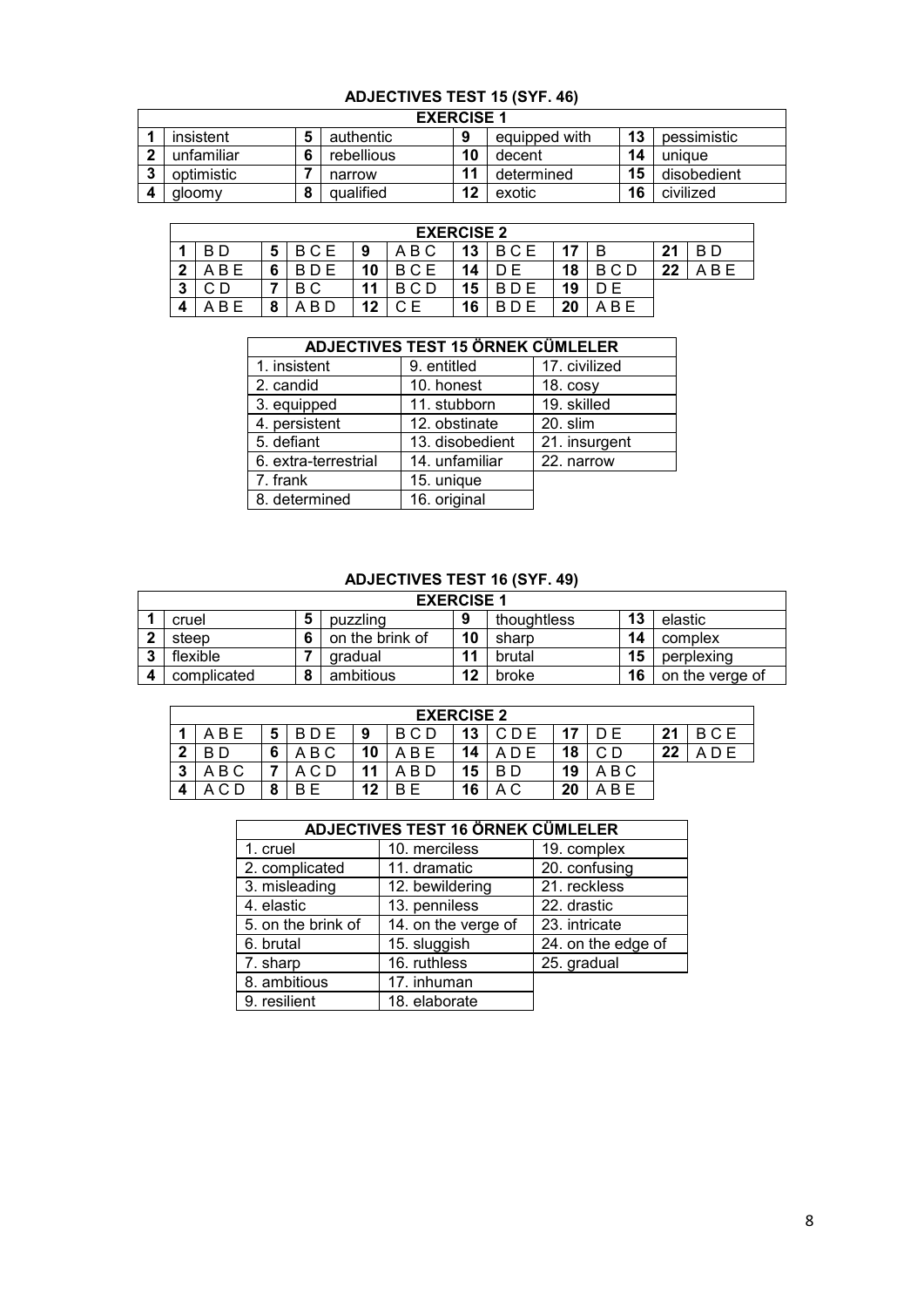# **ADJECTIVES TEST 17 (SYF. 52)**

|          | <b>EXERCISE 1</b> |    |            |    |             |
|----------|-------------------|----|------------|----|-------------|
| close    | faultv            | 9  | corrupt    | 13 | counterfeit |
| broad    | challenging       | 10 | formidable | 14 | spoiled     |
| fake     | malicious         |    | imminent   | 15 | defective   |
| familiar | embarrassing      | 12 | wide       | 16 | laborious   |

|   | <b>EXERCISE 2</b>                        |   |     |    |  |    |       |           |      |    |     |  |  |  |
|---|------------------------------------------|---|-----|----|--|----|-------|-----------|------|----|-----|--|--|--|
|   | 13<br>21<br>47<br>C F<br>A C E<br>9<br>U |   |     |    |  |    |       |           |      |    |     |  |  |  |
| ◠ |                                          | 6 | A C | 10 |  | 14 |       | 18        | .B D | 22 | ) F |  |  |  |
| 2 | ΑB                                       |   | - F | 44 |  | 15 | . B C | <b>10</b> |      |    |     |  |  |  |
|   |                                          |   |     | 12 |  | 16 |       | ົາດ       |      |    |     |  |  |  |

|                | <b>ADJECTIVES TEST 17 ÖRNEK CÜMLELER</b> |                     |  |  |  |  |  |  |  |  |  |  |
|----------------|------------------------------------------|---------------------|--|--|--|--|--|--|--|--|--|--|
| 1. closer      | 11. familiar                             | 21. impending       |  |  |  |  |  |  |  |  |  |  |
| 2. formidable  | 12. malignant                            | 22. strenuous       |  |  |  |  |  |  |  |  |  |  |
| 3. wide        | 13. degenerate                           | 23. malevolent      |  |  |  |  |  |  |  |  |  |  |
| 4. malicious   | 14. fearsome                             | 24. impaired        |  |  |  |  |  |  |  |  |  |  |
| 5. horrifying  | 15. imminent                             | 25. about to happen |  |  |  |  |  |  |  |  |  |  |
| 6. approaching | 16. corrupt                              | 26. forged          |  |  |  |  |  |  |  |  |  |  |
| 7. spoiled     | 17. frightening                          | 27. accustomed      |  |  |  |  |  |  |  |  |  |  |
| 8. laborious   | 18. humiliating                          | 28. deceitful       |  |  |  |  |  |  |  |  |  |  |
| 9. alarming    | 19. mischievous                          | 29. embarrassing    |  |  |  |  |  |  |  |  |  |  |
| 10. defective  | 20. shameful                             |                     |  |  |  |  |  |  |  |  |  |  |

#### **ADJECTIVES TEST 18 (SYF. 55)**

|   |                                                             |  | <b>EXERCISE 1</b> |    |            |    |            |  |  |  |  |  |
|---|-------------------------------------------------------------|--|-------------------|----|------------|----|------------|--|--|--|--|--|
|   | innocent                                                    |  | satisfied         | 9  | astonished | 13 | supportive |  |  |  |  |  |
|   | deliberate                                                  |  | conflicting       | 10 | innocent   | 14 | pleased    |  |  |  |  |  |
| ≏ | successive                                                  |  | conscious of      | 11 | aware of   | 15 | contrary   |  |  |  |  |  |
|   | 12<br>16<br>following<br>artificial<br>svmpathetic<br>alert |  |                   |    |            |    |            |  |  |  |  |  |

|        | <b>EXERCISE 2</b>                          |        |        |    |          |    |    |    |            |    |                         |  |  |  |
|--------|--------------------------------------------|--------|--------|----|----------|----|----|----|------------|----|-------------------------|--|--|--|
|        | 13<br><b>BF</b><br>21<br>E<br>ВC<br>5<br>9 |        |        |    |          |    |    |    |            |    |                         |  |  |  |
| כי     | . R F                                      | 6      | C F    | 10 |          | 14 |    | 18 |            | 22 | $\cdot$ $\cap$ $\Gamma$ |  |  |  |
| 2<br>v | B C                                        |        |        | 11 | R<br>C D | 15 | R. | 19 | <b>BDE</b> |    |                         |  |  |  |
| 4      | В                                          | C<br>o | F<br>R | 12 | C. F     | 16 | F  | 20 | C F        |    |                         |  |  |  |

|                  | ADJECTIVES TEST 18 ÖRNEK CÜMLELER |                   |
|------------------|-----------------------------------|-------------------|
| 1. innocent      | 9. conflicting                    | 17. clashing      |
| 2. respectively  | 10. contradicting                 | 18. mindful       |
| 3. compassionate | 11. successive                    | 19. on purpose    |
| 4. glad          | 12. perplexed                     | 20. favouring     |
| 5. against       | 13. confronting                   | 21. contradictory |
| 6. artificial    | 14. consecutive                   | 22. contrary      |
| 7. guiltless     | 15. alert                         |                   |
| 8. conscious     | 16. intentional                   |                   |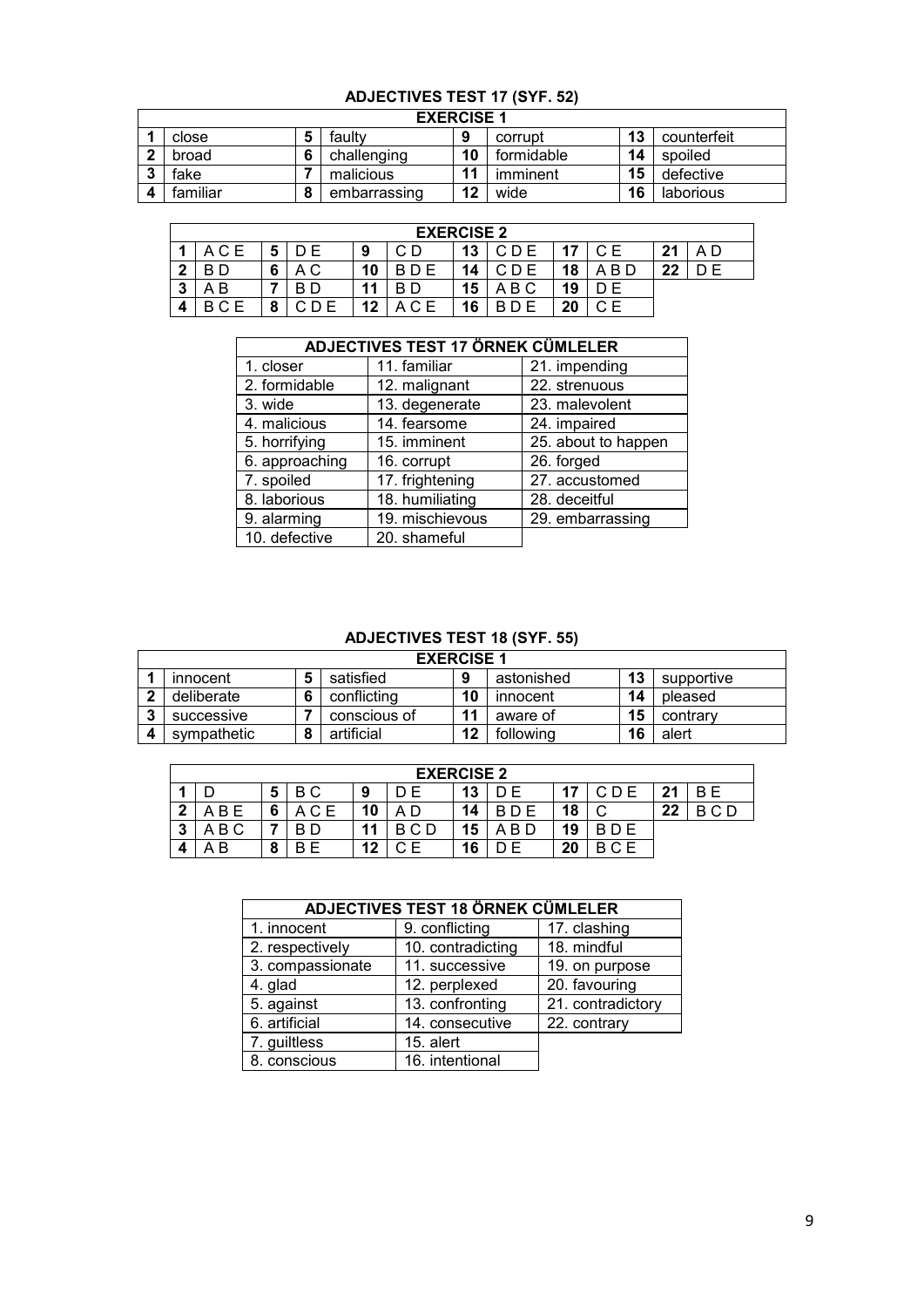#### **ADJECTIVES TEST 19 (SYF. 58)**

|              | <b>EXERCISE 1</b> |    |            |    |            |
|--------------|-------------------|----|------------|----|------------|
| exciting     | addicted to       | 9  | criminal   | 13 | endemic    |
| quilty of    | domestic          | 10 | modern     | 14 | arave      |
| convicted    | dire              |    | indigenous | 15 | acute      |
| contemporary | thrillina         | 12 | harsh      | 16 | up-to-date |

|        | <b>EXERCISE 2</b> |        |      |    |    |    |     |    |    |    |     |  |  |  |
|--------|-------------------|--------|------|----|----|----|-----|----|----|----|-----|--|--|--|
|        |                   | э      | ΩF   | 9  | ВE | 13 | A C | ⇁  | ВC | 21 | B E |  |  |  |
| ◠      |                   | 6      |      | 10 | ВC | 14 | ΑC  | 18 |    | 22 | B D |  |  |  |
| ≏<br>◡ | ΒС                |        | E    | 11 |    | 15 | B C | 19 | ◠⊏ |    |     |  |  |  |
|        |                   | O<br>o | 8 C. | 12 |    | 16 | Ð   | 20 | ВC |    |     |  |  |  |

|              | <b>ADJECTIVES TEST 19 ÖRNEK CÜMLELER</b> |                 |  |  |  |  |  |  |  |  |  |  |  |
|--------------|------------------------------------------|-----------------|--|--|--|--|--|--|--|--|--|--|--|
| 1. exciting  | 10. grave                                | 19. acute       |  |  |  |  |  |  |  |  |  |  |  |
| 2. severe    | 11. thrilling                            | 20. accountable |  |  |  |  |  |  |  |  |  |  |  |
| 3. modern    | 12. native                               | 21. indigenous  |  |  |  |  |  |  |  |  |  |  |  |
| 4. dependent | 13. awesome                              | 22. responsible |  |  |  |  |  |  |  |  |  |  |  |
| 5. guilty    | 14. Contemporary                         | 23. dire        |  |  |  |  |  |  |  |  |  |  |  |
| 6. endemic   | 15. harsh                                | 24. liable      |  |  |  |  |  |  |  |  |  |  |  |
| 7. addicted  | 16. up to date                           | 25. local       |  |  |  |  |  |  |  |  |  |  |  |
| 8. sentenced | 17. domestic                             |                 |  |  |  |  |  |  |  |  |  |  |  |
| 9. attached  | 18. criminal                             |                 |  |  |  |  |  |  |  |  |  |  |  |

## **ADJECTIVES TEST 20 (SYF. 61)**

| -4      | υ              | 5 | D | 9               | B | 13 | $\mathsf{A}$ | 17 | $\sim$<br>◡ | 21 | A              | 25                | ∍<br>◡      | 29 | $\sim$<br>ັ | 33 | ັ |
|---------|----------------|---|---|-----------------|---|----|--------------|----|-------------|----|----------------|-------------------|-------------|----|-------------|----|---|
| ົາ<br>◢ | $\overline{A}$ | 6 | D | 10              |   | 14 | A            | 18 | $\sim$<br>◡ | 22 | $\overline{B}$ | 26                | $\sim$<br>◡ | 30 | ◡           | 34 | ◡ |
| -3      | B              |   |   | $\overline{11}$ | ັ | 15 | ◡            | 19 | A           | 23 | ∣C             | - 7<br>$\epsilon$ | ∍<br>┕      | 31 | ◡           | 35 | ◡ |
| 4       | A              | 8 | D | 12              | ◡ | 16 |              | 20 | $\sim$<br>◡ | 24 | A              | 28                | B           | 32 | B           |    |   |

#### **ADJECTIVES TEST 21 (SYF. 62)**

| -4           | υ | ა | A      | 9  | B           | 13 | A | 17 | B           | 21 | A   | 25       | ◡           | 29 | ັ | 33 | ັ |
|--------------|---|---|--------|----|-------------|----|---|----|-------------|----|-----|----------|-------------|----|---|----|---|
| $\mathbf{2}$ | B | 6 | D      | 10 |             | 14 | ັ | 18 | $\sim$<br>◡ | 22 | B   | 26       | $\sim$<br>◡ | 30 | ◡ | 34 | ◡ |
| 3            | B |   | $\sim$ | 11 | $\sim$<br>ັ | 15 | ັ | 19 | B           | 23 | . C | 27<br>41 | ∍<br>◡      | 31 | ◡ | 35 | ◡ |
| 4            | A | 8 | D      | 12 | ⌒<br>ັ      | 16 | B | 20 | $\sim$<br>◡ | 24 | A   | 28       | B           | 32 | B |    |   |

#### **ADJECTIVES TEST 22 (SYF. 63)**

|    |   | 5 |   | -9 | D | 13 | D | <b>17</b> |   | 21 | B | 25 |   | 29 |   |
|----|---|---|---|----|---|----|---|-----------|---|----|---|----|---|----|---|
| ▲  |   | 6 | ◡ | 10 | A | 14 | D | 18        | B | 22 |   | 26 |   | 30 | B |
| 3  |   |   |   |    |   | 15 | A | 19        | B | 23 |   | 27 |   | 31 |   |
| -4 | Α | 8 | ◡ |    |   | 16 | A | 20        | ◡ | 24 |   | 28 | ◡ | 32 | B |

#### **ADJECTIVES TEST 23 (SYF. 64)**

|        |             | ູວ                       | ◡      | 9  | B                             | 13 | A | 17 | ◡           | 21 | A              | 25 | $\overline{A}$ | 29 | B | 33 |   |
|--------|-------------|--------------------------|--------|----|-------------------------------|----|---|----|-------------|----|----------------|----|----------------|----|---|----|---|
| ົ<br>◢ | $\sim$<br>ັ | $\epsilon$<br>O          | ⌒<br>◡ | 10 | ◡                             | 14 | A | 18 | D<br>◡      | 22 | $\overline{A}$ | 26 | $\sim$<br>◡    | 30 | B | 34 | B |
| 3      | ◡           | $\overline{\phantom{a}}$ | B      | 11 | $\overline{\phantom{a}}$<br>◡ | 15 | ັ | 19 | $\sim$<br>ັ | 23 |                | 27 | D              | 31 | B | 35 |   |
|        | ֊           | $\bullet$<br>o           | ◡      | 12 |                               | 16 | ◡ | 20 | ⌒<br>◡      | 24 | $\overline{A}$ | 28 | B              | 32 |   |    |   |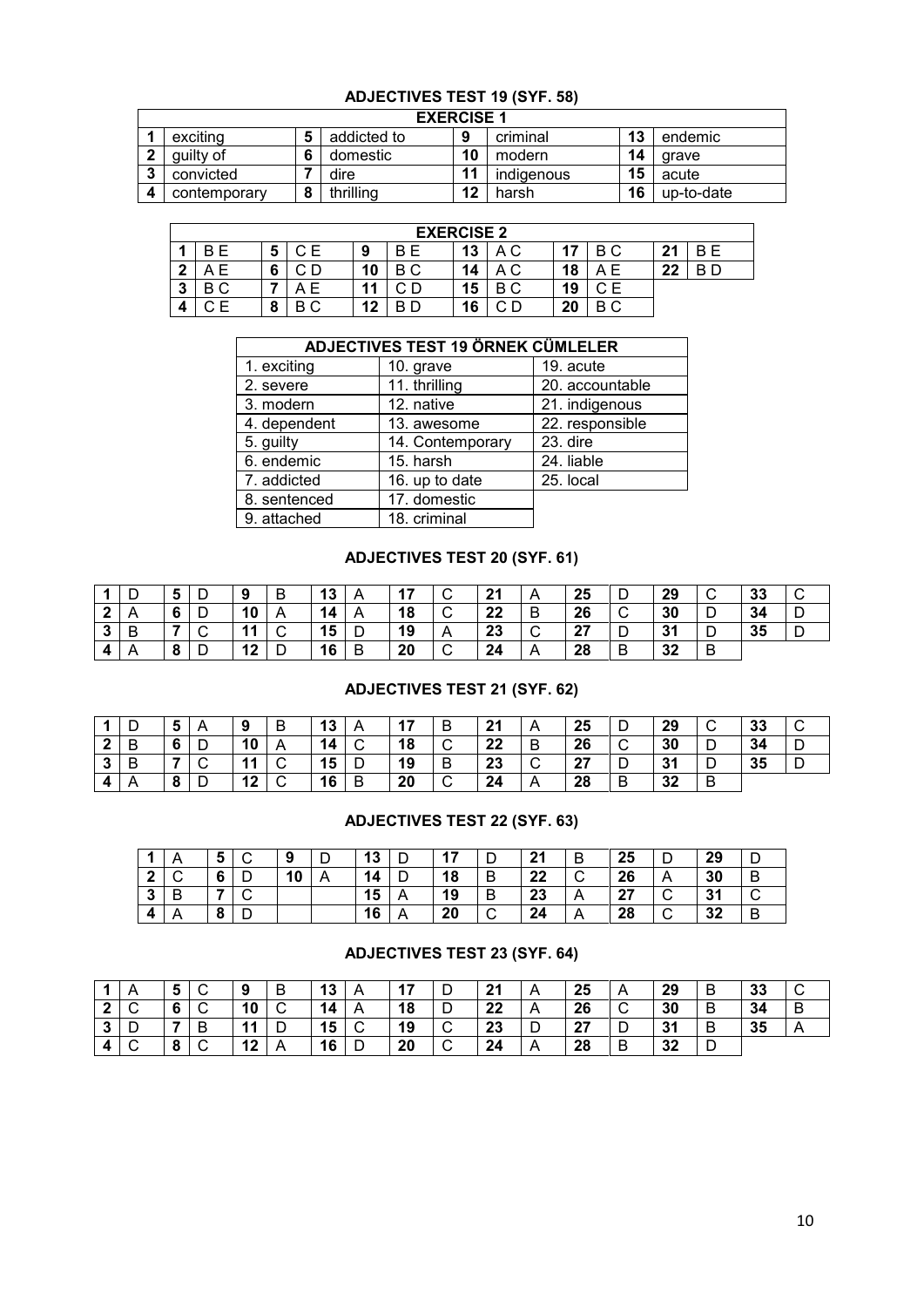# **VERBS TEST 1 (SYF. 67)**

|   |            | <b>EXERCISE 1</b> |    |               |    |              |
|---|------------|-------------------|----|---------------|----|--------------|
|   | live       | derive from       | 9  | occupy        | 13 | breaks out   |
| ◠ | experience | negotiate         | 10 | undergo       | 14 | discuss      |
|   | endure     | propose           | 11 | be exposed to | 15 | come up with |
|   | launch     | show              | 12 | put up with   | 16 | reveal       |

|   | <b>EXERCISE 2</b> |   |    |    |         |    |        |    |     |    |       |  |
|---|-------------------|---|----|----|---------|----|--------|----|-----|----|-------|--|
|   | BCE               | 5 | ΑC | 9  | A B D   | 13 | A C    |    |     | 21 | B C   |  |
| າ |                   | 6 |    | 10 | ABC     | 14 |        | 18 |     | 22 | A B C |  |
| 3 | BCD               |   | B  | 11 | B.<br>А | 15 | Е<br>B | 19 | ∩ ∩ |    |       |  |
| 4 |                   | О |    | 12 | B F     | 16 | ВC     | 20 |     |    |       |  |

|                   | <b>VERBS TEST 1 ÖRNEK CÜMLELER</b> |                 |
|-------------------|------------------------------------|-----------------|
| 1. stay alive     | 13. initiated                      | 25. exchange    |
| 2. undergo        | 14. deems                          | 26. withstand   |
| 3. stand          | 15. derived from                   | 27. endures     |
| 4. signify        | 16. exposed                        | 28. considering |
| 5. begin          | 17. negotiating                    | 29. discuss     |
| 6. inhabited      | 18. commence                       | 30. rooted      |
| 7. originate from | 19. bargaining                     | 31. present     |
| 8. occupy         | 20. advise                         | 32. quarrel     |
| 9. survives       | 21. launch                         | 33. recommend   |
| 10. populate      | 22. arguing                        | 34. exhibit     |
| 11. colonised     | 23. faced with                     | 35. suggests    |
| 12. broke out     | 24. debating                       | 36. confer      |

## **VERBS TEST 2 (SYF. 70)**

|                                                                     |   | <b>EXERCISE 1</b> |    |             |    |          |  |  |
|---------------------------------------------------------------------|---|-------------------|----|-------------|----|----------|--|--|
| in the $17m$<br>13<br>realize<br>9<br>century<br>stop<br>cause<br>э |   |                   |    |             |    |          |  |  |
| terminate                                                           | 6 | facilitate        | 10 | trigger     | 14 | emerae   |  |  |
| understand                                                          |   | ruin              |    | abandon     | 15 | appeared |  |  |
| discover                                                            | 8 | devastate         | 12 | discontinue | 16 | empower  |  |  |

|   | <b>EXERCISE 2</b> |   |      |    |       |    |          |    |            |    |            |  |
|---|-------------------|---|------|----|-------|----|----------|----|------------|----|------------|--|
|   | A B               | 5 | ABCE | 9  | A B D | 13 | A B D    | 17 | B E<br>A   | 21 | ABC        |  |
| , | ΑB                | 6 | BCE  | 10 | BDE   | 14 | ΑE       | 18 | B E<br>А   | クク | $R \cap D$ |  |
| 3 | A E               |   | ACDE |    | ΑB    | 15 | C D E    | 19 | CDE        |    |            |  |
| 4 |                   | ິ | ВC   | 12 | B C   | 16 | BCD<br>А | 20 | <b>BCE</b> |    |            |  |

# **VERBS TEST 2 ÖRNEK CÜMLELER**

|                   | VERBS TEST 2 ORNEK CUMLELER |                |
|-------------------|-----------------------------|----------------|
| 1. perceived      | 11. arise                   | 21. impaired   |
| 2. spoil          | 12. result in               | 22. devastated |
| 3. contributed to | 13. terminated              | 23. motivates  |
| 4. developed      | 14. fuel                    | 24. disrupt    |
| 5. find out       | 15. brought about           | 25. stimulate  |
| 6. halted         | 16. trigger                 | 26. harm       |
| 7. undermined     | 17. enable                  | 27. demolished |
| 8. comprehend     | 18. abort                   |                |
| 9. discontinued   | 19. damaged                 |                |
| 10. ruined        | 20. conclude                |                |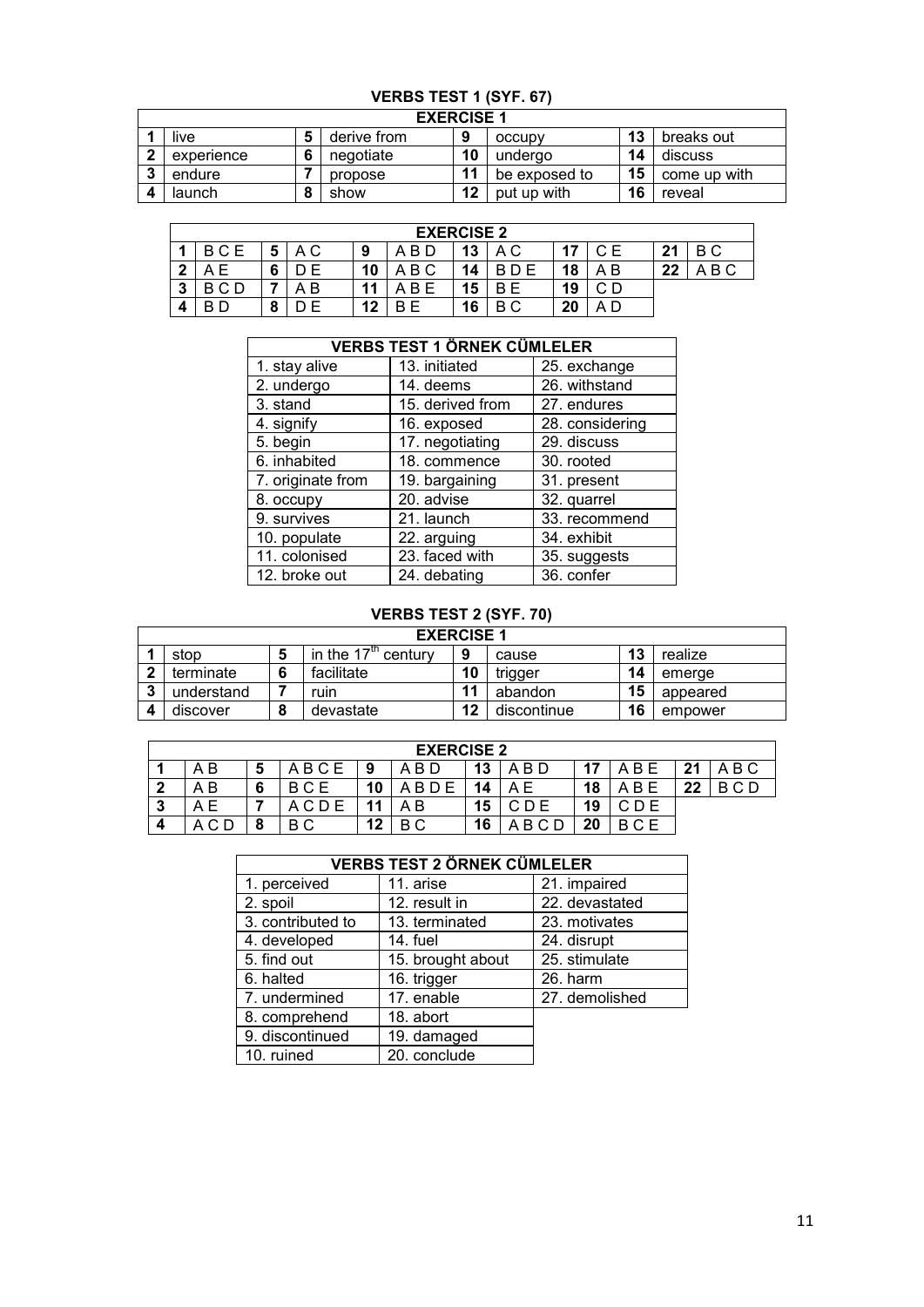# **VERBS TEST 3 (SYF. 73)**

|   |            |   | <b>EXERCISE 1</b> |    |           |    |              |
|---|------------|---|-------------------|----|-----------|----|--------------|
|   | suppose    |   | <b>IPTAL</b>      | 9  | achieve   | 13 | appreciate   |
| ◠ | iudae      | o | discard           | 10 | rely on   | 14 | do something |
| ◠ | permitted  |   | explain           | 11 | employ    | 15 | settle       |
|   | agree with |   | prohibit          | 12 | visualize | 16 | reiect       |

|        | <b>EXERCISE 2</b> |        |      |    |      |    |            |    |     |    |     |  |
|--------|-------------------|--------|------|----|------|----|------------|----|-----|----|-----|--|
|        | BCE               | 5      | BCDE | 9  | ABC  | 13 | BCE        |    | ABE | 21 | A B |  |
| C      | D E               | 6      | ΑC   | 10 | BCDE | 14 | B C        | 18 |     | 22 |     |  |
| າ<br>J |                   |        | ADE  | 11 |      | 15 | A B        | 19 | BCE |    |     |  |
|        | C D               | ິ<br>u |      | 12 |      | 16 | . B C<br>А | 20 |     |    |     |  |

| <b>VERBS TEST 3 ÖRNEK CÜMLELER</b> |                |                 |              |  |  |  |  |  |  |
|------------------------------------|----------------|-----------------|--------------|--|--|--|--|--|--|
|                                    |                |                 |              |  |  |  |  |  |  |
| 1. assume                          | 12. discarded  | 23. dispose     | 34. have     |  |  |  |  |  |  |
| 2. allowed                         | 13. outlawed   | 24. appreciate  | 35. employed |  |  |  |  |  |  |
| 3. got rid of                      | 14. denied     | 25. make a deal | 36. barred   |  |  |  |  |  |  |
| 4. succeeded                       | 15. rejected   | 26. fulfilled   | 37. enjoy    |  |  |  |  |  |  |
| 5. come to terms with              | 16. evaluate   | 27. enlighten   | 38. used     |  |  |  |  |  |  |
| 6. presumed                        | 17. explain    | 28. opposed     | 39. attain   |  |  |  |  |  |  |
| 7. prohibit                        | 18. depends    | 29. believe in  | 40. relying  |  |  |  |  |  |  |
| 8. reaching                        | 19. consent    | 30. settling    | 41. runs     |  |  |  |  |  |  |
| 9. make                            | 20. assessed   | 31. harnessing  |              |  |  |  |  |  |  |
| 10. rely on                        | 21. clarify    | 32. decline     |              |  |  |  |  |  |  |
| 11. graded                         | 22. authorizes | 33. forbidden   |              |  |  |  |  |  |  |

## **VERBS TEST 4 (SYF. 76)**

|              | <b>EXERCISE 1</b> |   |           |    |            |    |         |  |  |  |  |
|--------------|-------------------|---|-----------|----|------------|----|---------|--|--|--|--|
|              | manage            | 5 | consume   | 9  | address    | 13 | found   |  |  |  |  |
| $\mathbf{r}$ | establish         |   | waste     | 10 | search for | 14 | impede  |  |  |  |  |
| ໍາ           | hamper            |   | undertake | 11 | recollect  | 15 | prevent |  |  |  |  |
|              | inhibit           | C | obtain    | 12 | operate    | 16 | exploit |  |  |  |  |

|   | <b>EXERCISE 2</b> |           |       |    |       |    |          |       |            |    |            |  |
|---|-------------------|-----------|-------|----|-------|----|----------|-------|------------|----|------------|--|
|   | D F               | 5         |       | 9  | A B D | 13 | A B C    | $-17$ | A B D      | 21 | BD.        |  |
| C | ΑE                | 6         | A B C | 10 | BCE   | 14 |          | 18    | A B D      | 22 | <b>BCE</b> |  |
| 3 | <b>BCE</b>        |           | BCE   | 11 |       | 15 | ВC       | 19    | <b>BCD</b> |    |            |  |
| 4 |                   | $\bullet$ | ACE   | 12 | BCE   | 16 | B D<br>А | 20    |            |    |            |  |

|              | <b>VERBS TEST 4 ÖRNEK CÜMLELER</b> |                 |  |  |  |  |  |  |  |  |
|--------------|------------------------------------|-----------------|--|--|--|--|--|--|--|--|
| 1. hinder    | 11. avoided                        | 21. exploit     |  |  |  |  |  |  |  |  |
| 2. undertake | 12. rule                           | 22. hamper      |  |  |  |  |  |  |  |  |
| 3. erected   | 13. avert                          | 23. obstructing |  |  |  |  |  |  |  |  |
| 4. expend    | 14. founded                        | 24. shoulder    |  |  |  |  |  |  |  |  |
| 5. searching | 15. operated                       | 25. assume      |  |  |  |  |  |  |  |  |
| 6. curb      | 16. deters                         | 26. consume     |  |  |  |  |  |  |  |  |
| 7. set up    | 17. coping with                    | 27. impeded     |  |  |  |  |  |  |  |  |
| 8. trying    | 18. established                    | 28. exploring   |  |  |  |  |  |  |  |  |
| 9. addressed | 19. preventing                     | 29. taken over  |  |  |  |  |  |  |  |  |
| 10. spend    | 20. buying                         |                 |  |  |  |  |  |  |  |  |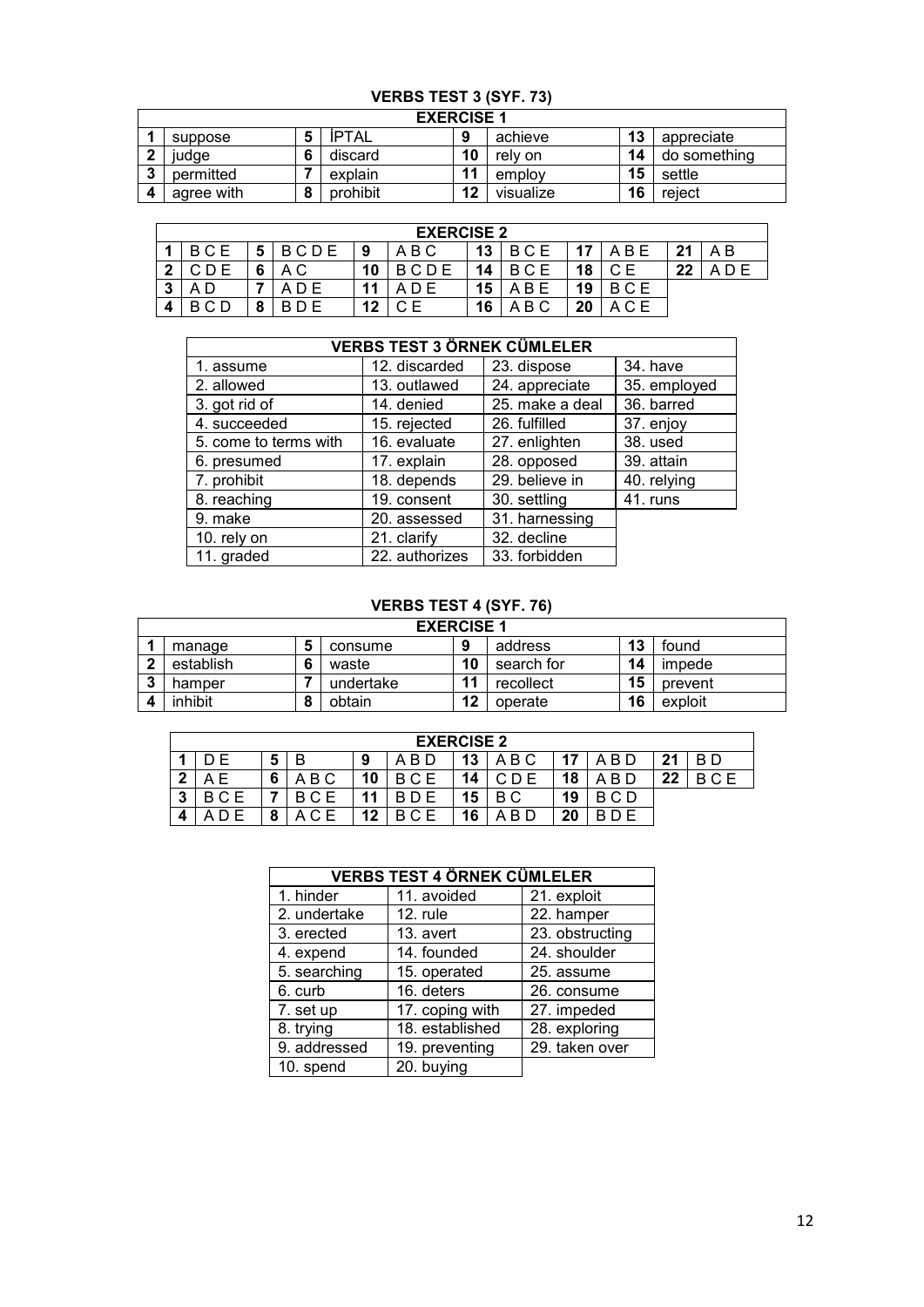# **VERBS TEST 5 (SYF. 79)**

| <b>EXERCISE 1</b> |   |                 |    |                     |    |           |  |  |  |  |  |
|-------------------|---|-----------------|----|---------------------|----|-----------|--|--|--|--|--|
| subsidize         | Ð | deplete         | 9  | consider            | 13 | reverse   |  |  |  |  |  |
| provide           | 6 | diminish        | 10 | <b>BOTH CORRECT</b> | 14 | exhaust   |  |  |  |  |  |
| improve(s)        |   | <b>Increase</b> | 11 | arant               | 15 | alleviate |  |  |  |  |  |
| abolish           | 8 | exceed          | 12 | thrive(s)           | 16 | augment   |  |  |  |  |  |

|    | <b>EXERCISE 2</b> |   |            |    |       |    |           |    |       |    |     |  |
|----|-------------------|---|------------|----|-------|----|-----------|----|-------|----|-----|--|
|    | B C D             | 5 | <b>BCE</b> | 9  | BD E  | 13 | .C D<br>A | 17 | B C D | 21 | BCE |  |
| າ  | . B E<br>A        | 6 | ABC        | 10 | A C E | 14 | D E<br>B  | 18 |       | 22 | ACE |  |
| -3 |                   |   | CDE        | 11 |       | 15 | B E<br>А  | 19 | A D   |    |     |  |
| 4  |                   | о |            | 12 |       | 16 |           | 20 | -B D  |    |     |  |

|               |                | <b>VERBS TEST 5 ÖRNEK CÜMLELER</b> |                |  |  |
|---------------|----------------|------------------------------------|----------------|--|--|
| 1. funded     | 11. drained    | 21. rising                         | 31. ended      |  |  |
| 2. flourished | 12. called off | 22. use up                         | 32. dropped    |  |  |
| 3. eased      | 13. repealed   | 23. enrich                         | 33. run out of |  |  |
| 4. afford     | 14. give       | 24. improving                      | 34. go         |  |  |
| 5. expire     | 15. moderate   | 25. removed                        | 35. lessens    |  |  |
| 6. subsidized | 16. booming    | 26. improve                        | 36. enhance    |  |  |
| 7. cancel     | 17. grant      | 27. reduced                        | 37. mitigate   |  |  |
| 8. provided   | 18. reverse    | 28. relieve                        | 38. surpassed  |  |  |
| 9. expanded   | 19. blossom    | 29. plummet                        | 39. alleviate  |  |  |
| 10. go up     | 20. augment    | 30. fall                           |                |  |  |

## **VERBS TEST 6 (SYF. 82)**

| <b>EXERCISE 1</b> |                                                          |           |              |    |            |    |            |  |  |  |  |
|-------------------|----------------------------------------------------------|-----------|--------------|----|------------|----|------------|--|--|--|--|
|                   | 13<br>revolutionize<br>9<br>employ<br>postpone<br>ianore |           |              |    |            |    |            |  |  |  |  |
| $\mathbf{r}$      | adiust                                                   |           | date back to | 10 | intervened | 14 | modify     |  |  |  |  |
| -2                | recruit                                                  |           | disappear    | 11 | disregard  | 15 | convert    |  |  |  |  |
|                   | change                                                   | $\bullet$ | terminate    | 12 | go with    | 16 | go back to |  |  |  |  |

|   | <b>EXERCISE 2</b> |   |            |    |     |    |       |    |            |    |     |  |  |
|---|-------------------|---|------------|----|-----|----|-------|----|------------|----|-----|--|--|
|   | B E               | 5 | A D E      | 9  |     | 13 | B D   | 17 | B C D      | 21 | B D |  |  |
| າ | A B               | 6 | <b>BCE</b> | 10 | BCD | 14 | ABCE  | 18 | <b>BDF</b> | 22 | B C |  |  |
| 3 | Е                 |   |            | 44 |     | 15 | -B D  | 19 | ADE        |    |     |  |  |
|   |                   | О | D E        | 12 |     | 16 | A C D | 20 | ACE        |    |     |  |  |

|               | <b>VERBS TEST 6 ÖRNEK CÜMLELER</b> |                 |
|---------------|------------------------------------|-----------------|
| 1. intervene  | 11. put off                        | 21. turned      |
| 2. recruited  | 12. traced                         | $22.$ end       |
| 3. demolished | 13. evolved                        | 23. interfere   |
| 4. disregard  | 14. terminate                      | 24. faded away  |
| 5. interrupt  | 15. transformed                    | 25. annihilated |
| 6. revised    | 16. procrastinating                |                 |
| 7. destroyed  | 17. revolutionized                 |                 |
| 8. overlook   | 18. found                          |                 |
| 9. eradicate  | 19. becoming extinct               |                 |
| 10. adapted   | 20. adjusted                       |                 |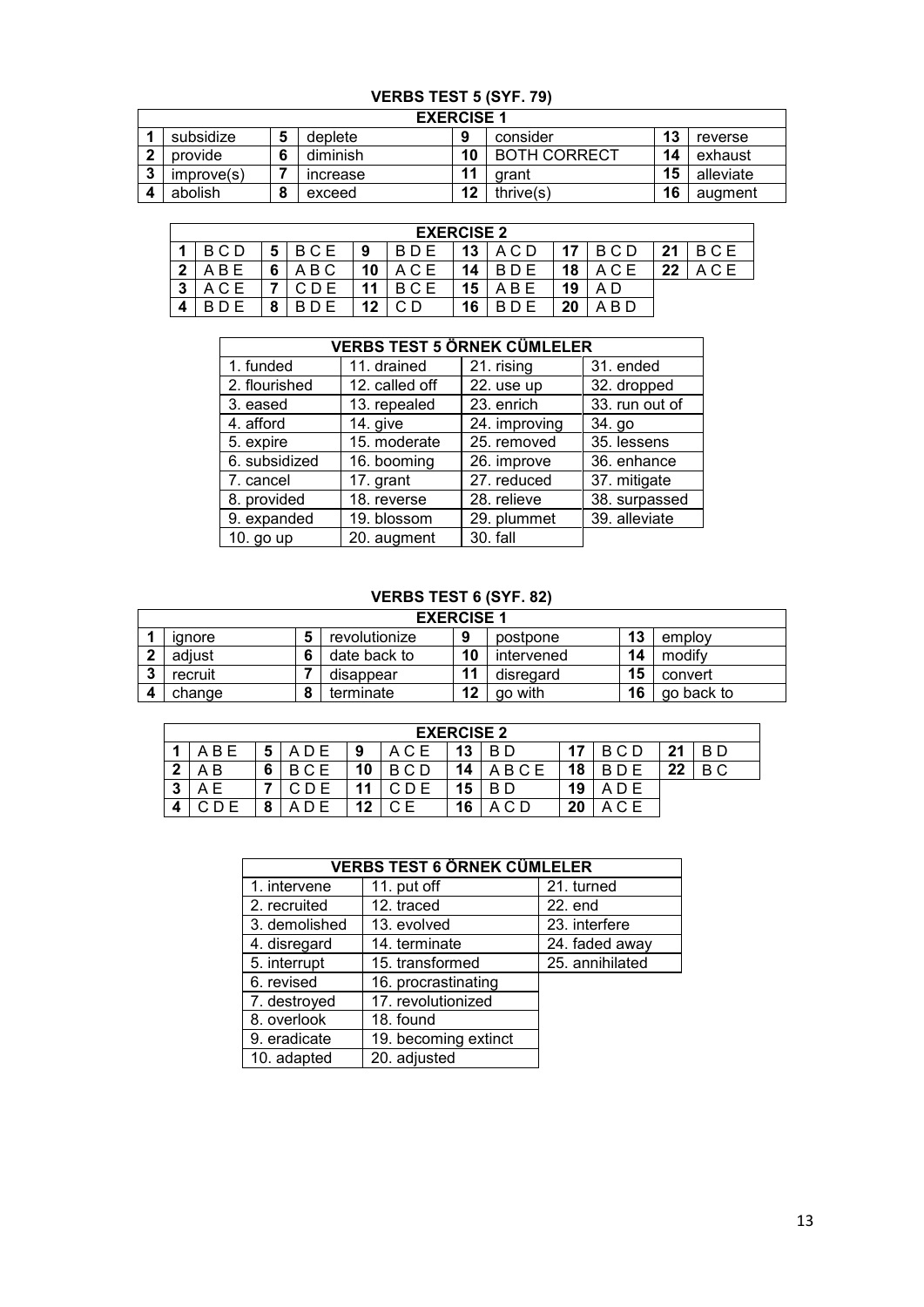## **VERBS TEST 7 (SYF. 85)**

|   | <b>EXERCISE 1</b> |  |            |    |                |    |             |  |  |  |  |  |
|---|-------------------|--|------------|----|----------------|----|-------------|--|--|--|--|--|
|   | release           |  | comprise   | 9  | broke apart    | 13 | treeze      |  |  |  |  |  |
|   | sack              |  | obev       | 10 | combat against | 14 | omit        |  |  |  |  |  |
| ົ | suspend           |  | stands for | 11 | emit           | 15 | consist of  |  |  |  |  |  |
|   | exclude           |  | look at    | 12 | dismiss        | 16 | comply with |  |  |  |  |  |

|        | <b>EXERCISE 2</b> |   |            |    |             |    |     |     |          |    |     |  |
|--------|-------------------|---|------------|----|-------------|----|-----|-----|----------|----|-----|--|
|        | BCE               | 5 | B F        | 9  | B C D       | 13 | ΑF  | -47 | ΑB       | 21 | A C |  |
| ົ      | B E               | 6 | <b>RDF</b> | 10 | <b>BDE</b>  | 14 |     | 18  |          | 22 | A B |  |
| ິ<br>м |                   |   |            | 11 | <b>ABCD</b> | 15 | ACE | 19  |          |    |     |  |
| 4      |                   | 8 | A C        | 12 | . B C       | 16 | A B | 20  | B C<br>A |    |     |  |

#### **VERBS TEST 7 ÖRNEK CÜMLELER**

| 1. emitting     | 12. excluded     |
|-----------------|------------------|
| 2. sending out  | 13. abiding      |
| 3. sacked       | 14. consists     |
| 4. comprise     | 15. fight        |
| 5. suspended    | 16. deviating    |
| 6. leaked       | 17. incorporates |
| 7. adhere       | 18. stick to     |
| 8. clashes      | 19. mean         |
| 9. laid off     | 20. differ       |
| 10. conform     | 21. set apart    |
| 11. Glancing at | 22. signify      |

#### **VERBS TEST 8 (SYF. 88)**

|                        | <b>EXERCISE 1</b> |           |                |    |            |    |              |  |  |  |  |  |
|------------------------|-------------------|-----------|----------------|----|------------|----|--------------|--|--|--|--|--|
|                        | determine         | 5         | aid            | Ω  | proceed    | 13 | appeal to    |  |  |  |  |  |
| $\mathbf{r}$           | identify          | c         | admit          | 10 | appreciate | 14 | cooperate    |  |  |  |  |  |
| ີ                      | realize           |           | confirm        |    | specify    | 15 | acknowledged |  |  |  |  |  |
| $\boldsymbol{\Lambda}$ | describe          | $\bullet$ | <i>impress</i> | 12 | detect     | 16 | justify      |  |  |  |  |  |

|        | <b>EXERCISE 2</b> |   |       |    |            |    |          |    |           |    |     |  |  |
|--------|-------------------|---|-------|----|------------|----|----------|----|-----------|----|-----|--|--|
|        | <b>BDE</b>        | 5 | C D E | 9  | <b>BCE</b> | 13 | A D E    | 17 | ABC       | 21 | CDE |  |  |
| 2<br>▴ | BCD               | 6 | BCE   | 10 | ΑB         | 14 | BD E     | 18 |           | 22 |     |  |  |
| 3      |                   |   |       | 11 | BCE        | 15 | BCE      | 19 | ABC       |    |     |  |  |
| Δ      | А                 |   | ABE   | 12 | A B D      | 16 | B C<br>А | 20 | -B D<br>А |    |     |  |  |

|               | <b>VERBS TEST 8 ÖRNEK CÜMLELER</b> |                 |
|---------------|------------------------------------|-----------------|
| 1. classify   | 12. proceed                        | 23. manipulated |
| 2. look up to | 13. acknowledged                   | 24. appreciate  |
| 3. describe   | 14. labelling                      | 25. certified   |
| 4. contribute | 15. characterized                  | 26. justify     |
| 5. determined | 16. identify                       | 27. consented   |
| 6. affect     | 17. pin down                       | 28. admit       |
| 7. specify    | 18. carry on                       | 29. concurred   |
| 8. recognize  | 19. locate                         | 30. astonished  |
| 9. accept     | 20. verify                         | 31. ratified    |
| 10. depict    | 21. aids                           |                 |
| 11. realized  | 22. validate                       |                 |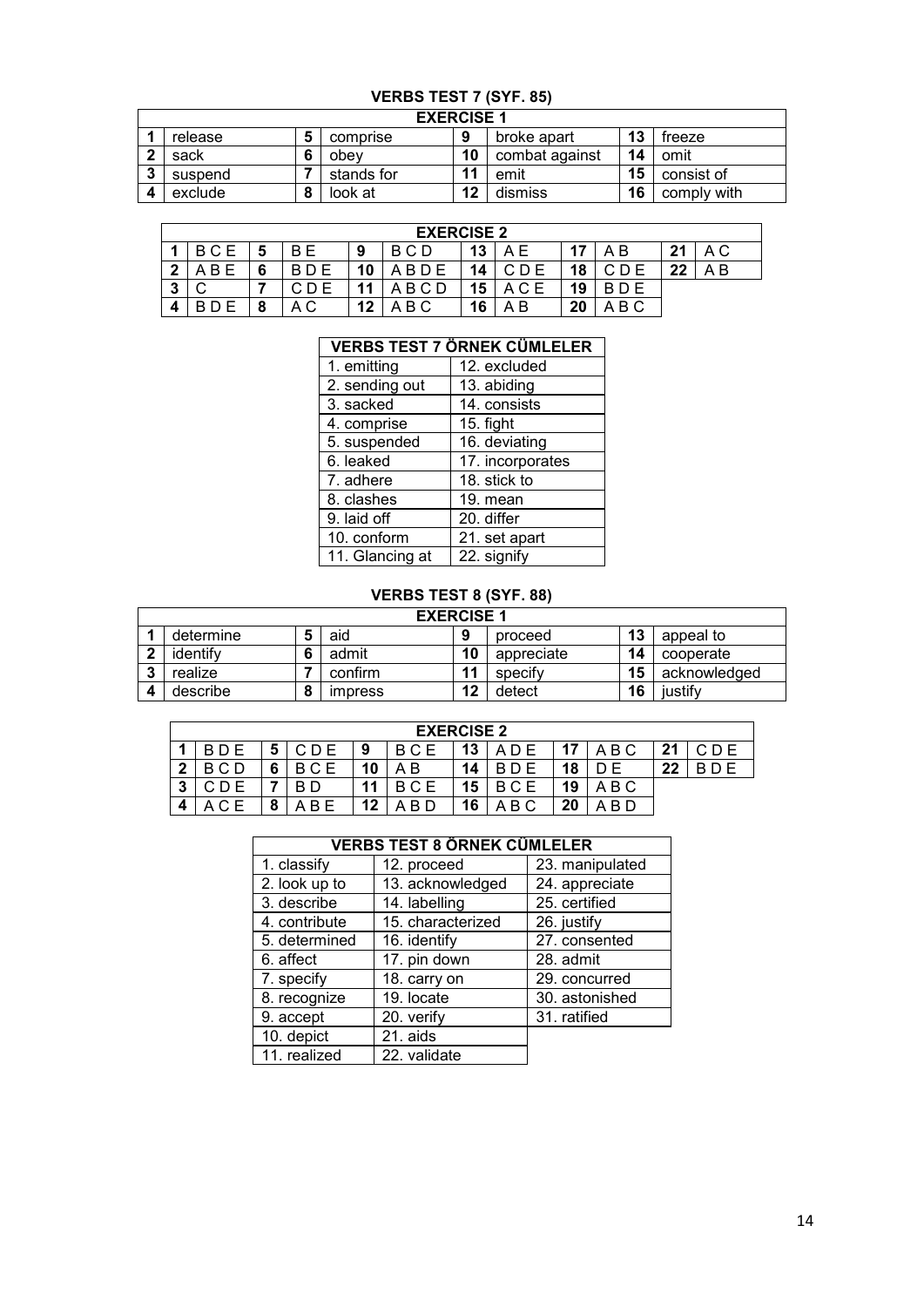# **VERBS TEST 9 (SYF. 91)**

|   | <b>EXERCISE 1</b> |   |        |    |            |    |         |  |  |  |  |  |
|---|-------------------|---|--------|----|------------|----|---------|--|--|--|--|--|
|   | schedule          | э | pledge | 9  | worsen     | 13 | predict |  |  |  |  |  |
|   | toresee           | о | expand | 10 | abolish    | 14 | spread  |  |  |  |  |  |
| ◠ | claim             |   | break  | 11 | hold       | 15 | extend  |  |  |  |  |  |
|   | put forward       |   | merge  | 12 | anticipate | 16 | remove  |  |  |  |  |  |

|   | <b>EXERCISE 2</b> |   |   |    |           |    |        |    |     |         |    |  |  |
|---|-------------------|---|---|----|-----------|----|--------|----|-----|---------|----|--|--|
|   | E<br>В            | 5 | B | 9  | rη<br>U U | 13 | A      |    | CDE | 21<br>◢ | ΑE |  |  |
| ŋ | ΑC                | ∼ |   | 10 | B F       | 14 |        | 18 | R.  | 22      | в  |  |  |
| 3 | B D               |   | D | 11 |           | 15 | B C    | 19 |     |         |    |  |  |
| 4 | E<br>D.           |   | E | 12 | B D       | 16 | Е<br>B | 20 | ВC  |         |    |  |  |

|                 | <b>VERBS TEST 9 ÖRNEK CÜMLELER</b> |                |
|-----------------|------------------------------------|----------------|
| 1. plan         | 11. predict                        | 21. get rid of |
| 2. dispose of   | 12. disintegrated                  | 22. spreads    |
| 3. foreseen     | 13. matches                        | 23. split      |
| 4. breaking     | 14. tie                            | 24. prevail    |
| 5. worsen       | 15. expand                         | 26. separated  |
| 6. hypothesized | 16. anticipated                    | 27. merged     |
| 7. abolished    | 17. maintains                      | 28. decay      |
| 8. extends      | 18. alleged                        |                |
| 9. projected    | 19. brings together                |                |
| 10. eliminate   | 20. do away with                   |                |

## **VERBS TEST 10 (SYF. 94)**

|                      |           | <b>EXERCISE 1</b> |    |            |    |               |
|----------------------|-----------|-------------------|----|------------|----|---------------|
|                      | vearn for | reveal            | 9  | disquise   | 13 | eliminate     |
| $\ddot{\phantom{1}}$ | stir      | maintain          | 10 | infer from | 14 | long for      |
| $\bullet$            | engulfed  | participate in    | 11 | confuse    | 15 | sustain       |
|                      | overcome  | disclose          | 12 | surrounded | 16 | be engaged in |

|              | <b>EXERCISE 2</b> |   |            |    |        |    |       |    |       |    |  |  |  |  |
|--------------|-------------------|---|------------|----|--------|----|-------|----|-------|----|--|--|--|--|
|              |                   | 5 | <b>BDE</b> | 9  | A B    | 13 | A C E | 17 | A C E | 21 |  |  |  |  |
| $\mathbf{r}$ | ABC               | 6 | BCD        | 10 |        | 14 | B.    | 18 | ΑC    | 22 |  |  |  |  |
| ົ<br>◡       | C E               |   | BCE        |    | B<br>А | 15 |       | 19 | BCD   |    |  |  |  |  |
| 4            |                   | О |            | 12 | A C E  | 16 |       | 20 |       |    |  |  |  |  |

|               | <b>VERBS TEST 10 ÖRNEK CÜMLELER</b> |               |  |  |  |  |  |  |  |  |
|---------------|-------------------------------------|---------------|--|--|--|--|--|--|--|--|
| 1. standing   | 11. maintain                        | 21. subdue    |  |  |  |  |  |  |  |  |
| 2. blend      | 12. overwhelmed                     | 22. deduced   |  |  |  |  |  |  |  |  |
| 3. suppress   | 13. sustain                         | 23. unmasked  |  |  |  |  |  |  |  |  |
| 4. surrounded | 14. confuse                         | 24. reveal    |  |  |  |  |  |  |  |  |
| 5. gather     | 15. engaged                         | 25. disguised |  |  |  |  |  |  |  |  |
| 6. yearning   | 16. eliminate                       | 26. disclose  |  |  |  |  |  |  |  |  |
| 7. mix        | 17. proceed                         |               |  |  |  |  |  |  |  |  |
| 8. remain     | 18. unveil                          |               |  |  |  |  |  |  |  |  |
| 9. unravel    | 19. Keep                            |               |  |  |  |  |  |  |  |  |
| 10. engulfed  | 20. unearthed                       |               |  |  |  |  |  |  |  |  |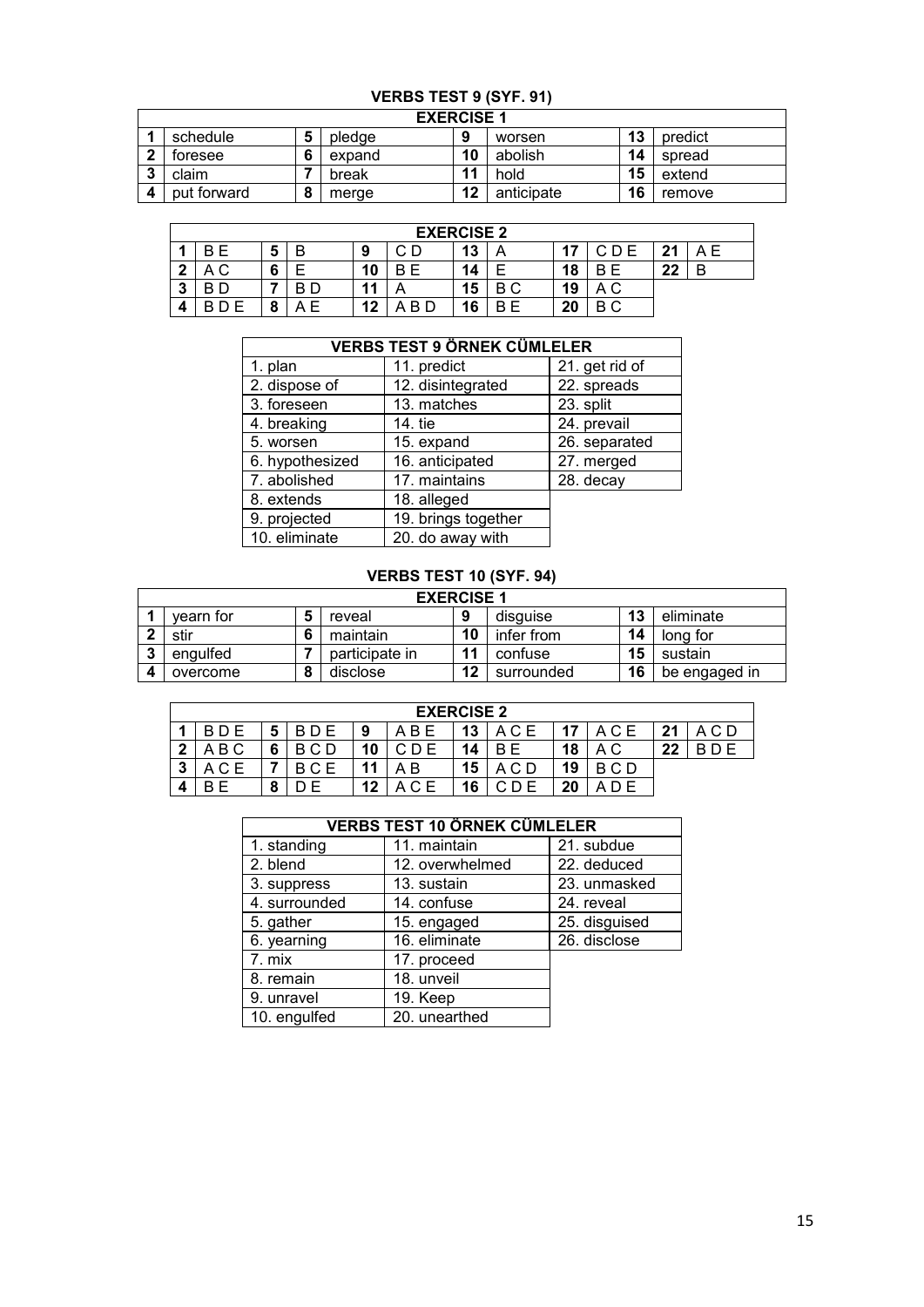# **VERBS TEST 11 (SYF. 97)**

|   |                      |   | <b>EXERCISE 1</b> |    |          |    |               |
|---|----------------------|---|-------------------|----|----------|----|---------------|
|   | accumulate           |   | accused of        | 9  | abandon  | 13 | betray        |
| ົ | allocate             |   | flee from         | 10 | practise | 14 | blame         |
| ≏ | <i><b>Impose</b></i> |   | welcome           | 11 | assemble | 15 | get away with |
|   | deceive              | о | withdraw          | 12 | dedicate | 16 | adopt         |

|   | <b>EXERCISE 2</b> |   |     |    |            |    |     |    |       |    |     |  |  |  |
|---|-------------------|---|-----|----|------------|----|-----|----|-------|----|-----|--|--|--|
|   | B D               | 5 | BCE | 9  | CDE        | 13 | ABC | 17 | ACE   | 21 | B C |  |  |  |
| າ | A B D             | 6 | ACE | 10 | B F        | 14 | B D | 18 |       | 22 |     |  |  |  |
| 2 | ACD               |   |     |    | BCD        | 15 | B E | 19 | B C E |    |     |  |  |  |
|   |                   | 8 |     | 12 | <b>BCE</b> | 16 | B F | 20 | R F   |    |     |  |  |  |

|                  | <b>VERBS TEST 11 ÖRNEK CÜMLELER</b> |               |  |  |  |  |  |  |  |  |  |
|------------------|-------------------------------------|---------------|--|--|--|--|--|--|--|--|--|
| 1. collect       | 11. sued                            | 21. compelled |  |  |  |  |  |  |  |  |  |
| 2. urged         | 12. deserted                        | 22. leave     |  |  |  |  |  |  |  |  |  |
| 3. prosecuted    | 13. allocated                       | 23. accusing  |  |  |  |  |  |  |  |  |  |
| 4. adopted       | 14. misleading                      | 24. flee      |  |  |  |  |  |  |  |  |  |
| 5. imposed       | 15. assemble                        | 25. obliged   |  |  |  |  |  |  |  |  |  |
| 6. build up      | 16. devoted                         | 26. embraced  |  |  |  |  |  |  |  |  |  |
| 7. deceived      | 17. mandated                        | 27. tricked   |  |  |  |  |  |  |  |  |  |
| 8. withdrew      | 18. charges                         | 28. blames    |  |  |  |  |  |  |  |  |  |
| 9. abandoned     | 19. come together                   | 29. evacuate  |  |  |  |  |  |  |  |  |  |
| 10. accumulating | 20. got away with                   |               |  |  |  |  |  |  |  |  |  |

## **VERBS TEST 12 (SYF. 100)**

|   |          |   | <b>EXERCISE 1</b> |    |             |    |             |
|---|----------|---|-------------------|----|-------------|----|-------------|
|   | run into | 5 | produce           | 9  | suffer from | 13 | ensure      |
|   | travel   | 6 | tend to be        | 10 | suppress    | 14 | reduce      |
| ≏ | assure   |   | devise            | 11 | encounter   | 15 | vield       |
|   | shorten  | 8 | fabricate         | 12 | roam        | 16 | inclined to |

|        | <b>EXERCISE 2</b> |           |            |    |        |    |    |    |        |    |            |  |  |
|--------|-------------------|-----------|------------|----|--------|----|----|----|--------|----|------------|--|--|
|        | BCE               | 5         | B C D      | 9  | D<br>А | 13 | ΑE |    | A B C  | 21 | C D        |  |  |
| ◠<br>- | B C<br>А          | 6         | $\Delta$   | 10 | B<br>E | 14 | ΑE | 18 | B D    | 22 | <b>RCF</b> |  |  |
| 3      |                   |           | <b>BDE</b> | 11 | B E    | 15 |    | 19 | ⌒<br>ັ |    |            |  |  |
| Λ      | В<br>A            | $\bullet$ |            | 12 | R F    | 16 |    | 20 | A D    |    |            |  |  |

|              | <b>VERBS TEST 12 ÖRNEK CÜMLELER</b> |                |
|--------------|-------------------------------------|----------------|
| 1. coincided | 11. torture                         | 21. ensure     |
| 2. oppressed | 12. abbreviated                     | 22. encounter  |
| 3. warrant   | 13. producing                       | 23. yield      |
| 4. invent    | 14. create                          | 24. travelling |
| 5. overlap   | 15. runs into                       | 25. devised    |
| 6. made up   | 16. get around                      | 26. apt to     |
| 7. generate  | 17. bumped into                     | 27. wandering  |
| 8. guarantee | 18. reduce                          | 28. develop    |
| 9. roam      | 19. suffering                       |                |
| 10. inclined | 20. come across                     |                |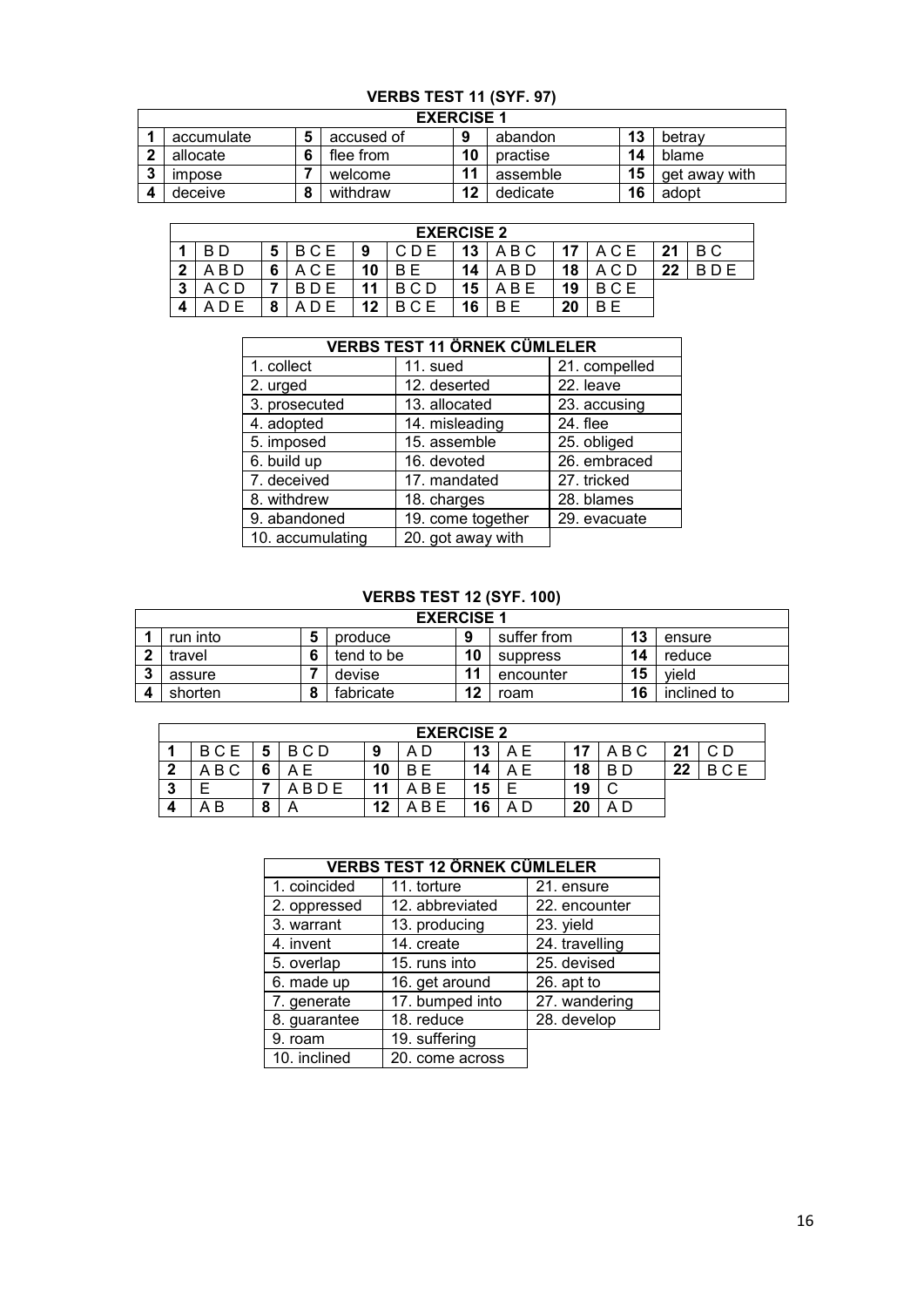#### **VERBS TEST 13 (SYF. 103)**

|   | <b>EXERCISE 1</b>                                          |         |                  |        |            |           |         |  |  |  |  |  |  |
|---|------------------------------------------------------------|---------|------------------|--------|------------|-----------|---------|--|--|--|--|--|--|
|   | 13<br>investigate<br>work out<br>conduct<br>9<br>pose<br>э |         |                  |        |            |           |         |  |  |  |  |  |  |
| ົ | characterized by                                           | reauire | 10               | convey | 14         | acclaimed |         |  |  |  |  |  |  |
| ◠ | come up with                                               |         | raise            |        | constitute | 15        | inspect |  |  |  |  |  |  |
|   | bring up                                                   | О<br>o  | pave the way for | 12     | marked by  | 16        | require |  |  |  |  |  |  |

|    | <b>EXERCISE 2</b> |   |        |    |    |    |                    |    |     |    |     |  |  |  |
|----|-------------------|---|--------|----|----|----|--------------------|----|-----|----|-----|--|--|--|
|    |                   | 5 | B C    | 9  |    | 13 | ADE                | 47 | A C | າາ | D E |  |  |  |
| כי |                   | 6 | F<br>B | 10 | R. | 14 | $\cap$ $\cap$<br>в | 18 | ΑC  | 22 | B F |  |  |  |
| 3  |                   |   |        |    |    | 15 | C D<br>В           | 19 | B E |    |     |  |  |  |
| 4  |                   |   |        | 12 | ВC | 16 |                    | 20 |     |    |     |  |  |  |

|                   | <b>VERBS TEST 13 ÖRNEK CÜMLELER</b> |                     |
|-------------------|-------------------------------------|---------------------|
| 1. poses          | 11. paved the way for               | 21. entails         |
| 2. inspect        | 12. features                        | 22. precedes        |
| 3. involved       | 13. carry out                       | 23. brought forward |
| 4. hailed         | 14. disseminate                     | 24. examine         |
| 5. constitutes    | 15. work out                        | 25. conduct         |
| 6. came up with   | 16. require                         | 26. convey          |
| 7. transmitted    | 17. bring up                        | 27. predates        |
| 8. performing     | 18. settle                          | 28. executing       |
| 9. accounted for  | 19. complimented                    |                     |
| 10. characterized | 20. scrutinized                     |                     |

#### **VERBS TEST 14 (SYF. 106)**

|                                                    |           |  | <b>EXERCISE 1</b> |    |           |    |          |  |
|----------------------------------------------------|-----------|--|-------------------|----|-----------|----|----------|--|
| 13<br>9<br>raid<br>connect<br>emphasize<br>enlarge |           |  |                   |    |           |    |          |  |
| י                                                  | highlight |  | attribute sth to  | 10 | implement | 14 | conserve |  |
| .,                                                 | enforce   |  | protect           | 11 | reinforce | 15 | aspire   |  |
|                                                    | ask for   |  | uphold            | 12 | annex     | 16 | attack   |  |

|   | <b>EXERCISE 2</b> |   |     |    |  |    |       |           |     |    |      |  |  |  |
|---|-------------------|---|-----|----|--|----|-------|-----------|-----|----|------|--|--|--|
|   | A B D             | 5 | C E | 9  |  | 13 | A B E | <b>17</b> | ΑB  | 21 | A C  |  |  |  |
| ◠ | CЕ                | 6 |     | 10 |  | 14 | R F   | 18        | ВC  | 22 | C E. |  |  |  |
| 2 | A B C             |   |     | 44 |  | 15 | A B C | 19        | BCD |    |      |  |  |  |
|   |                   | 8 | ۰B  | 12 |  | 16 | ΑB    | 20        |     |    |      |  |  |  |

|                             | <b>VERBS TEST 14 ÖRNEK CÜMLELER</b> |                |
|-----------------------------|-------------------------------------|----------------|
| 1. connect                  | 12. implemented                     | 23. magnify    |
| 2. seize                    | 13. shelter                         | 24. mentioned  |
| 3. asserted                 | 14. aspires                         | 25. occupied   |
| 4. link                     | 15. stress                          | 26. guard      |
| 5. enforce                  | 16. desires                         | 27. cited      |
| 6. attaches                 | 17. applying                        | 28. fortified  |
| 7. highlights               | 18. requesting                      | 29. toughening |
| 8. demanded                 | 19. ask for                         | 30. sustained  |
| 9. reinforce                | 20. illustrates                     | 31. took       |
| 10. attribute               | 21. protect                         |                |
| 11. put special emphasis on | 22. raid                            |                |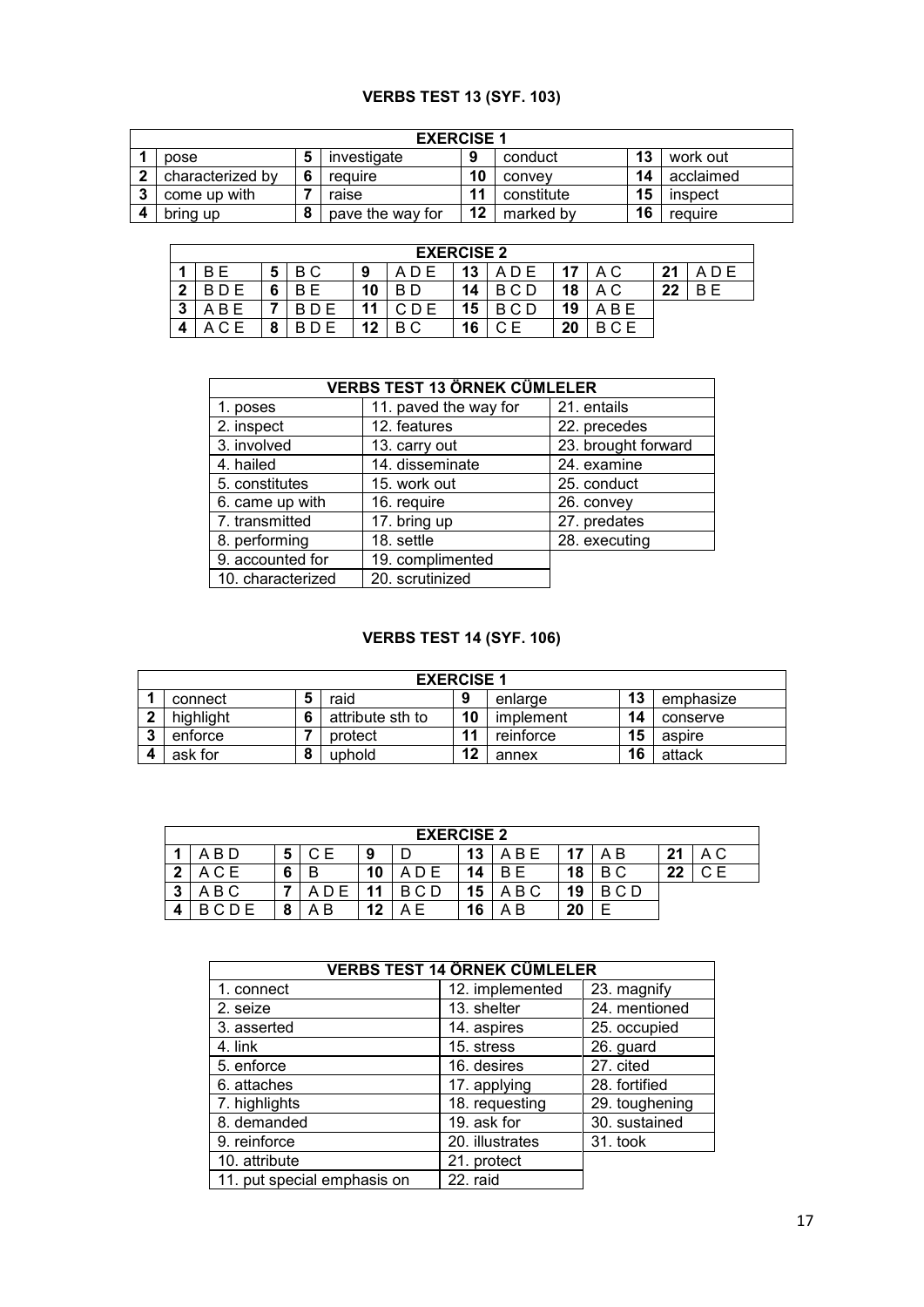#### **VERB COLLOCATION TEST 15 (SYF. 109) VERB COLLOCATION TEST 16 (SYF. 110)**

| $\overline{1}$ | B | 11 | D   | 21 | Α | 31 | Α            |
|----------------|---|----|-----|----|---|----|--------------|
| $\mathbf{2}$   | Α | 12 | Α   | 22 | C | 32 | D            |
| 3              | А | 13 | Α   | 23 | D | 33 | A            |
| 4              | С | 14 | D   | 24 | D | 34 | Α            |
| 5              | C | 15 | B/C | 25 | Α | 35 | $\mathsf{C}$ |
| 6              | Α | 16 | Α   | 26 | D | 36 | D            |
| $\overline{7}$ | B | 17 | Α   | 27 | D | 37 | D            |
| 8              | D | 18 | C   | 28 | Α | 38 | С            |
| 9              | С | 19 | Α   | 29 | Α | 39 | С            |
| 10             | A | 20 | D   | 30 | D |    |              |

| 1           | Α | 11 | D | 21 | Α | 31 | В           |
|-------------|---|----|---|----|---|----|-------------|
| $\mathbf 2$ | C | 12 | B | 22 | С | 32 | C           |
| 3           | D | 13 | Α | 23 | В | 33 | B           |
| 4           | В | 14 | В | 24 | D | 34 | Α           |
| 5           | A | 15 | C | 25 | C | 35 | $\mathsf C$ |
| 6           | D | 16 | В | 26 | D | 36 | C           |
| 7           | D | 17 | В | 27 | D | 37 | A           |
| 8           | D | 18 | C | 28 | Α | 38 | Α           |
| 9           | B | 19 | В | 29 | C | 39 | D           |
| 10          | В | 20 | Α | 30 | D |    |             |

#### **PREPOSITIONAL PHRASES (SYF.111-120)**

|   |   |                     |   |   |                     | <b>TABLO 1 (SYF. 113)</b> |   |    |   |    |   |
|---|---|---------------------|---|---|---------------------|---------------------------|---|----|---|----|---|
|   |   | <b>COLLOCATIONS</b> |   |   | <b>PREPOSITIONS</b> |                           |   |    |   |    |   |
| 1 | А | 9                   | в | 1 | А                   | 9                         | B | 17 | А | 25 | B |
| 2 | В | 10                  | в | 2 | А                   | 10                        | A | 18 | B | 26 | Α |
| 3 | А | 11                  | A | 3 | в                   | 11                        | А | 19 | B | 27 | Α |
| 4 | B | 12                  | B | 4 | А                   | 12                        | A | 20 | B | 28 | A |
| 5 | A |                     |   | 5 | B                   | 13                        | B | 21 | B | 29 | Α |
| 6 | в |                     |   | 6 | в                   | 14                        | A | 22 | А | 30 | B |
| 7 | A |                     |   | 7 | B                   | 15                        | B | 23 | B | 31 | А |
| 8 | B |                     |   | 8 | А                   | 16                        | A | 24 | А | 32 | B |

|              |                        |    | ÖRNEK CÜMLELER         |    |                    |
|--------------|------------------------|----|------------------------|----|--------------------|
|              | in an effort           | 9  | Under no circumstances | 17 | in common          |
| $\mathbf{2}$ | 10<br>in an attempt to |    | for the sake of        | 18 | With regard to     |
| 3            | by means of            | 11 | in abundance           | 19 | In accordance with |
| 4            | with reference to      | 12 | in search of           | 20 | in favour of       |
| 5            | to a great extent      | 13 | related to             | 21 | in relation to     |
| 6            | in advance             | 14 | in collaboration with  | 22 | in excess of       |
|              | by nature              | 15 | in contact with        |    |                    |
| 8            | in good order          | 16 | at the expense of      |    |                    |

|              |   |               |   |   |                                   | <b>TABLO 2 (SYF. 116)</b> |   |               |   |    |   |  |
|--------------|---|---------------|---|---|-----------------------------------|---------------------------|---|---------------|---|----|---|--|
|              |   | TABLO 2 EX. 1 |   |   |                                   |                           |   | TABLO 2 EX. 2 |   |    |   |  |
| 1            | B | 9             | B | 1 | 25<br>17<br>B<br>9<br>в<br>в<br>А |                           |   |               |   |    |   |  |
| $\mathbf{2}$ | A | 10            | А | 2 | A                                 | 10                        | A | 18            | А | 26 | Α |  |
| 3            | B | 11            | B | 3 | В                                 | 11                        | B | 19            | А | 27 | в |  |
| 4            | А | 12            | B | 4 | А                                 | 12                        | А | 20            | B | 28 | Α |  |
| 5            | B |               |   | 5 | В                                 | 13                        | A | 21            | В | 29 | в |  |
| 6            | A |               |   | 6 | A                                 | 14                        | B | 22            | B | 30 | А |  |
| 7            | A |               |   |   | B                                 | 15                        | A | 23            | B | 31 | А |  |
| 8            | А |               |   | 8 | А                                 | 16                        | В | 24            | А | 32 | в |  |

|              | TABLO 2 EX. 3 ÖRNEK CÜMLELER |         |                       |  |  |  |  |  |  |  |
|--------------|------------------------------|---------|-----------------------|--|--|--|--|--|--|--|
| 1            | in the name of               | 11      | with respect to       |  |  |  |  |  |  |  |
| $\mathbf{2}$ | with the help of             | $12 \,$ | at a rate             |  |  |  |  |  |  |  |
| 3            | in many respects             | 13      | with the intention of |  |  |  |  |  |  |  |
| 4            | in possession of             | 14      | compared with         |  |  |  |  |  |  |  |
| 5            | out of reach                 | 15      | regardless of         |  |  |  |  |  |  |  |
| 6            | by definition                | 16      | in terms of           |  |  |  |  |  |  |  |
| 7            | in the hopes of              | 17      | with the exception of |  |  |  |  |  |  |  |
| 8            | in a fraction of             | 18      | In response to        |  |  |  |  |  |  |  |
| 9            | at all costs                 | 19      | to this end           |  |  |  |  |  |  |  |
| 10           | irrespective of              |         |                       |  |  |  |  |  |  |  |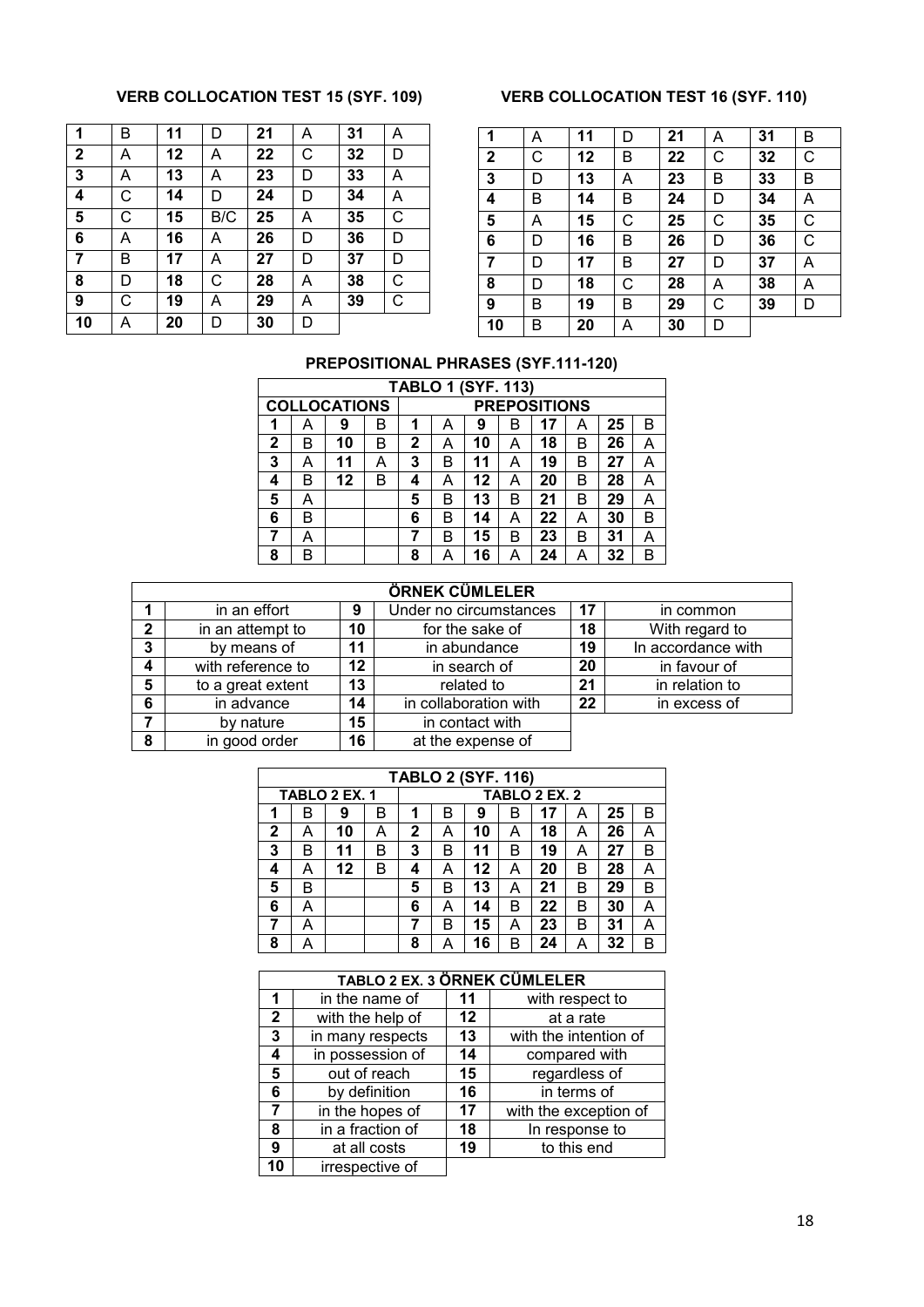|   | <b>TABLO 3 (SYF. 119)</b>              |    |   |   |   |    |   |    |   |    |   |  |
|---|----------------------------------------|----|---|---|---|----|---|----|---|----|---|--|
|   | <b>EXERCISE 2</b><br><b>EXERCISE 1</b> |    |   |   |   |    |   |    |   |    |   |  |
|   | в                                      | 9  | А | 1 | R | 9  | в | 17 | А | 25 | А |  |
| 2 | A                                      | 10 | В | 2 |   | 10 | А | 18 | A | 26 | В |  |
| 3 | A                                      |    |   | 3 | в | 11 | B | 19 | B | 27 |   |  |
| 4 | B                                      |    |   | 4 | B | 12 | А | 20 | А | 28 | B |  |
| 5 | A                                      |    |   | 5 | A | 13 | А | 21 | A |    |   |  |
| 6 | А                                      |    |   | 6 | A | 14 | В | 22 | А |    |   |  |
|   | в                                      |    |   |   | A | 15 | А | 23 | B |    |   |  |
| 8 | B                                      |    |   | 8 | B | 16 | Α | 24 | B |    |   |  |

|                | <b>TABLO 3 EX. 3 ÖRNEK CÜMLELER</b> |         |                     |  |  |  |  |  |  |  |  |
|----------------|-------------------------------------|---------|---------------------|--|--|--|--|--|--|--|--|
|                | in the course of                    | 9       | in moderation       |  |  |  |  |  |  |  |  |
| $\overline{2}$ | in the face of                      | 10      | with a view to      |  |  |  |  |  |  |  |  |
| 3              | in the wake of                      | 11      | in a sense          |  |  |  |  |  |  |  |  |
|                | in place of                         | $12 \,$ | in isolation        |  |  |  |  |  |  |  |  |
| 5              | on the basis of                     | 13      | in anticipation of  |  |  |  |  |  |  |  |  |
| 6              | in recognition of                   | 14      | in combination with |  |  |  |  |  |  |  |  |
|                | in line with                        | 15      | in compliance with  |  |  |  |  |  |  |  |  |
| Ջ              | in accord with                      | 16      | in conjunction with |  |  |  |  |  |  |  |  |

#### **PREPOSITIONS SET 1-2-3 (SYF.122-127)**

| <b>PREPOSITIONS SET I</b><br><b>PREPOSITIONS OF PLACE</b><br>SYF. 122-123 |                   |              |                   | <b>PREPOSITIONS SET II</b><br><b>PREPOSITIONS OF TIME</b><br><b>SYF. 124</b> |                   | <b>PREPOSITIONS SET III</b><br><b>IMPORTANT PREPOSITIONS</b><br>SYF. 126-127 |                 |         |                      |                      |              |                 |        |  |
|---------------------------------------------------------------------------|-------------------|--------------|-------------------|------------------------------------------------------------------------------|-------------------|------------------------------------------------------------------------------|-----------------|---------|----------------------|----------------------|--------------|-----------------|--------|--|
|                                                                           | <b>Exercise 1</b> |              | <b>Exercise 2</b> |                                                                              | <b>Exercise 1</b> |                                                                              | <b>Exercise</b> |         | <b>Exercise</b><br>2 | <b>Exercise</b><br>3 |              | <b>Exercise</b> |        |  |
| 1                                                                         | B                 | 1            | B                 | 1                                                                            | B                 | 1                                                                            | A               | 1       | <sub>R</sub>         | 1                    | A            | 1               | 4<br>A |  |
| $\mathbf{2}$                                                              | B                 | $\mathbf{2}$ | B                 | $\mathbf{2}$                                                                 | A                 | $\mathbf{2}$                                                                 | <sub>B</sub>    | 2       | A                    | $\mathbf{2}$         | B.           | $\mathbf{2}$    | B      |  |
| 3                                                                         | B                 | 3            | A                 | 3                                                                            | $\overline{A}$    | 3                                                                            | A               | 3       | A                    | 3                    | B            | 3               | A      |  |
| 4                                                                         | A                 | 4            | B                 | 4                                                                            | A                 | $\overline{\mathbf{4}}$                                                      | <sub>B</sub>    | 4       | A                    | 4                    | A            | 4               | A      |  |
| 5                                                                         | A                 | 5            | A                 | 5                                                                            | B                 | 5                                                                            | A               | 5       | <sub>R</sub>         | 5                    | <sub>R</sub> | 5               | B      |  |
| 6                                                                         | A                 | 6            | A                 | 6                                                                            | $\overline{A}$    | 6                                                                            | A               | 6       | B                    | 6                    | B            | 6               | A      |  |
| 7                                                                         | B                 | 7            | B                 | $\overline{7}$                                                               | B                 | 7                                                                            | B               | 7       | A                    | 7                    | A            | 7               | B      |  |
| 8                                                                         | B                 | 8            | A                 | 8                                                                            | $\overline{A}$    | 8                                                                            |                 | 8       | B                    | 8                    | B.           | 8               | B      |  |
| 9                                                                         | A                 | 9            | B                 | 9                                                                            | B                 |                                                                              | A               |         |                      |                      |              |                 |        |  |
| 10                                                                        | B                 | 10           | A                 | 10                                                                           | B                 | 9                                                                            | A               | 9       | A                    | 9                    | <sub>R</sub> | 9               | A      |  |
| 11                                                                        | A                 | 11           | B                 | 11                                                                           | $\overline{A}$    | 10                                                                           | A               | 10      | B                    | 10                   | A            | 10              | B      |  |
| 12                                                                        | A                 | 12           | A                 | 12                                                                           | $\overline{A}$    | 11                                                                           | A               | 11      | B                    | 11                   | B.           | 11              | A      |  |
| 13                                                                        | A                 | 13           | B                 |                                                                              |                   | $12 \,$                                                                      | A               | $12 \,$ | B                    | $12 \,$              | B.           | $12 \,$         | B      |  |
| 14                                                                        | A                 | 14           | B                 | 13                                                                           | $\overline{A}$    | 13                                                                           | <sub>B</sub>    | 13      | A                    | 13                   | B.           | 13              | B      |  |
|                                                                           |                   |              |                   | 14                                                                           | $\overline{A}$    | 14                                                                           | B               | 14      | A                    | 14                   | B            | 14              | B      |  |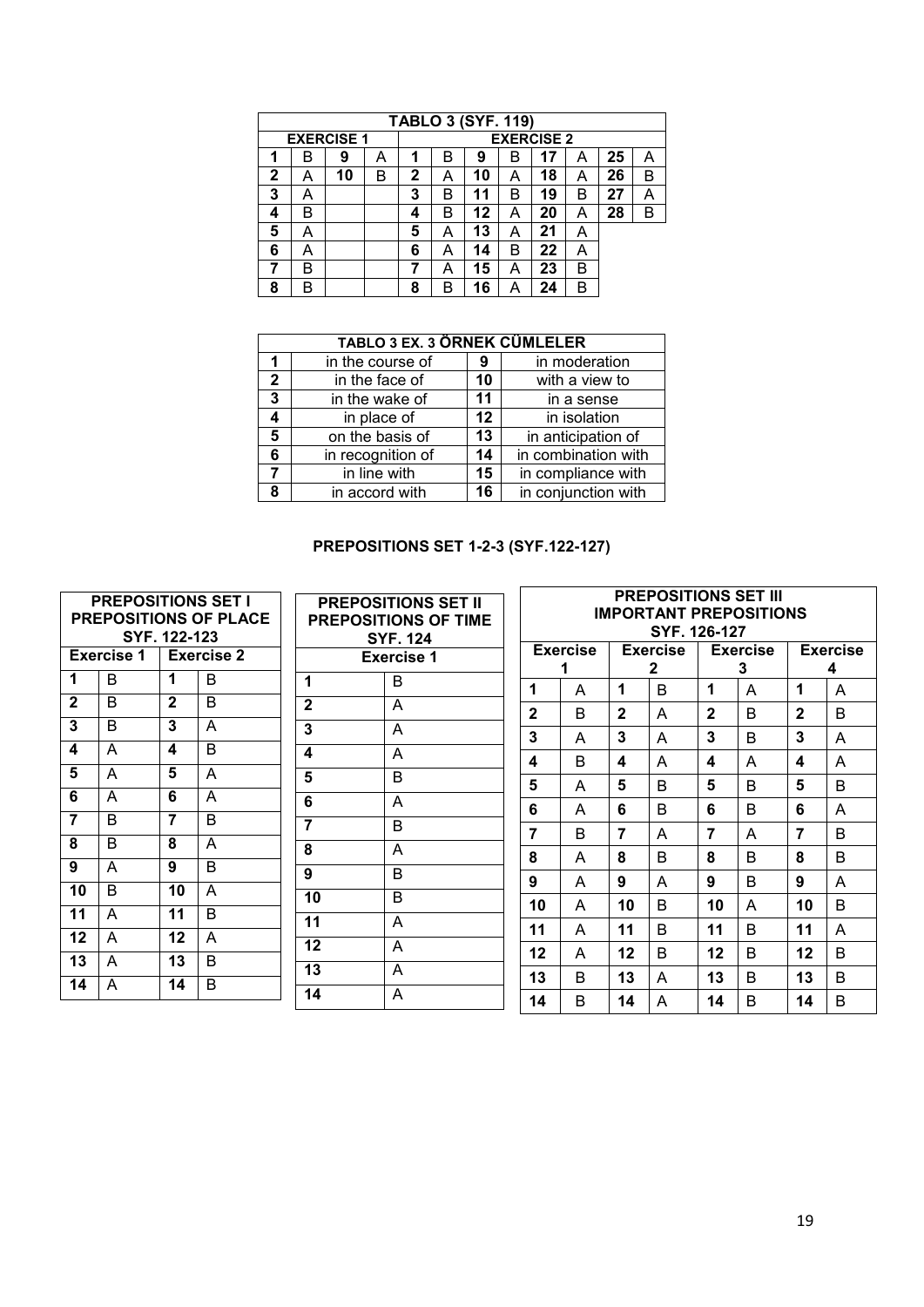

|                         | PHRASAL VERBS / EXPRESSIONS<br><b>SET 1 SYF. 128-129</b> |                         | PHRASAL VERBS / EXPRESSIONS<br><b>SET 2 SYF. 130-131</b> |
|-------------------------|----------------------------------------------------------|-------------------------|----------------------------------------------------------|
| <b>TABLO 1</b>          | <b>TABLO 2</b>                                           | TABLO 1                 | TABLO 2                                                  |
| <b>Collocation Test</b> | <b>Collocation Test</b>                                  | <b>Collocation Test</b> | <b>Collocation Test</b>                                  |
| 1. B                    | 1. B                                                     | 1. B                    | 1. B                                                     |
| 2. B                    | 2. A                                                     | 2. B                    | 2. B                                                     |
| 3. A                    | 3. B                                                     | 3. B                    | 3. A                                                     |
| 4. B                    | 4. A                                                     | 4. A                    | 4. A                                                     |
| 5. A                    | 5. A                                                     | 5. A                    | 5. B                                                     |
| 6. A                    | 6. B                                                     | 6. B                    | 6. A                                                     |
| 7. A                    | 7. A                                                     | 7. A                    | 7. B                                                     |
| 8. B                    | 8. A                                                     | 8. A                    | 8. A                                                     |
| 9. B                    | 9. B                                                     | 9. B                    | 9. A                                                     |
| 10. B                   | 10. A <sub>1</sub>                                       | 10. A                   | 10. B                                                    |
| 11. A                   | 11. B                                                    | 11. B                   | 11. B                                                    |
| 12. A                   | 12. A                                                    | 12. A                   | 12. A                                                    |
| 13. A                   | 13. A                                                    | 13. A                   | 13. B                                                    |
| 14. B                   | 14. B                                                    | 14. B                   | 14. B                                                    |
| 15. A                   | 15. A                                                    | 15. A                   | 15. A                                                    |
| 16. B                   | 16. A                                                    | 16. B                   | 16. B                                                    |
|                         | PHRASAL VERBS / EXPRESSIONS - SET 3 SYF. 132-135         |                         |                                                          |
| <b>TABLO1</b>           | <b>TABLO 2</b>                                           | TABLO 3                 | <b>TABLO 4</b>                                           |
| <b>Collocation Test</b> | <b>Collocation Test</b>                                  | <b>Collocation Test</b> | <b>Collocation Test</b>                                  |
| 1. B                    | 1. A                                                     | 1. A                    | 1. B                                                     |
| 2. A                    | 2. B                                                     | 2. B                    | 2. A                                                     |
| 3. B                    | 3. A                                                     | 3. A                    | 3. A                                                     |
| 4. B                    | 4. B                                                     | 4. B                    | 4. B                                                     |
| 5. A                    | 5. B                                                     | 5. B                    | 5. B                                                     |
| 6. A                    | 6. A                                                     | 6. A                    | 6. A                                                     |
| 7. B                    | 7. A                                                     | 7. B                    | 7. B                                                     |
| 8. A                    | 8. B                                                     | 8. B                    | 8. B                                                     |
| 9. A                    | 9. B                                                     | 9. B                    | 9. A                                                     |
| 10. B                   | 10. A                                                    | 10. A                   | 10. B                                                    |
| 11. A                   | 11. A                                                    | 11. A                   | 11. A                                                    |
| 12. B                   | 12. B                                                    | 12. B                   | 12. B                                                    |
| 13. B                   | 13. A                                                    | 13. A                   | 13. A                                                    |
| 14. A                   | 14. B                                                    | 14. A                   | 14. B                                                    |
| 15. B                   | 15. B                                                    | 15. B                   | 15. B                                                    |
| 16. B                   | 16. B                                                    | 16. A                   | 16. B                                                    |

#### **PHRASAL VERBS- PHRASAL EXPRESSIONS (SYF. 128-135)**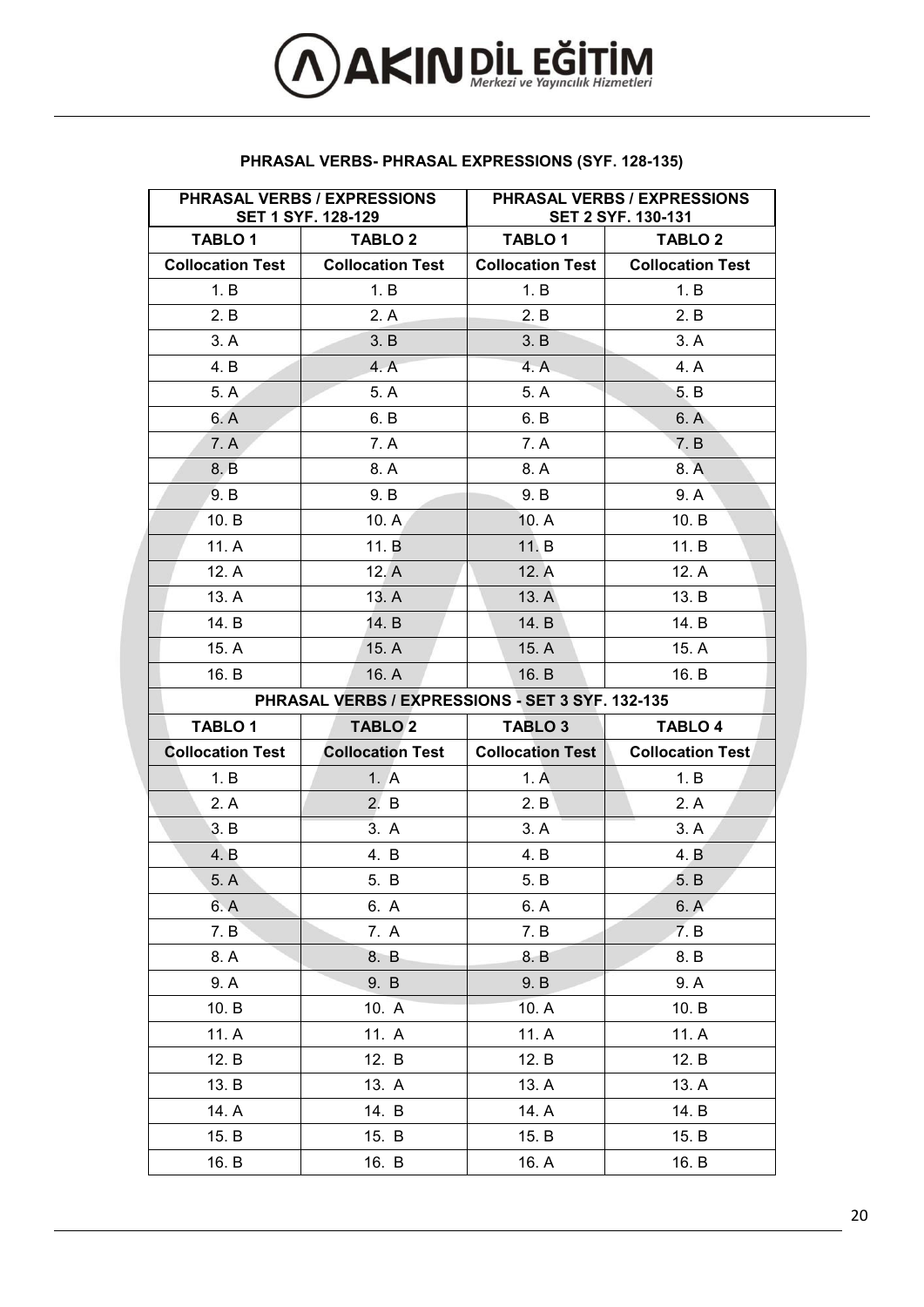# **AKIN DİL EĞİTİM**

|                                    | PHRASAL VERBS ALISTIRMA 1 SYF. 136 |     |                |     |     |     |     |              |     |     |              |                                     |     |                |             |                |              |              |     |
|------------------------------------|------------------------------------|-----|----------------|-----|-----|-----|-----|--------------|-----|-----|--------------|-------------------------------------|-----|----------------|-------------|----------------|--------------|--------------|-----|
| 1.                                 | 2.                                 | 3.  | 4.             | 5.  | 6.  | 7.  | 8.  | 9.           | 10. | 11. | 12.          | 13.                                 | 14. | 15.            | 16.         | 17.            | 18.          | 19.          | 20. |
| A                                  | B                                  | D   | C              | A   | C   | B   | C   | B            | C   | Α   | D            | B                                   | A   | A              | C           | C              | $\mathsf{C}$ | A            | A   |
| PHRASAL VERBS ALISTIRMA 2 SYF. 137 |                                    |     |                |     |     |     |     |              |     |     |              |                                     |     |                |             |                |              |              |     |
| $\mathbf{1}$ .                     | 2.                                 | 3.  | 4.             | 5.  | 6.  | 7.  | 8.  | 9.           | 10. | 11. | 12.          | 13.                                 | 14. | 15.            |             |                |              |              |     |
| C                                  | C                                  | A   | D              | C   | D   | D   | B   | B            | C   | D   | $\mathsf{C}$ | B                                   | B   | A              |             |                |              |              |     |
|                                    |                                    |     |                |     |     |     |     |              |     |     |              | PREPOSITIONS ALISTIRMA SYF. 138-140 |     |                |             |                |              |              |     |
| $\mathbf{1}$ .                     | 2.                                 | 3.  | 4.             | 5.  | 6.  | 7.  | 8.  | 9.           | 10. | 11. | 12.          | 13.                                 | 14. | 15.            | 16.         | 17.            | 18.          | 19.          | 20. |
| B                                  | A                                  | B   | A              | B   | A   | A   | B   | A            | B   | A   | A            | B                                   | A   | $\mathsf{A}$   | B           | A              | B            | B            | B   |
| 21.                                | 22.                                | 23. | 24.            | 25. | 26. | 27. | 28. | 29.          | 30. | 31. | 32.          | 33.                                 | 34. | 35.            | 36.         | 37.            | 38.          | 39.          | 40. |
| A                                  | B                                  | A   | B              | B   | B   | A   | A   | B            | A   | A   | B            | A                                   | A   | $\overline{B}$ | $\mathsf B$ | $\overline{A}$ | B            | B            | A   |
| 41.                                | 42.                                | 43. | 44.            | 45. | 46. | 47. | 48. | 49.          | 50. | 51. | 52.          | 53.                                 | 54. | 55.            | 56.         | 57.            | 58.          | 59.          | 60. |
| B                                  | B                                  | A   | B              | B   | A   | A   | B   | A            | B   | A   | B            | A                                   | A   | A              | B           | $\mathsf{A}$   | B            | B            | B   |
| 61.                                | 62.                                | 63. | 64.            | 65. | 66. | 67. | 68. | 69.          | 70. | 71. | 72.          | 73.                                 | 74. | 75.            | 76.         | 77.            | 78.          | 79.          | 80. |
| A                                  | A                                  | A   | $\overline{A}$ | A   | B   | A   | C   | $\mathsf{C}$ | B   | C   | B            | B                                   | A   | C              | B           | B              | $\mathsf{C}$ | $\mathsf{C}$ | A   |
| 81.                                | 82.                                | 83. | 84.            | 85. |     |     |     |              |     |     |              |                                     |     |                |             |                |              |              |     |
| B                                  | C                                  | B   | B              | A   |     |     |     |              |     |     |              |                                     |     |                |             |                |              |              |     |

# **ADVERB LIST (SYF. 141-149)**

| <b>TABLO1</b>           |                                |                                    | <b>TABLO 2</b>                              |                                    | TABLO 3                                     | TABLO 4                            |                                 |  |
|-------------------------|--------------------------------|------------------------------------|---------------------------------------------|------------------------------------|---------------------------------------------|------------------------------------|---------------------------------|--|
| EX 1<br><b>SYF. 142</b> | ADV.<br>CHK1<br><b>SYF 143</b> | EX <sub>2</sub><br><b>SYF. 144</b> | ADV.<br>CHK <sub>2</sub><br><b>SYF. 145</b> | EX <sub>3</sub><br><b>SYF. 146</b> | ADV.<br>CHK <sub>3</sub><br><b>SYF. 147</b> | EX <sub>4</sub><br><b>SYF. 148</b> | ADV.<br>CHK4<br><b>SYF. 149</b> |  |
| 1. A                    | 1. ADE                         | 1. A                               | $1.$ DE                                     | 1. B                               | 1. BD                                       | 1. A                               | 1. ACD                          |  |
| 2. B                    | 2. AC                          | 2. A                               | 2. BCDE                                     | 2. B                               | 2. ABD                                      | 2. B                               | 2. CD                           |  |
| 3. B                    | 3. BCE                         | 3. A                               | 3. ACD                                      | 3. A                               | 3. ABC                                      | 3. A                               | 3. BDE                          |  |
| 4. B                    | 4. BDE                         | 4. B                               | 4. AB                                       | 4. A                               | 4. AE                                       | 4. A                               | 4. DE                           |  |
| 5. A                    | 5. AC                          | 5. A                               | 5. BCD                                      | 5. A                               | 5. DE                                       | 5. B                               | 5. ABE                          |  |
| 6. B                    | 6. ACE                         | 6. B                               | 6. E                                        | 6. B                               | 6. A                                        | 6. B                               | 6. ABE                          |  |
| 7. B                    | 7. CE                          | 7. B                               | 7. CE                                       | 7. B                               | 7. CD                                       | 7.A                                | 7. BD                           |  |
| 8. B                    | 8. AD                          | 8. A                               | 8. BD                                       | 8. A                               | 8. AB                                       | 8. A                               | 8. C                            |  |
| 9. A                    | 9. ABE                         | 9. B                               | 9. ADE                                      | 9. B                               | 9. ACDE                                     | 9. A                               | 9. B                            |  |
| 10. B                   | 10. ACD                        | 10. B                              | 10. ABD                                     | 10. A                              | 10. C                                       | 10. B                              | 10. B                           |  |
| 11. A                   | 11. ADE                        | 11. A                              | 11. BD                                      | 11. B                              | 11. AD                                      | 11. B                              | 11. AC                          |  |
| 12. B                   | 12. CE                         | 12. B                              | 12. CDE                                     | 12. A                              | 12. AB                                      | 12. B                              | 12. DE                          |  |
| 13. A                   | 13. CD                         | 13. A                              | 13. AB                                      | 13. A                              | 13. ACD                                     | 13. A                              | 13. BE                          |  |
| 14. B                   | 14. ABC                        | 14. B                              | 14. CD                                      | 14. B                              | 14. ACDE                                    | 14. A                              | 14. AB                          |  |
| 15. A                   | 15. BCE                        | 15. A                              | 15. BC                                      | 15. A                              | 15. AD                                      | 15. B                              | 15.E                            |  |
| 16. A                   | 16. AD                         | 16. A                              | 16. D                                       | 16. B                              | 16.BD                                       | 16. A                              | 16. CD                          |  |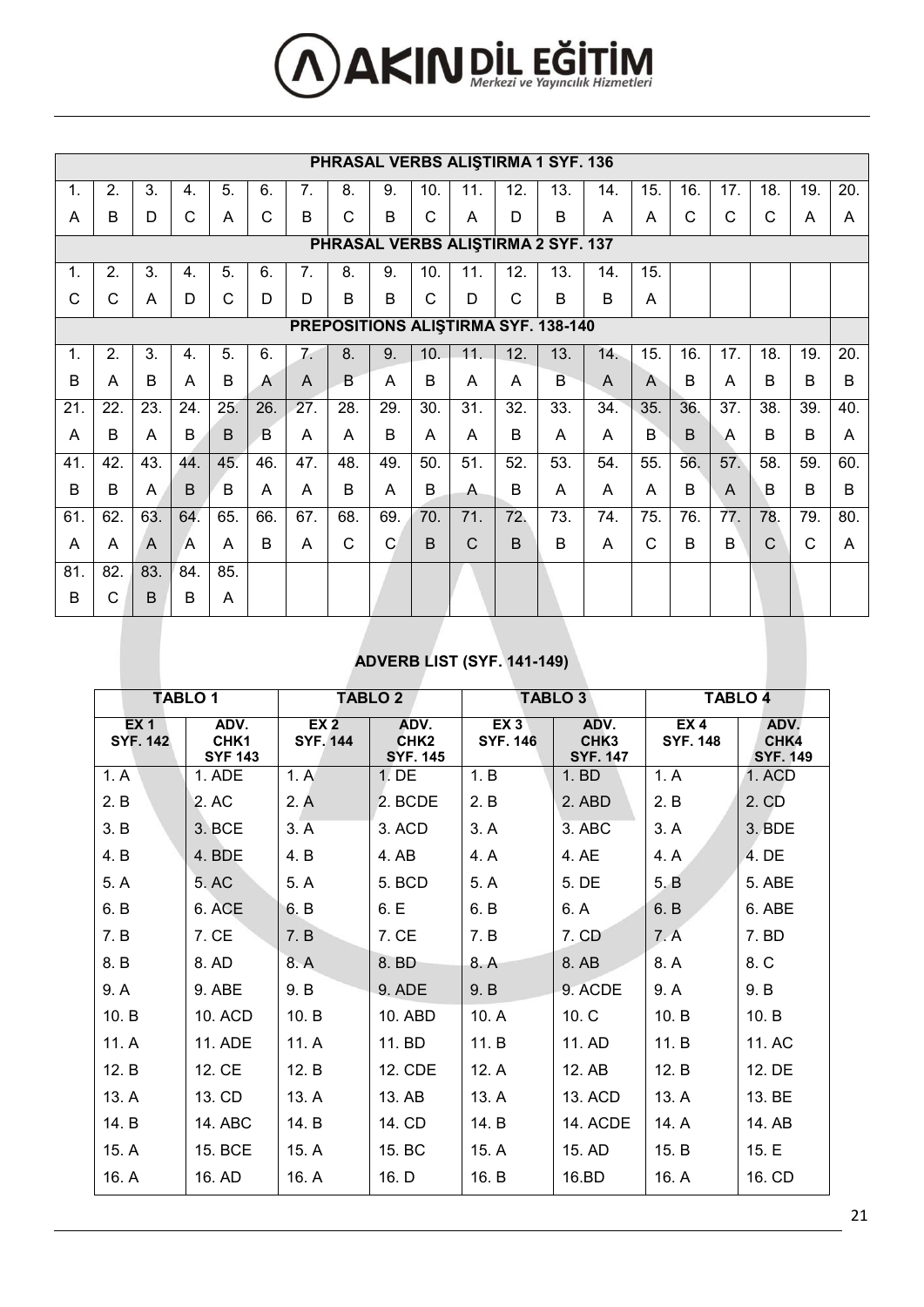# **AXIN DIL EĞİTİM**

#### **MODÜL 1**

| <b>TENSES TESTS SYF. 156-158</b> |  |
|----------------------------------|--|

| SET <sub>1</sub> |       |      | SET <sub>2</sub> |       | <b>PRESENT / FUTURE</b><br><b>MODALS</b> |
|------------------|-------|------|------------------|-------|------------------------------------------|
| 1. A             | 11. B | 1. A | 7. C             | 1. A  | 11. A                                    |
| 2.E              | 12. E | 2. D | 8. D             | 2. A  | 12. B                                    |
| 3. B             | 13. E | 3. D | 9. E             | 3. A  | 13. A                                    |
| 4. A             | 14. D | 4. A | 10. C            | 4. A  | 14. B                                    |
| 5. D             | 15. C | 5. D | 11. E            | 5. B  | 15. A                                    |
| 6. B             | 16. E | 6. E | 12. B            | 6. A  | 16. A                                    |
| 7. D             | 17. B |      |                  | 7. B  | 17. B                                    |
| 8. E             | 18. C |      |                  | 8. A  | 18. B                                    |
| 9. E             | 19. D |      |                  | 9. A  | 19. A                                    |
| 10. C            | 20. E |      |                  | 10. A | 20. B                                    |

| <b>TENSES TESTS SYF. 156-158</b>     |       |      |                         |                | <b>MODALS TESTS SYF. 160-163</b> |               |       |
|--------------------------------------|-------|------|-------------------------|----------------|----------------------------------|---------------|-------|
| SET <sub>1</sub><br>SET <sub>2</sub> |       |      | <b>PRESENT / FUTURE</b> | <b>PERFECT</b> |                                  |               |       |
|                                      |       |      |                         |                | <b>MODALS</b>                    | <b>MODALS</b> |       |
| 1. A                                 | 11. B | 1. A | 7. C                    | 1. A           | 11. A                            | 1. A          | 11. A |
| 2.E                                  | 12.E  | 2. D | 8. D                    | 2. A           | 12. B                            | 2. A          | 12. B |
| 3. B                                 | 13.E  | 3. D | 9.E                     | 3. A           | 13. A                            | 3. B          | 13. A |
| 4. A                                 | 14. D | 4. A | 10. C                   | 4. A           | 14. B                            | 4. A          | 14. B |
| 5. D                                 | 15. C | 5. D | 11. E                   | 5. B           | 15. A                            | 5. B          | 15. A |
| 6. B                                 | 16. E | 6.E  | 12. B                   | 6. A           | 16. A                            | 6. B          | 16. A |
| 7. D                                 | 17. B |      |                         | 7. B           | 17. B                            | 7. B          | 17. A |
| 8. E                                 | 18. C |      |                         | 8. A           | 18. B                            | 8. A          | 18. A |
| 9. E                                 | 19. D |      |                         | 9. A           | 19. A                            | 9. A          | 19. B |
| 10 <sub>c</sub>                      | 20.E  |      |                         | 10. A          | 20. B                            | 10. B         | 20. A |

#### **MODALS RESTATEMENT SYF. 164-168**  $\overline{\phantom{0}}$

 $\Gamma$ 

| <b>EXERCISE 1</b> | <b>EXERCISE 2</b> | <b>EXERCISE 3</b> |
|-------------------|-------------------|-------------------|
| 1. B              | 1. B              | 1. B              |
| 2. B              | 2. B              | 2. D              |
| 3. A              | 3. B              | 3. C              |
| 4. B              | 4. A              | 4. B              |
| 5. C              | 5. A              | 5. B              |
| 6. C              | 6. B              | 6. A              |
| 7. D              | 7. A              | 7. D              |
| 8. C              | 8. B              | 8.C               |
| 9. B              | 9. A              | 9C                |
| 10. D             | 10. A             | 10. A             |
| 11. B             |                   |                   |
| 12. C             |                   |                   |

|                         |                       |                | <b>PASSIVE SYF. 170-172</b> |                |                       |
|-------------------------|-----------------------|----------------|-----------------------------|----------------|-----------------------|
|                         | <b>ALISTIRMA1</b>     |                | <b>ALISTIRMA 2</b>          |                | <b>ALISTIRMA 3</b>    |
| 1                       | throw                 | 1              | can't use                   | 1              | will hire             |
| $\overline{\mathbf{2}}$ | is cut down           | $\overline{2}$ | had eaten                   | $\mathbf{2}$   | had better iron       |
| 3                       | is collecting         | 3              | will be launched            | 3              | have been forbidden   |
| 4                       | has been sent         | 4              | couldn't find               | 4              | had to be taken       |
| 5                       | have applied          | 5              | are being forgotten         | 5              | will have discovered  |
| 6                       | was not found         | 6              | could have been prevented   | 6              | might not hear        |
| 7                       | dropped               | 7              | move                        | $\overline{7}$ | had been hit          |
| 8                       | had been stolen       | 8              | had to adapt                | 8              | must have been built  |
| 9                       | can be traced back to | 9              | have been killed            | 9              | has been donated      |
| 10                      | is imported           | 10             | may be distracted           | 10             | must wear             |
|                         | <b>ALISTIRMA 4</b>    |                | <b>ALISTIRMA 5</b>          |                | <b>ALISTIRMA 6</b>    |
| 1                       | has done              | 1              | had been lost               | 1              | can cause             |
| $\mathbf{2}$            | needs to be operated  | $\mathbf{2}$   | must complete               | $\mathbf{2}$   | will be found         |
| 3                       | was invaded           | 3              | has travelled               | 3              | have to be collected  |
| 4                       | should double-check   | 4              | should be distributed       | 4              | shouldn't try         |
| 5                       | won                   | 5              | may have missed             | 5              | are to be set up      |
| 6                       | had to be taken       | 6              | had been run                | 6              | wouldn't miss         |
| 7                       | was given             | 7              | will be evaluated           | 7              | should be done        |
| 8                       | was able to raise     | 8              | won't forgive               | 8              | must use              |
| 9                       | inherited             | 9              | may be affected             | 9              | must have been killed |
| 10                      | couldn't be sent      | 10             | is being boxed              | 10             | had better take       |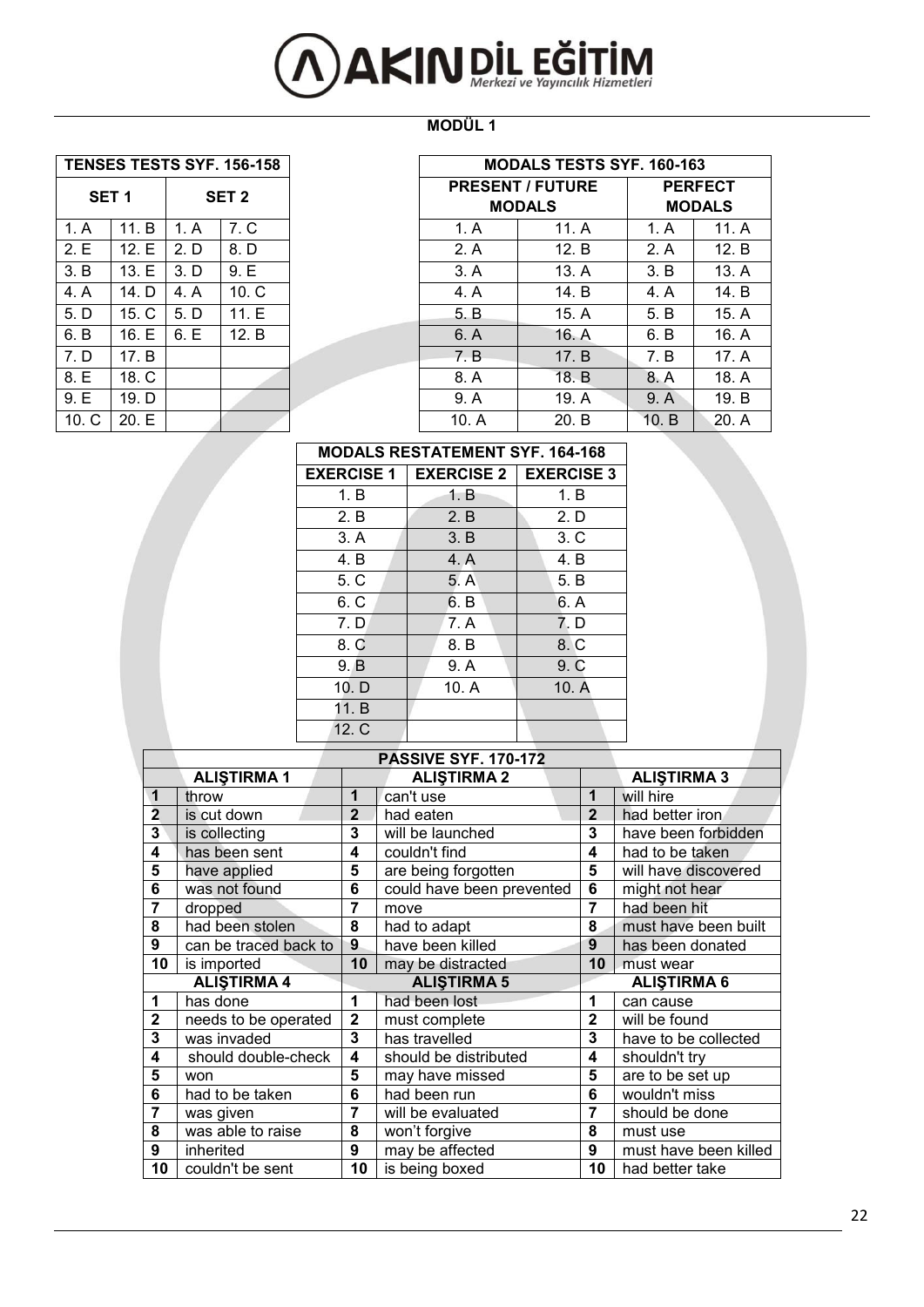

| LIFE ON OTHER PLANETS SYF. 173 |                      |  |  |  |  |  |  |
|--------------------------------|----------------------|--|--|--|--|--|--|
| may                            | such                 |  |  |  |  |  |  |
| must be                        | conclusive           |  |  |  |  |  |  |
| similar                        | may have come        |  |  |  |  |  |  |
| have been searching            | withstand            |  |  |  |  |  |  |
| has                            | must have travelled  |  |  |  |  |  |  |
| In order to                    | must have originated |  |  |  |  |  |  |
| ingredient                     | are to               |  |  |  |  |  |  |
| must.                          | as                   |  |  |  |  |  |  |
| have to                        | have to              |  |  |  |  |  |  |

**MODÜL 2** 

**SIFAT CÜMLECİKLERİ ÇEVİRİ SORULARI SYF. 178-179**

| 1. A | 9. A  | 17. A |
|------|-------|-------|
| 2. B | 10. A | 18. B |
| 3. A | 11. B | 19. A |
| 4.A  | 12. A | 20. B |
| 5. B | 13. B | 21. A |
| 6. B | 14. A | 22. B |
| 7. A | 15. A | 23. A |
| 8. A | 16. A | 24. A |

#### **SIFAT CÜMLECİKLERİ SADELEŞTİRME ALIŞTIRMALARI SYF. 180-182**

| 1            | describing | в | 11      | Ø             | В |
|--------------|------------|---|---------|---------------|---|
| $\mathbf{2}$ | made       | A | $12 \,$ | to escape     | A |
| 3            | Ø          | в | 13      | Launched      | A |
| 4            | to do      | в | 14      | Ø             | в |
| 5            | coming     | в | 15      | to succeed    | А |
| 6            | exerted    | A | 16      | sharing       | A |
| 7            | to become  | A | 17      | to be elected | в |
| 8            | Ø          | A | 18      | flowing       | А |
| 9            | to kill    | в | 19      | Ø             | в |
| 10           | qenerated  | А | 20      | manufactured  | А |

|                | living          | 11 | Ø              |
|----------------|-----------------|----|----------------|
| $\overline{2}$ | to stop         | 12 | believed       |
| 3              | to win          | 13 | erected        |
| 4              | drifting        | 14 | stationed      |
| 5              | poured          | 15 | focusing       |
| 6              | containing      | 16 | known          |
| 7              | not found       | 17 | living         |
| 8              | competing       | 18 | informing      |
| 9              | needed          | 19 | to be executed |
| 10             | to support/able | 20 | protesting     |
|                | to support      |    |                |

#### **İSİM CÜMLECİKLERİ ÇEVİRİ SORULARI SYF. 184-187**

| 1. A  | 11. B | 21. A | 31. B |
|-------|-------|-------|-------|
| 2. B  | 12. A | 22. B | 32. A |
| 3. A  | 13. B | 23. A | 33. B |
| 4. A  | 14. A | 24. B | 34. B |
| 5. B  | 15. B | 25. A | 35. A |
| 6. B  | 16. A | 26. A | 36. A |
| 7. A  | 17. A | 27. B | 37. A |
| 8. B  | 18. B | 28. A | 38. B |
| 9. A  | 19. A | 29. A | 39. A |
| 10. A | 20. B | 30. B |       |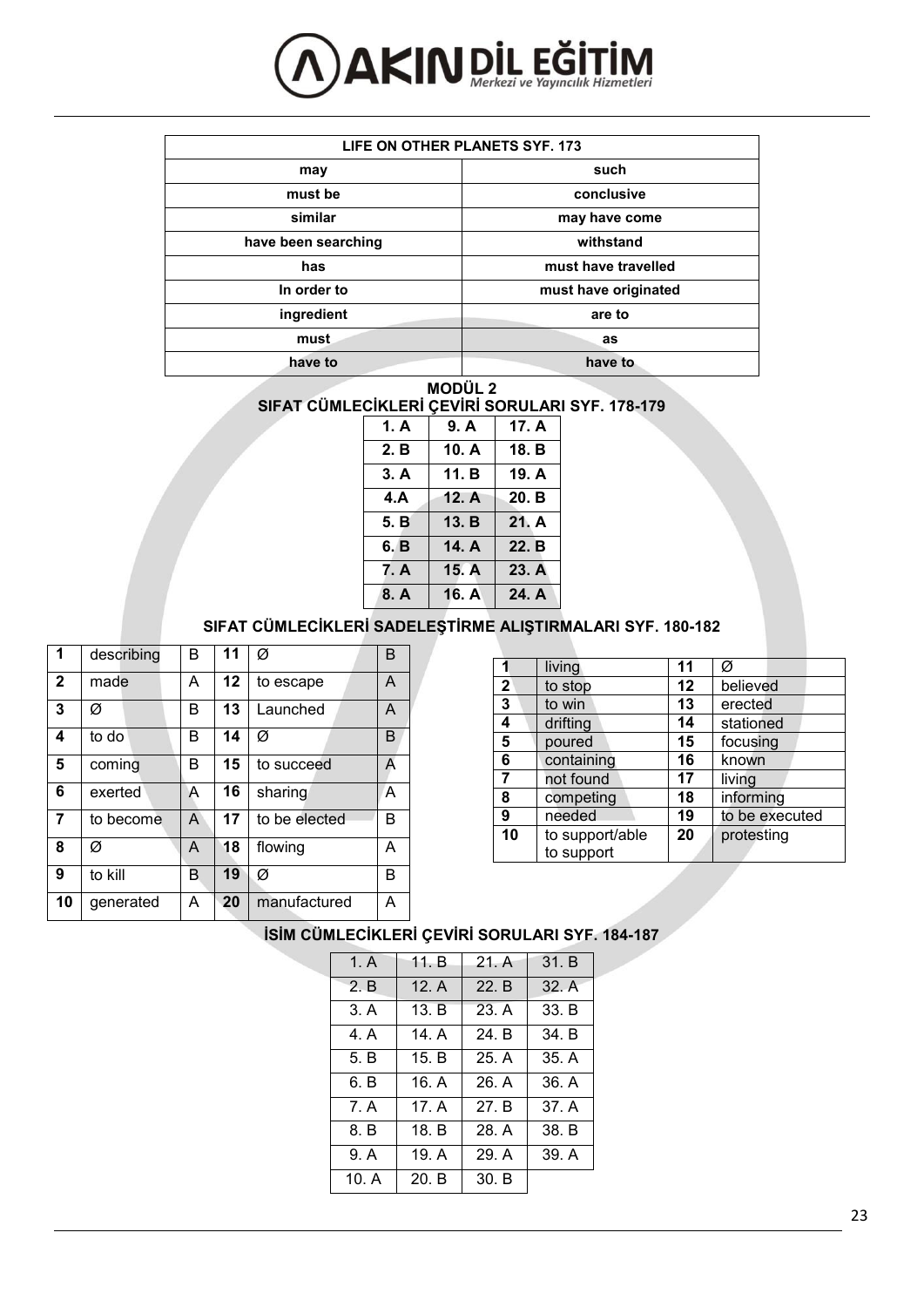# **AXIN DIL EĞİTİM**

#### **MODÜL 3**

|           | KOŞUL BAĞLAÇ EŞLEŞTİRME TESTİ SYF. 193 |          |         |           |                     |        |                |           |           |  |  |  |  |
|-----------|----------------------------------------|----------|---------|-----------|---------------------|--------|----------------|-----------|-----------|--|--|--|--|
|           | $2. B-D$                               | 3. A-B-D | 14.B    | -5. A     | 6. B-D-E            | 7. A-B | $\vert$ 8. A-B | 9. B-D    | $10. B-D$ |  |  |  |  |
| 11. B-D-E | 12. A-B-E I                            | 13. D    | 14. B-D | $15. A-B$ | 16. A-B-D   17. B-C |        | 18. A-B        | 19. A-B-D |           |  |  |  |  |

#### **SAYFA 196 IF + BE TO SORU 1. E SORU 2. C**

| KOŞUL CÜMLELERİ ALIŞTIRMA 2<br><b>SYF. 198</b> |      |       |       |  |  |  |  |  |  |  |
|------------------------------------------------|------|-------|-------|--|--|--|--|--|--|--|
| 1. A                                           | 6. B | 11. B | 16. C |  |  |  |  |  |  |  |
| 2. A                                           | 7. A | 12. C | 17. D |  |  |  |  |  |  |  |
| 3. A                                           | 8. A | 13. B | 18. C |  |  |  |  |  |  |  |
| 4. B                                           | 9. A | 14. C | 19. D |  |  |  |  |  |  |  |
| 5. A                                           | 10.A | 15. A | 20. A |  |  |  |  |  |  |  |

#### **ZITLIK BAĞLAÇ ÇALIŞMASI - SYF. 200-201**

|           |                 | $1. A-B-E$ 2.A-B 3.A-B-C 4.A            |                               | 5. A | $6. A-C$ |                      | $\parallel$ 7. A-B-D $\parallel$ 8. A-B-D $\parallel$ 9. A-B-D $\parallel$ 10. A-B-D |  |
|-----------|-----------------|-----------------------------------------|-------------------------------|------|----------|----------------------|--------------------------------------------------------------------------------------|--|
| 11. C     |                 | 12. A-C   13. B-D-E   14. B-D-E   15. B |                               |      |          |                      | 16. A-D-E   17. A-B-C   18. C-D-E   19. A-B-D   20. A                                |  |
| $21. A-B$ | $22. A-B$ 23. A |                                         | $24. A-C-E$ 25. A-B-D 26. A-B |      |          | $127. A-B-D$ 28. A-B | $\vert$ 29. C-D-E $\vert$ 30. A                                                      |  |

|                | <b>AFRICA SYF. 202</b> |    |             |  |  |  |  |  |  |  |
|----------------|------------------------|----|-------------|--|--|--|--|--|--|--|
|                | have failed            | 6  | As well as  |  |  |  |  |  |  |  |
| $\overline{2}$ | Moreover               |    | due to      |  |  |  |  |  |  |  |
| 3              | <b>But</b>             | 8  | as a result |  |  |  |  |  |  |  |
|                | thanks to              | 9  | SO.         |  |  |  |  |  |  |  |
|                | <b>Nevertheless</b>    | 10 | Though      |  |  |  |  |  |  |  |

| SEBEP-SONUÇ BAĞLAÇ KELİME EŞLEŞTİRME TESTİ SYF. 205-206 |            |           |           |           |           |           |  |  |  |  |  |  |
|---------------------------------------------------------|------------|-----------|-----------|-----------|-----------|-----------|--|--|--|--|--|--|
|                                                         |            |           |           |           |           |           |  |  |  |  |  |  |
| 1. A-B-D                                                | 5. B-D-E   | 9. B      | 13. B-D-E | 17. A-B-C | 21. A-C-D | 25. A-B-D |  |  |  |  |  |  |
|                                                         |            |           |           |           |           |           |  |  |  |  |  |  |
| 2. C-D-E                                                | $6. B-D-E$ | 10. B-C-D | 14. B-D-E | 18. C-D   | 22.E      | 26. C-D   |  |  |  |  |  |  |
|                                                         |            |           |           |           |           |           |  |  |  |  |  |  |
| 3. A-B-C                                                | 7. B       | 11. B-D-E | 15. B-D-E | 19. B-D-E | 23. C-E   | 27. A-C   |  |  |  |  |  |  |
|                                                         |            |           |           |           |           |           |  |  |  |  |  |  |
| 4. A-B-D                                                | 8. A-B-D   | 12. B-D-E | $16. A-B$ | 20. B-C   | 24. A-B-C | 28. B     |  |  |  |  |  |  |

|       | EK BİLGİ, BENZETME, ÖRNEKLEME, İKİLİ BAĞLAÇLAR TESTİ SYF. 209             |       |       |       |       |       |       |       |       |  |  |  |  |  |
|-------|---------------------------------------------------------------------------|-------|-------|-------|-------|-------|-------|-------|-------|--|--|--|--|--|
|       | 10. A<br>6. IPTAL<br>9. B<br>8. C<br>5. A<br>7. B<br>2. A<br>3. A<br>4. A |       |       |       |       |       |       |       |       |  |  |  |  |  |
| 11. A | 12. B                                                                     | 13. A | 14. B | 15. A | 16. B | 17. B | 18. A | 19. A | 20. B |  |  |  |  |  |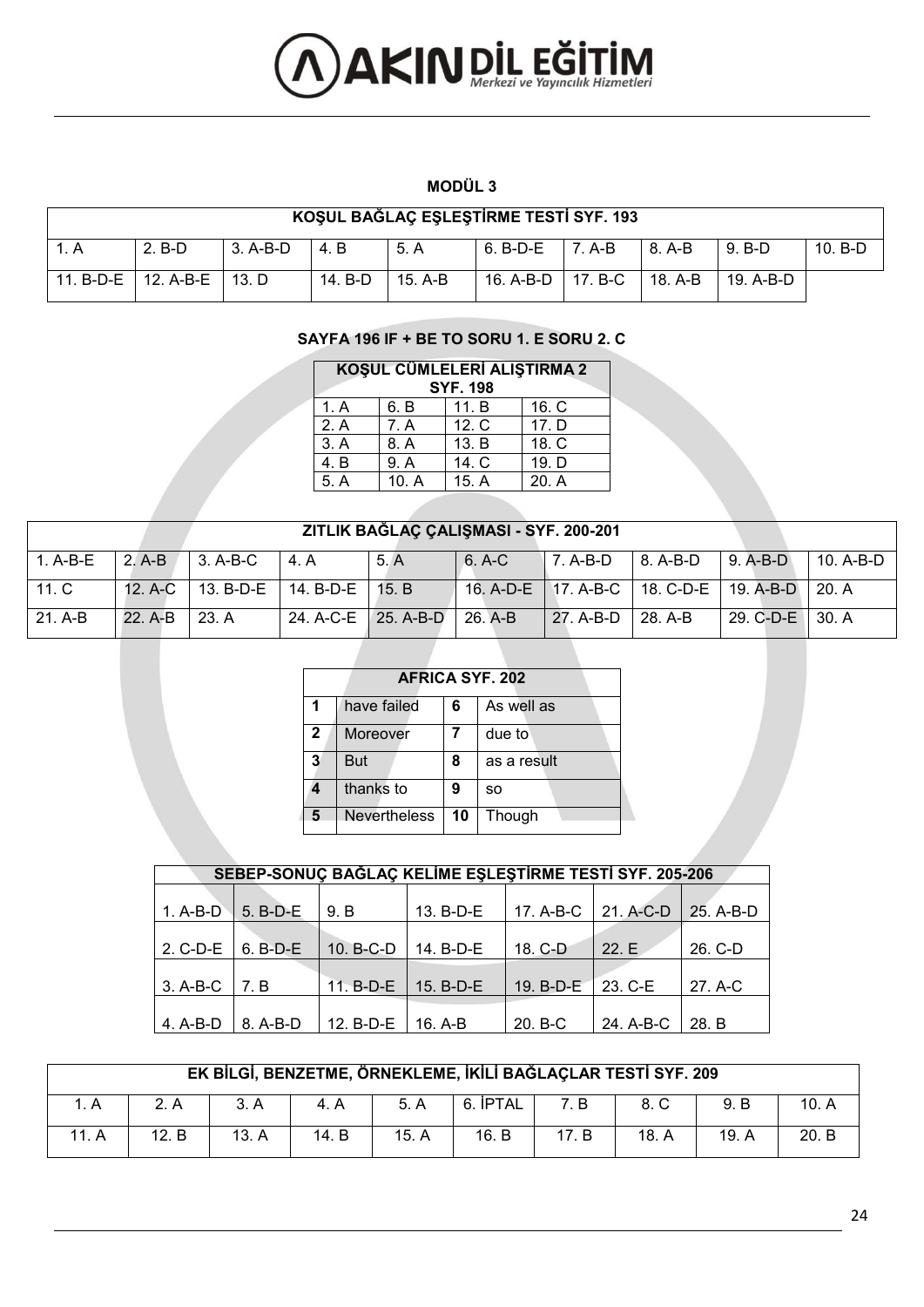# **AXIN DIL EĞİTİM**

|                              | SO THAT & IN CASE SYF. 211 |      |  |                |      |  |      |         |       |  |  |  |
|------------------------------|----------------------------|------|--|----------------|------|--|------|---------|-------|--|--|--|
| $\overline{\phantom{a}}$ . A | 2 R<br>_. _                | 3. B |  | . B<br>∽<br>J. | 6. B |  | 8. A | -<br>J. | 10. A |  |  |  |

|       |       |       |       | İKİLİ BAĞLAÇLAR VE KALIPLAR ALIŞTIRMA 1 SYF. 212 |       |       |       |       |       |       |
|-------|-------|-------|-------|--------------------------------------------------|-------|-------|-------|-------|-------|-------|
| 1. A  | 2. B  | 3. B  | 4. A  | 5. B                                             | 6. A  | 7. A  | 8. A  | 9. B  | 10. B |       |
| 12. A | 13. A | 14. B | 15. A | 16. A                                            | 17. B | 18. B | 19. A | 20. A | 21. A | 22. B |

| 10. B   11. A<br>$4. B$ 5.A<br>6. B<br>7. B<br>8. A I<br>9. A<br>3. A<br>12. A | İKİLİ BAĞLAÇLAR VE KALIPLAR ALIŞTIRMA 2 SYF. 213 |  |  |  |  |  |  |  |  |  |  |  |
|--------------------------------------------------------------------------------|--------------------------------------------------|--|--|--|--|--|--|--|--|--|--|--|
|                                                                                |                                                  |  |  |  |  |  |  |  |  |  |  |  |

| $1.B$ 2.E 3.E 4.B 5.A 6.E 7.E 8.C |  |  |  |  |
|-----------------------------------|--|--|--|--|
|                                   |  |  |  |  |

|       | KARIŞIK BAĞLAÇ TEST 1 SYF. 219 |       |       |       |       |    |       |       |       |  |  |
|-------|--------------------------------|-------|-------|-------|-------|----|-------|-------|-------|--|--|
| ⊦. B  | . в                            | 3. A  | 4. B  | 5. B  | 6. B  |    | 8. B  | 9. A  | 10. B |  |  |
| 11. B | 12.                            | 13. B | 14. B | 15. B | 16. B | 17 | 18. B | 19. A | 20. A |  |  |

|   | <b>KARIŞIK BAĞLAÇ TEST 2 SYF. 220</b> |    |             |    |             |    |             |  |  |  |  |
|---|---------------------------------------|----|-------------|----|-------------|----|-------------|--|--|--|--|
|   | Although                              | 9  | Even though | 17 | in order to | 25 | As long as  |  |  |  |  |
| 2 | because of                            | 10 | However     | 18 | Though      | 26 | so that     |  |  |  |  |
| 3 | Despite                               | 11 | while       | 19 | lf          | 27 | As          |  |  |  |  |
| 4 | Since                                 | 12 | when        | 20 | Furthermore | 28 | however     |  |  |  |  |
| 5 | whereas                               | 13 | However     | 21 | because of  | 29 | Despite     |  |  |  |  |
| 6 | but                                   | 14 | Moreover    | 22 | However     | 30 | but         |  |  |  |  |
|   | SO.                                   | 15 | As          | 23 | When        | 31 | rather than |  |  |  |  |
| 8 | Although                              | 16 | so that     | 24 | given that  | 32 | In spite of |  |  |  |  |

**BAĞLAÇ TESTLERİ (SYF 222-231)** 

| <b>Bağlaç</b><br>Testi 1<br><b>SYF. 222</b> | <b>Bağlaç</b><br>Testi 2<br><b>SYF. 224</b> | Bağlaç<br>Testi 3<br><b>SYF. 225</b> | <b>Bağlaç</b><br>Testi 4<br><b>SYF. 226</b> | <b>Bağlaç</b><br>Testi 5<br><b>SYF. 227</b> | <b>Bağlaç</b><br>Testi 6<br><b>SYF. 228</b> |          | <b>Bağlaç</b><br>Testi 7<br><b>SYF. 229</b> | <b>Bağlaç</b><br>Testi 8<br><b>SYF. 231</b> |
|---------------------------------------------|---------------------------------------------|--------------------------------------|---------------------------------------------|---------------------------------------------|---------------------------------------------|----------|---------------------------------------------|---------------------------------------------|
| 1.E                                         | 1 <sub>c</sub>                              | 1.E                                  | 1. A                                        | 1. A                                        | 1. A                                        | 1. A     | 13.E                                        | 1. B                                        |
| 2. A                                        | 2. A                                        | 2. B                                 | 2. D                                        | 2. D                                        | 2. B                                        | 2.<br>B  | 14. C                                       | 2. A                                        |
| 3. C                                        | 3. B                                        | 3. C                                 | 3. B                                        | 3. C                                        | 3. C                                        | 3.E      | 15. C                                       | 3. D                                        |
| 4. E                                        | 4. E                                        | 4. A                                 | 4. C                                        | 4. C                                        | 4. E                                        | 4. E     | 16. E                                       | 4. E                                        |
| 5. B                                        | 5.E                                         | 5. B                                 | 5.E                                         | 5.E                                         | 5. A                                        | 5. B     | 17. A                                       | 5. D                                        |
| 6. C                                        | 6. B                                        | 6. B                                 | 6. D                                        | 6. B                                        | 6.E                                         | 6. D     | 18. E                                       | 6. A                                        |
| 7. B                                        | 7. C                                        | 7. A                                 | 7. C                                        | 7. A                                        | 7. A                                        | 7. E     | 19. C                                       | 7. C                                        |
| 8. E                                        | 8. A                                        | 8. E                                 | 8. D                                        | 8. D                                        | 8. D                                        | 8. C     | 20. C                                       | 8. E                                        |
| 9.E                                         | 9. A/E                                      | 9 <sub>c</sub>                       | 9C                                          | 9 <sub>c</sub>                              | 9. B                                        | 9.E      | 21.E                                        | 9. A                                        |
| 10. A                                       | 10. D                                       | 10. B                                | 10. D                                       | 10.E                                        | 10 <sub>c</sub>                             | Е<br>10. | 22. A                                       | 10. E                                       |
| 11. A                                       | 11. B                                       | 11. A                                |                                             |                                             | 11. A                                       | Е<br>11. | 23. C                                       | 11. A                                       |
| 12. A                                       | 12.E                                        | 12. B                                |                                             |                                             | 12. B                                       | 12. D    |                                             | 12. A                                       |
| 13. D                                       |                                             |                                      |                                             |                                             | 13. D                                       |          |                                             | 13. E                                       |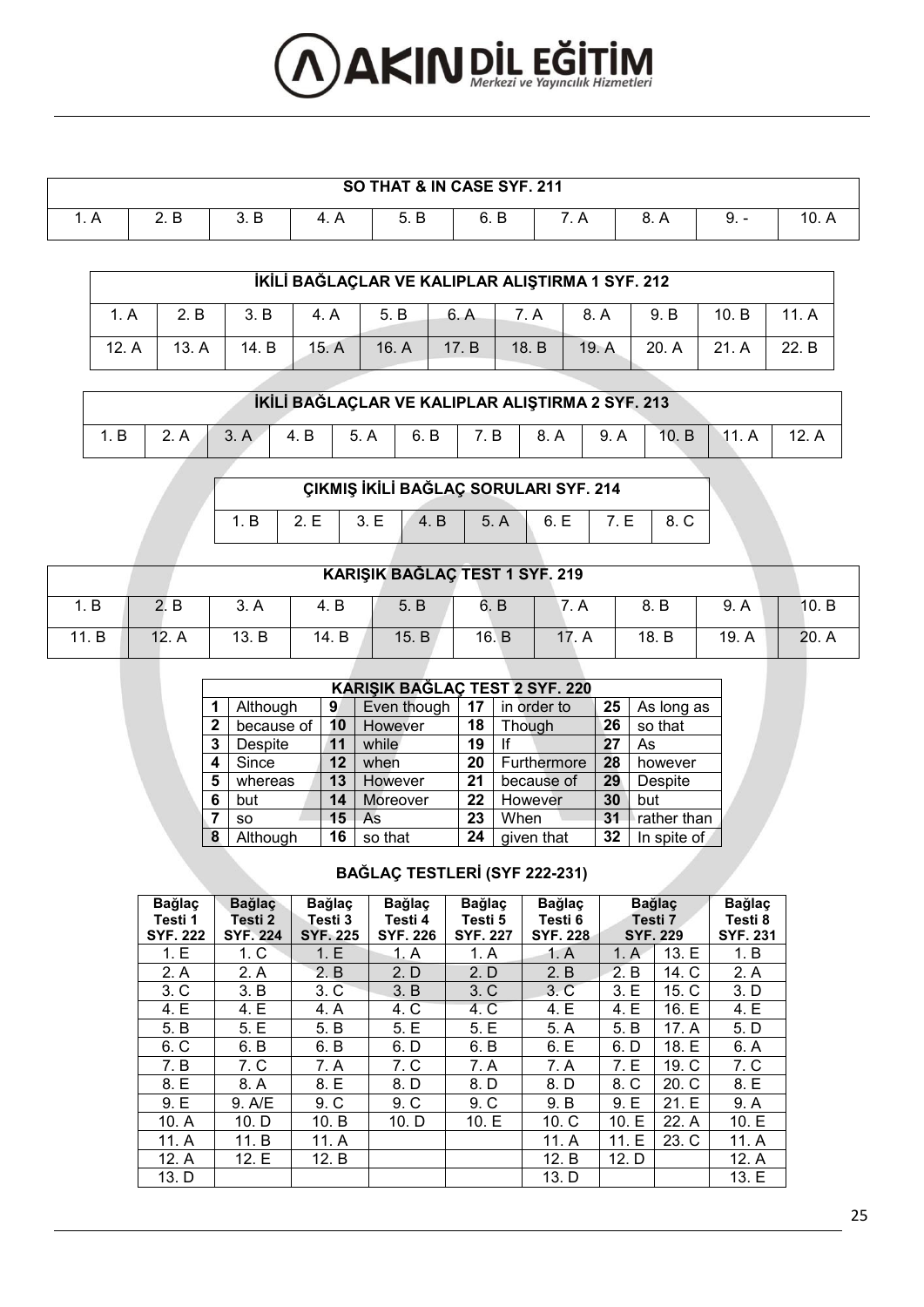# **AKIN DIL EĞİTİM**

|                | CÜMLE TAMAMLAMA SORU KURGULARI |                |                |      |             |  |  |  |  |  |
|----------------|--------------------------------|----------------|----------------|------|-------------|--|--|--|--|--|
| <b>SYF 232</b> | <b>SYF 233</b>                 | <b>SYF 234</b> | <b>SYF 235</b> |      | SYF 236-238 |  |  |  |  |  |
| 1. C           | 1. A                           | 1. A           | 1. E           | 1. D | 10. C       |  |  |  |  |  |
| 2. B           | 2. A                           | 2.E            | 2. A           | 2. C | 11. B       |  |  |  |  |  |
| 3. B           | 3. A                           | 3. A           | 3. D           | 3. C | 12. B       |  |  |  |  |  |
| 4. D           | 4. B                           | 4. E           |                | 4. A | 13. E       |  |  |  |  |  |
| 5.E            | 5. D                           | 5. B           |                | 5. B | 14. A       |  |  |  |  |  |
| 6. A           | 6.E                            |                |                | 6. E | 15. A       |  |  |  |  |  |
| 7. B           | 7. C                           |                |                | 7. D | 16. C       |  |  |  |  |  |
| 8. D           |                                |                |                | 8. A |             |  |  |  |  |  |
| 9. B           |                                |                |                | 9. E |             |  |  |  |  |  |

| Z. B | Z.A  | Z. E | Z.A  | Z. U | H               |
|------|------|------|------|------|-----------------|
| 3. B | 3. A | 3. A | 3. D | 3. C | 12              |
| 4. D | 4. B | 4. E |      | 4. A | 13              |
| 5.E  | 5. D | 5. B |      | 5. B | 14              |
| 6. A | 6.E  |      |      | 6. E | 15              |
| 7. B | 7. C |      |      | 7. D | $\overline{16}$ |
| 8. D |      |      |      | 8. A |                 |
| 9. B |      |      |      | 9.E  |                 |
|      |      |      |      |      |                 |

|              |                 |    | <b>SADELESTIRME TEST 2 SYF. 244</b> |    |              |
|--------------|-----------------|----|-------------------------------------|----|--------------|
|              | buying          | 11 | performing                          | 21 | Standing     |
| $\mathbf{2}$ | frightened      | 12 | being discovered                    | 22 | left         |
| 3            | being published | 13 | Having been arrested                | 23 | declaring    |
| 4            | Realizing       | 14 | unfolded and flattened out          | 24 | going        |
| 5            | Applied         | 15 | being attacked                      | 25 | trying       |
| 6            | Having hit      | 16 | In                                  | 26 | implementing |
|              | bv              | 17 | taking                              |    |              |
| 8            | being used      | 18 | preparing                           |    |              |
| 9            | trying          | 19 | gaining                             |    |              |
| 10           | handing         | 20 | known                               |    |              |

|                 | <b>SADELESTIRME TEST 1</b><br>SYF. 242-243 |    |             |    |    |  |  |  |  |  |  |
|-----------------|--------------------------------------------|----|-------------|----|----|--|--|--|--|--|--|
|                 |                                            | 6  |             |    | Е  |  |  |  |  |  |  |
| $\mathbf{2}$    | B                                          |    | $\mathbf C$ | 12 | E  |  |  |  |  |  |  |
| 3               | А                                          | 8  | B           | 13 | C  |  |  |  |  |  |  |
| 4               | B                                          | 9  | E.          | 14 |    |  |  |  |  |  |  |
| $5\overline{5}$ |                                            | 10 |             | 15 | C. |  |  |  |  |  |  |

|              | <b>SADELESTIRME TEST 3 SYF. 245</b> |    |   |         |              |    |   |  |  |  |
|--------------|-------------------------------------|----|---|---------|--------------|----|---|--|--|--|
|              |                                     | 6  |   |         | в            | 16 | B |  |  |  |
| $\mathbf{2}$ | в                                   |    | в | $12 \,$ | А            | 17 |   |  |  |  |
| 3            | B                                   | 8  | В | 13      | $\mathbb{C}$ | 18 | В |  |  |  |
| 4            | в                                   | 9  | В | 14      | B            | 19 |   |  |  |  |
| 5            |                                     | 10 |   | 15      |              | 20 | В |  |  |  |

|                |                       |    | SADELESTIRME TEST 4 SYF. 246-247 |    |                   |
|----------------|-----------------------|----|----------------------------------|----|-------------------|
| 1              | holding               | 12 | to have appeared                 | 23 | to conduct        |
| $\overline{2}$ | to be                 | 13 | collecting                       | 24 | to adapt          |
| $\mathbf{3}$   | Having declared       | 14 | to triggering                    | 25 | to embrace        |
| 4              | Used                  | 15 | driving                          | 26 | To create         |
| 5              | Having been announced | 16 | repeated                         | 27 | <b>Discovered</b> |
| 6              | Having introduced     | 17 | released                         | 28 | Using             |
|                | supporting            | 18 | compared                         | 29 | being exposed to  |
| 8              | recognized            | 19 | talking                          | 30 | to make           |
| 9              | to store              | 20 | Having defeated                  | 31 | promising         |
| 10             | To understand         | 21 | <b>Having lost</b>               | 32 | learning          |
| 11             | to have been poisoned | 22 | being killed                     | 33 | Considered        |
|                |                       |    |                                  | 34 | Known             |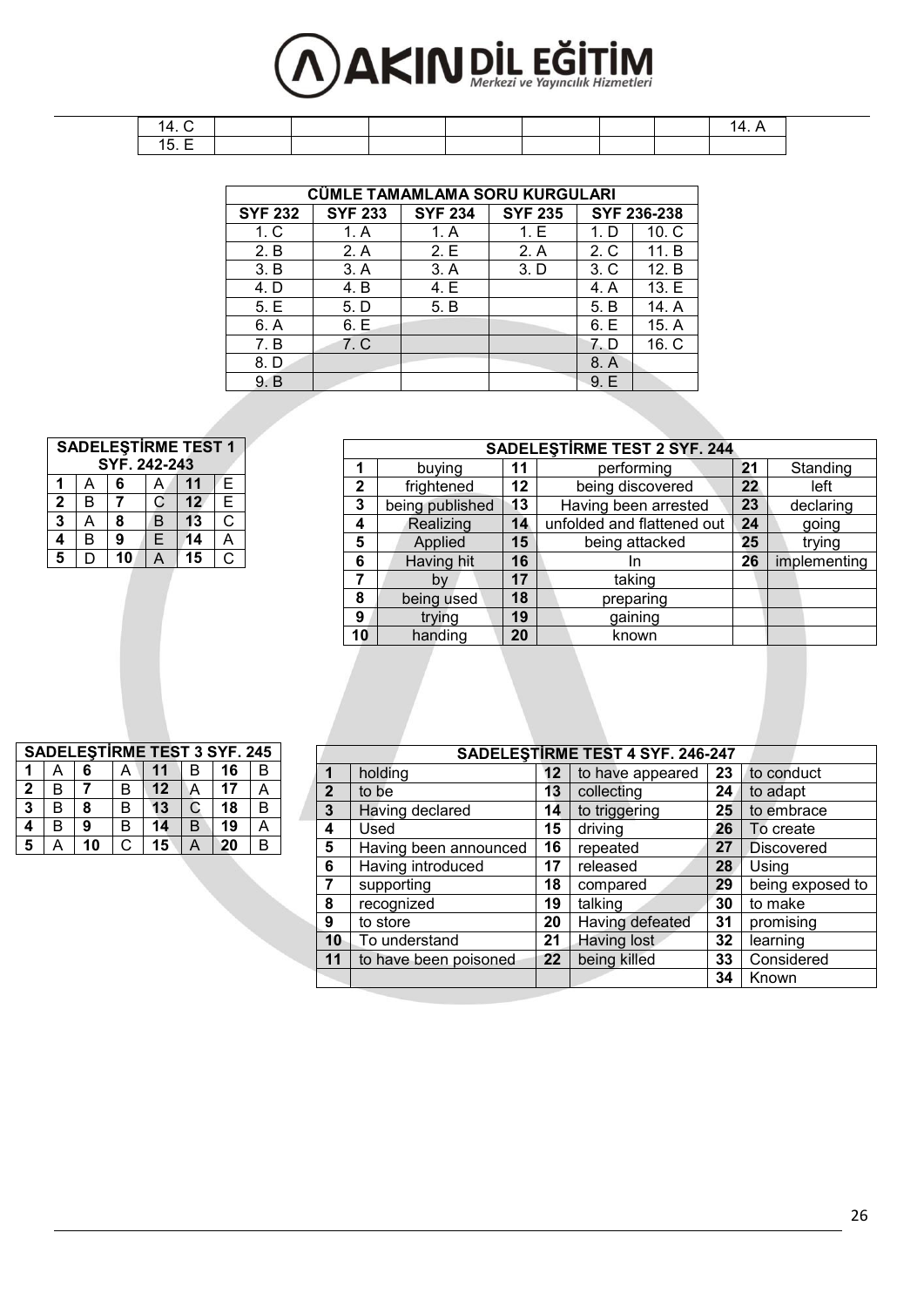

#### **MODÜL 4**

| REFERANS İFADEYİ BULMAK SYF. 251-255 |  |                          |  |  |  |  |  |  |     |  |
|--------------------------------------|--|--------------------------|--|--|--|--|--|--|-----|--|
|                                      |  | $\overline{\phantom{0}}$ |  |  |  |  |  |  | 10. |  |

|       | E-YDS - ANLATIMI BOZAN CÜMLE / IRRELEVANT SENTENCE SYF. 257-261 |       |       |       |       |       |       |       |         |  |
|-------|-----------------------------------------------------------------|-------|-------|-------|-------|-------|-------|-------|---------|--|
| 1. E  | 2. D                                                            | 3. C  | 4. D  | 5. C  | 6. D  | 7. B  | 8. C  | 9. D  | 10. $B$ |  |
| 11. E | 12. A                                                           | 13. D | 14. A | 15. D | 16. C | 17. C | 18. E | 19. E | 20. D   |  |
| 21. C | $22\,C$                                                         | 23. C | 24. C | 25. B | 26. B | 27. B | 28. C | 29. B | 30. D   |  |

#### **PARAGRAF TAMAMLAMA SORULARININ KURGULARI**

| PARAGRAFIN SON CÜMLESININ TAMAMLANMASI SYF. 262-263 |                                      |                |      |      |      |     |  |  |  |  |  |
|-----------------------------------------------------|--------------------------------------|----------------|------|------|------|-----|--|--|--|--|--|
| 1. C                                                | 2. C                                 | 3 <sub>c</sub> | 4. E | 5. C | 6. A |     |  |  |  |  |  |
|                                                     | İLK CÜMLENIN TAMAMLANMASI SYF. 264   |                |      |      |      |     |  |  |  |  |  |
| 1. B                                                | 2 F                                  | 3.E            | 4. A |      |      |     |  |  |  |  |  |
|                                                     | ORTADA BOŞLUK VERİLMESİ SYF. 265-266 |                |      |      |      |     |  |  |  |  |  |
|                                                     | $2\,C$                               | 3.E            | 4. C | 5. A | 6. B | 7 E |  |  |  |  |  |

| E-YDS PARAGRAF TAMAMLAMA SYF. 267-274 |       |       |       |       |       |       |       |       |                 |  |
|---------------------------------------|-------|-------|-------|-------|-------|-------|-------|-------|-----------------|--|
| 1. C                                  |       | 3. A  | 4. D  | 5. A  | 6. E  | 7. B  | 8. A  | 9. A  | 10 <sub>c</sub> |  |
| 11. B                                 | 12. B | 13. B | 14. E | 15. D | 16. B | 17. A | 18. C | 19.E  | 20. D           |  |
| 21. A                                 | 22. F | 23.E  | 24. C | 25.E  | 26. D | 27. A | 28. A | 29. A | $301$ C         |  |

# **BİR İFADENİN BAŞKA BİR ŞEKİLDE YENİDEN İFADE EDİLMESİ**

| <b>TIME EXPRESSIONS SYF. 278</b> |          |           |            |                                           |            |                        |  |  |  |  |  |
|----------------------------------|----------|-----------|------------|-------------------------------------------|------------|------------------------|--|--|--|--|--|
|                                  | 2. A     | 3. A      | 4. A       | .5. B                                     | 6. B       |                        |  |  |  |  |  |
|                                  |          |           |            | ZAMAN VE DÖNEM GÖSTEREN İFADELER SYF. 280 |            |                        |  |  |  |  |  |
| $1. A-D$                         | 2. A-B-C | 3. C-D-E  | $4. A-B-D$ | 5. A-B                                    | $6. C-D-E$ | 7. D-E                 |  |  |  |  |  |
| 8. D-E                           | 9.E      | $10. A-C$ | $11. C-D$  | $12. A-C$                                 | $13. B-D$  | 14. A-B<br>$15.$ iptal |  |  |  |  |  |

|       | E-YDS RESTATEMENT / YAKIN ANLAM SYF. 281-288 |       |       |                 |       |       |  |  |  |  |  |
|-------|----------------------------------------------|-------|-------|-----------------|-------|-------|--|--|--|--|--|
| 1. D  | 2. C                                         | 3. B  | 4. D  | 5. C            | 6. C  | 7. A  |  |  |  |  |  |
| 8. A  | 9.E                                          | 10.E  | 11. A | 12. D           | 13. B | 14. C |  |  |  |  |  |
| 15. D | 16. İPTAL                                    | 17. B | 18. D | 19 <sub>c</sub> | 20. A | 21. A |  |  |  |  |  |
| 22. C | 23. A                                        | 24. E | 25.E  | 26. C           | 27. E | 28. D |  |  |  |  |  |
| 29. A | 30.E                                         | 31.E  |       |                 |       |       |  |  |  |  |  |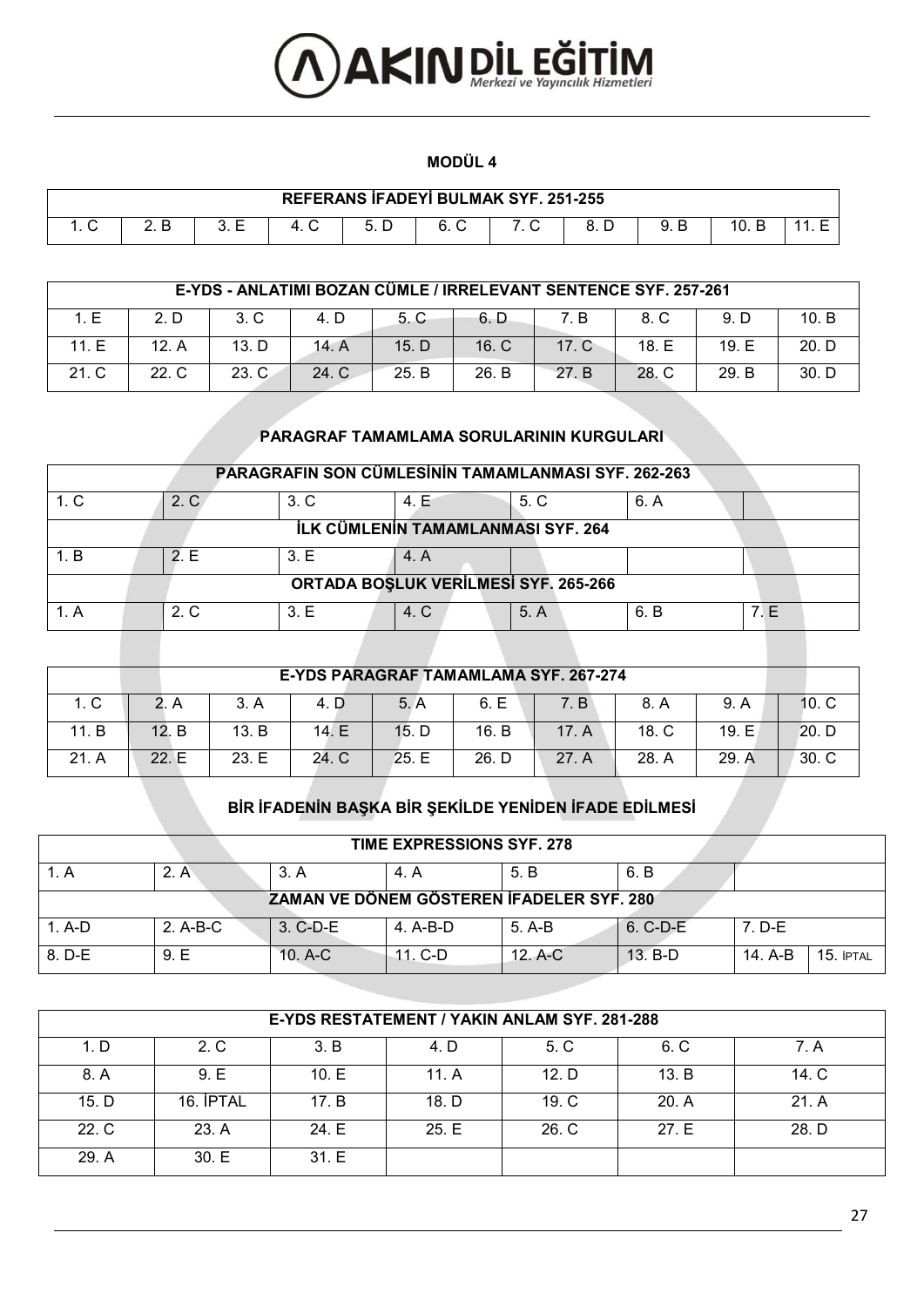# **AXIN DIL EĞİTİM**

| ÇEŞİTLİ DİYALOG KURGULARI VE MUHTEMEL İPUÇLARI SYF. 290-293 |      |       |       |       |                 |       |  |  |
|-------------------------------------------------------------|------|-------|-------|-------|-----------------|-------|--|--|
| 1 F                                                         | 2. C | 3. C  | 4. A  | 5. C  | 6. D            |       |  |  |
| -8. A                                                       | 9. B | 10. D | 11. A | 12. E | 13 <sub>c</sub> | 14. B |  |  |

|       | E-YDS DIYALOG SORULARI SYF. 294-303 |       |       |       |       |       |  |  |  |  |  |
|-------|-------------------------------------|-------|-------|-------|-------|-------|--|--|--|--|--|
| 1. D  | 2. B                                | 3. A  | 4. A  | 5. D  | 6.E   | 7. A  |  |  |  |  |  |
| 8. A  | 9 <sub>c</sub>                      | 10. D | 11. C | 12. B | 13. D | 14. C |  |  |  |  |  |
| 15. A | 16. E                               | 17. D | 18. E | 19. D | 20.E  | 21. C |  |  |  |  |  |
| 22. A | 23. B                               | 24. B | 25. C | 26. C | 27. C | 28. C |  |  |  |  |  |
| 29. E | 30. C                               | 31. D |       |       |       |       |  |  |  |  |  |

| E-YDS TRANSLATION CEVIRI: (KARISIK TR-ENG / ENG-TR) SYF. 305-309 |       |       |       |       |       |  |        |       |       |  |
|------------------------------------------------------------------|-------|-------|-------|-------|-------|--|--------|-------|-------|--|
| 1. C                                                             | 2. B  |       | 4. D  | -5. A | -6. E |  | - 8. C | 9. B  | 10. A |  |
| 11.E                                                             | 12. C | 13. D | 14. A | 15. A | 16. C |  | 18. D  | 19. D | 20. C |  |

# **PARAGRAF SORULARI SYF. 310** 51. B 52. A 53. E 54. C

|               |               | <b>PARAGRAF SORULARI</b>                 |                |      |  |  |  |  |
|---------------|---------------|------------------------------------------|----------------|------|--|--|--|--|
| <b>PAR. 1</b> | <b>PAR. 2</b> | <b>PAR. 5</b><br><b>PAR. 3</b><br>PAR. 4 |                |      |  |  |  |  |
| SYF.          | SYF.          | SYF.                                     | SYF.           | SYF. |  |  |  |  |
| 314           | 315           | 316                                      | 317            | 318  |  |  |  |  |
| 1. D          | 1. A          | 1 <sub>c</sub>                           | 1.E            | 1. A |  |  |  |  |
| 2. A          | 2. D          | 2.E                                      | 2 <sub>c</sub> | 2. B |  |  |  |  |
| 3.E           | 3. B          | 3. D                                     | 3. D           | 3. C |  |  |  |  |
| 4. B          | 4. C          | 4. B                                     | 4. B           | 4. B |  |  |  |  |
|               |               | 5. A                                     | 5.E            | 5. D |  |  |  |  |

# **ÖRNEK PARAGRAF VE ÇIKARIM SORUSU – YDS 2013 SYF. 313** 62. C

| <b>YAZAR GÖRÜSÜ</b> |                  |  |  |  |  |  |  |  |  |  |  |
|---------------------|------------------|--|--|--|--|--|--|--|--|--|--|
| SAYFA 323           | <b>SAYFA 324</b> |  |  |  |  |  |  |  |  |  |  |
| 1. A                | 3. B             |  |  |  |  |  |  |  |  |  |  |
| 2. B                | 4. B             |  |  |  |  |  |  |  |  |  |  |
|                     | 5.E              |  |  |  |  |  |  |  |  |  |  |

| TUTUM GÖSTEREN SIFATLAR SYF. 326-327 |           |          |         |         |          |                           |           |  |  |
|--------------------------------------|-----------|----------|---------|---------|----------|---------------------------|-----------|--|--|
| $1. B-D$                             | 2. A-B-C  | 3. B-D-E | 4. D-E  | 5. A-D  | 6. A-B-C | 7. B-C-D-E $\vert$ 8. A-B |           |  |  |
| $9. D-E$                             | $10. D-E$ | 11. B-D  | 12. A-B | 13. A-B | 14. C-E  | 15. A-B-D                 | $16. B-D$ |  |  |

| <b>BASLIK BULMA VE YAZARIN AMACI SYF. 328-333</b> |                      |  |  |  |     |  |      |      |       |
|---------------------------------------------------|----------------------|--|--|--|-----|--|------|------|-------|
|                                                   | TAL<br>$\sim$<br>IPT |  |  |  | 6.6 |  | 8. A | 9. A | 10. ∟ |